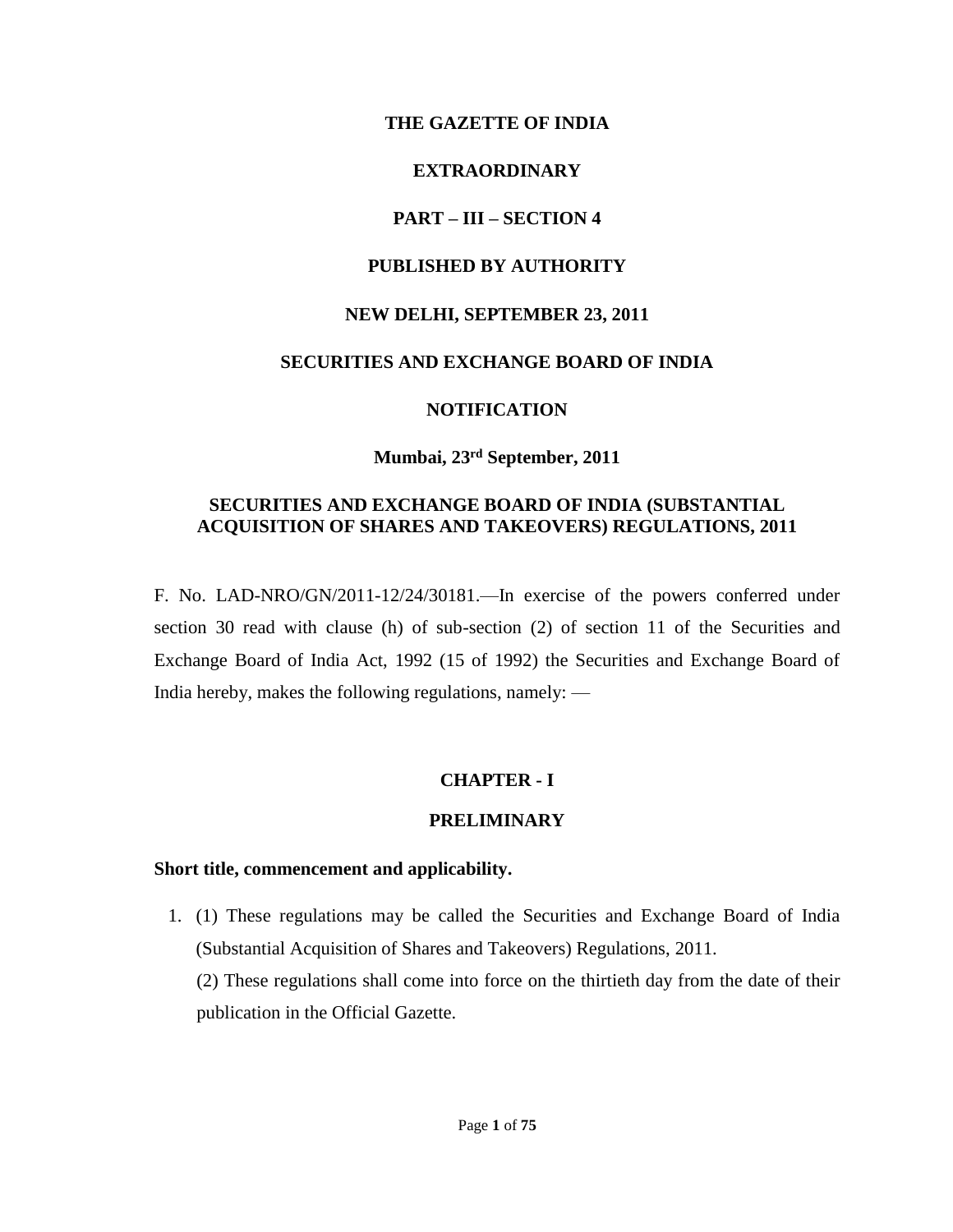(3) These regulations shall apply to direct and indirect acquisition of shares or voting rights in, or control over target company  ${}^{1}$ [:]

 $2$ [Provided that these regulations shall not apply to direct and indirect acquisition of shares or voting rights in, or control over a company listed without making a public issue, on the institutional trading platform of a recognised stock exchange.]

### **Definitions.**

- 2. (1) In these regulations, unless the context otherwise requires, the terms defined herein shall bear the meanings assigned to them below, and their cognate expressions and variations shall be construed accordingly,—
	- (a) "acquirer" means any person who, directly or indirectly, acquires or agrees to acquire whether by himself, or through, or with persons acting in concert with him, shares or voting rights in, or control over a target company;
	- (b) "acquisition" means, directly or indirectly, acquiring or agreeing to acquire shares or voting rights in, or control over, a target company;
	- (c) "Act" means the Securities and Exchange Board of India Act, 1992 (15 of 1992);
	- (d) "Board" means the Securities and Exchange Board of India established under section 3 of the Act;
	- (e) "control" includes the right to appoint majority of the directors or to control the management or policy decisions exercisable by a person or persons acting individually or in concert, directly or indirectly, including by virtue of their shareholding or management rights or shareholders agreements or voting agreements or in any other manner:

<sup>&</sup>lt;sup>1</sup> Substituted by the SEBI (Listing of Specified Securities on Institutional Trading Platform) Regulations, 2013, for the full stop.

<sup>2</sup> Proviso substituted by the SEBI (Substantial Acquisition of Shares and Takeovers) (Third Amendment) Regulations, 2015, w.e.f. 14-8-2015. Prior to its substitution, said Proviso, as inserted by the SEBI (Listing of Specified Securities on Institutional Trading Platform) Regulations, 2013, w.e.f. 8-10-2013, read as under : "Provided that these regulations shall not apply to direct and indirect acquisition of shares or voting rights in, or control over a company listed on the institutional trading platform of a recognized stock exchange"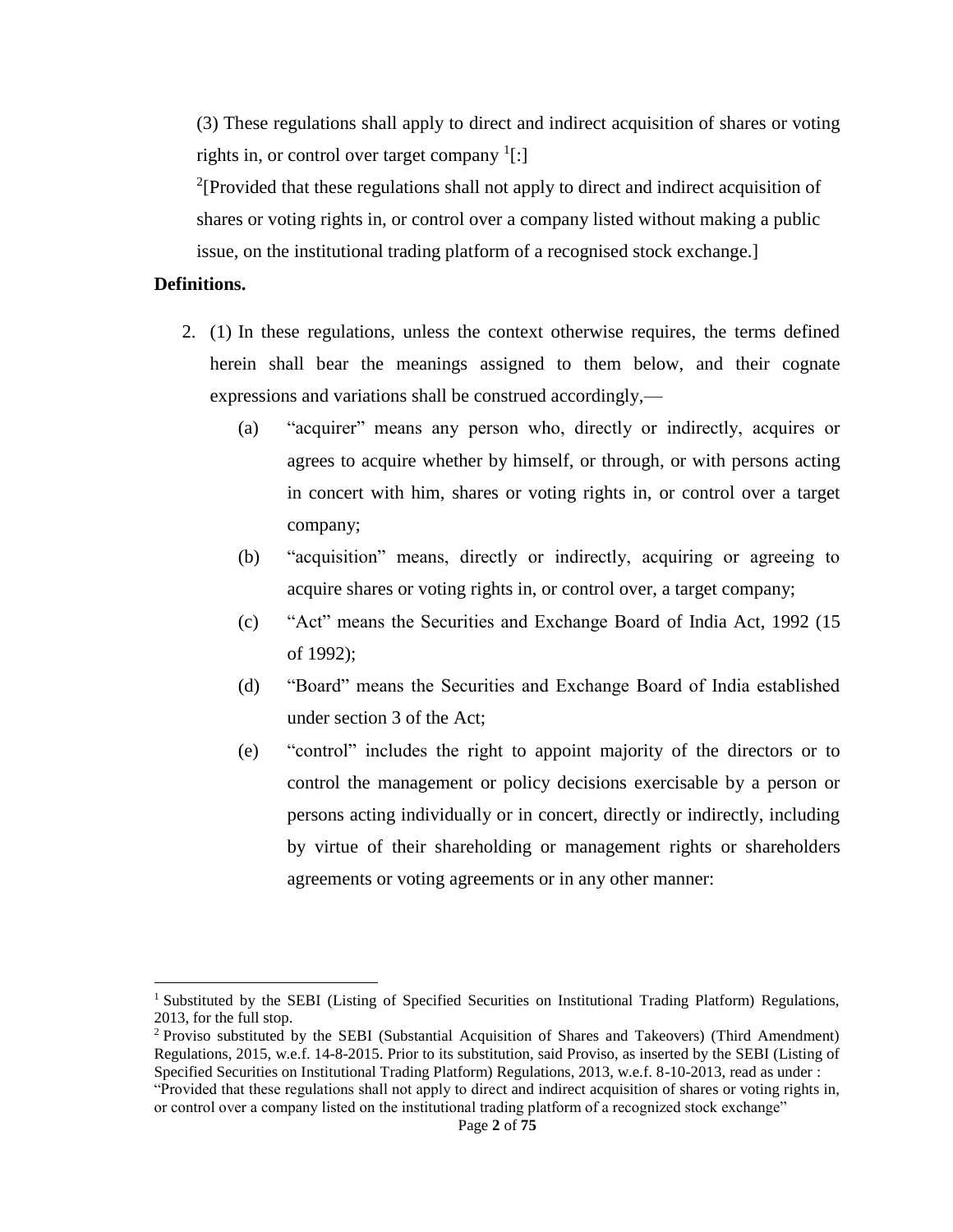**Provided** that a director or officer of a target company shall not be considered to be in control over such target company, merely by virtue of holding such position;

- (f) "convertible security" means a security which is convertible into or exchangeable with equity shares of the issuer at a later date, with or without the option of the holder of the security, and includes convertible debt instruments and convertible preference shares;
- (g) "disinvestment" means the direct or indirect sale by the Central Government or any State Government or by a government company, as the case may be, of shares or voting rights in, or control over, a target company, which is a public sector undertaking;
- (h) "enterprise value" means the value calculated as market capitalization of a company plus debt, minority interest and preferred shares, minus total cash and cash equivalents;
- (i) "financial year" means the period of twelve months commencing on the first day of the month of April;
- (j) "frequently traded shares" means shares of a target company, in which the traded turnover on any stock exchange during the twelve calendar months preceding the calendar month in which the public announcement  $3$ [is required to be made under these regulations], is at least ten per cent of the total number of shares of such class of the target company:

**Provided** that where the share capital of a particular class of shares of the target company is not identical throughout such period, the weighted average number of total shares of such class of the target company shall represent the total number of shares;

<sup>&</sup>lt;sup>3</sup> Substituted by the SEBI (Substantial Acquisition of Shares and Takeovers) (Second Amendment) Regulations, 2018, w.e.f. 11-09-2018. Prior to the amendment, it read as "is made".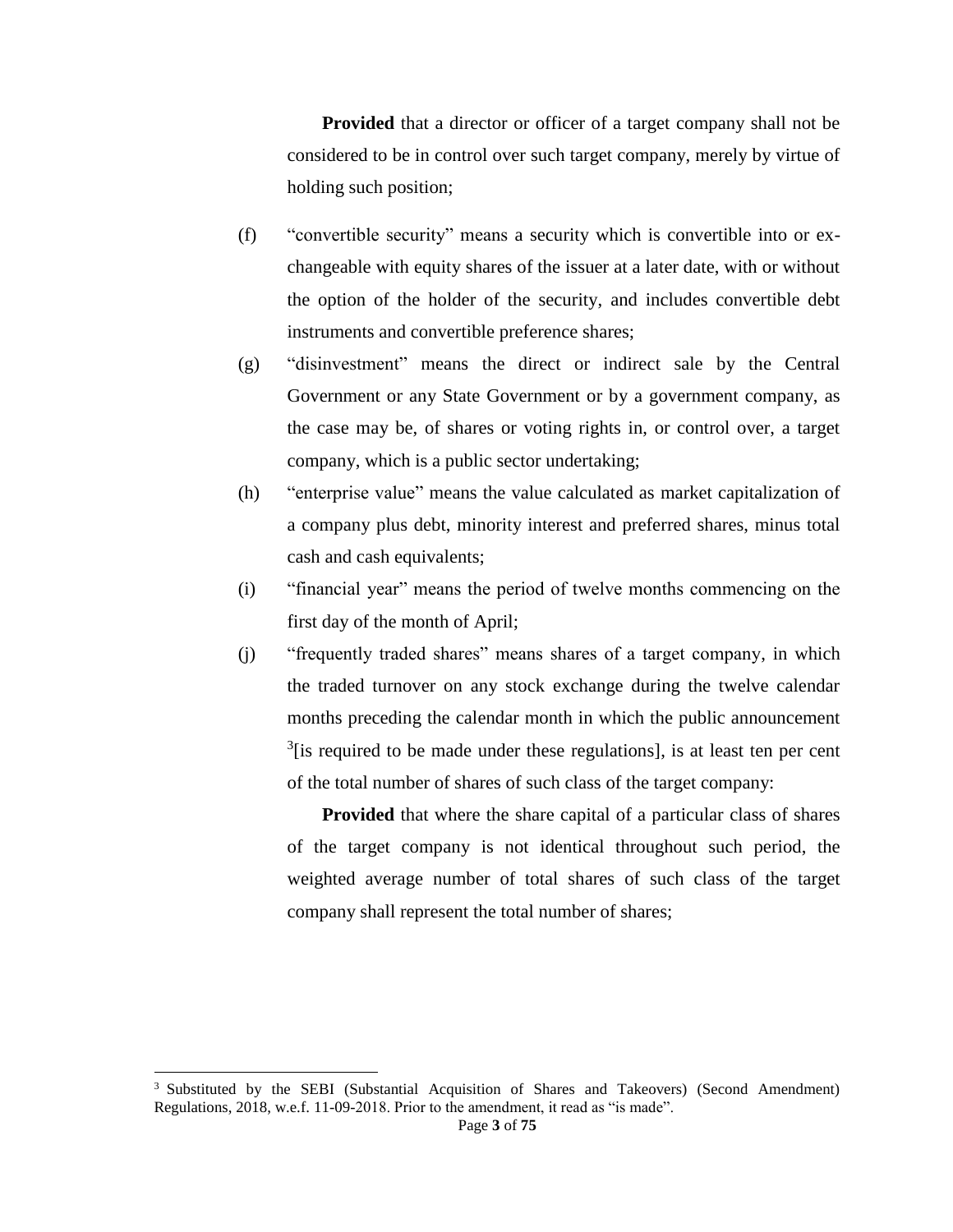- $^{4}$ [(ja) "fugitive economic offender" shall mean an individual who is declared a fugitive economic offender under section 12 of the Fugitive Economic Offenders Act, 2018 (17 of 2018)]
- (k) "identified date" means the date falling on the tenth working day prior to the commencement of the tendering period, for the purposes of determining the shareholders to whom the letter of offer shall be sent;
- (l) "immediate relative" means any spouse of a person, and includes parent, brother, sister or child of such person or of the spouse;
- (m) "listing agreement" means the agreement with the stock exchange governing the conditions of listing of shares of the target company;
- $<sup>5</sup>$ [(ma) "listing regulations" means the Securities and Exchange Board of India</sup> (Listing Obligations and Disclosure Requirements) Regulations, 2015.]
- (n) "manager to the open offer" means a merchant banker referred to in regulation 12;
- (o) "maximum permissible non-public shareholding" means such percentage shareholding in the target company excluding the minimum public shareholding required under the Securities Contracts (Regulation) Rules, 1957;
- (p) "offer period" means the period between the date of entering into an agreement, formal or informal, to acquire shares, voting rights in, or control over a target company requiring a public announcement, or the date of the public announcement, as the case may be, and the date on which the payment of consideration to shareholders who have accepted the open offer is made, or the date on which open offer is withdrawn, as the case may be;
- (q) "persons acting in concert" means,—

l

(1) persons who, with a common objective or purpose of acquisition of shares or voting rights in, or exercising control over a target

<sup>4</sup> Inserted by the SEBI (Substantial Acquisition of Shares and Takeovers) (Second Amendment) Regulations, 2018, w.e.f. 11-09-2018.

<sup>&</sup>lt;sup>5</sup> Inserted by the SEBI (Substantial Acquisition of Shares and Takeovers) (Second Amendment) Regulations, 2018, w.e.f. 11-09-2018.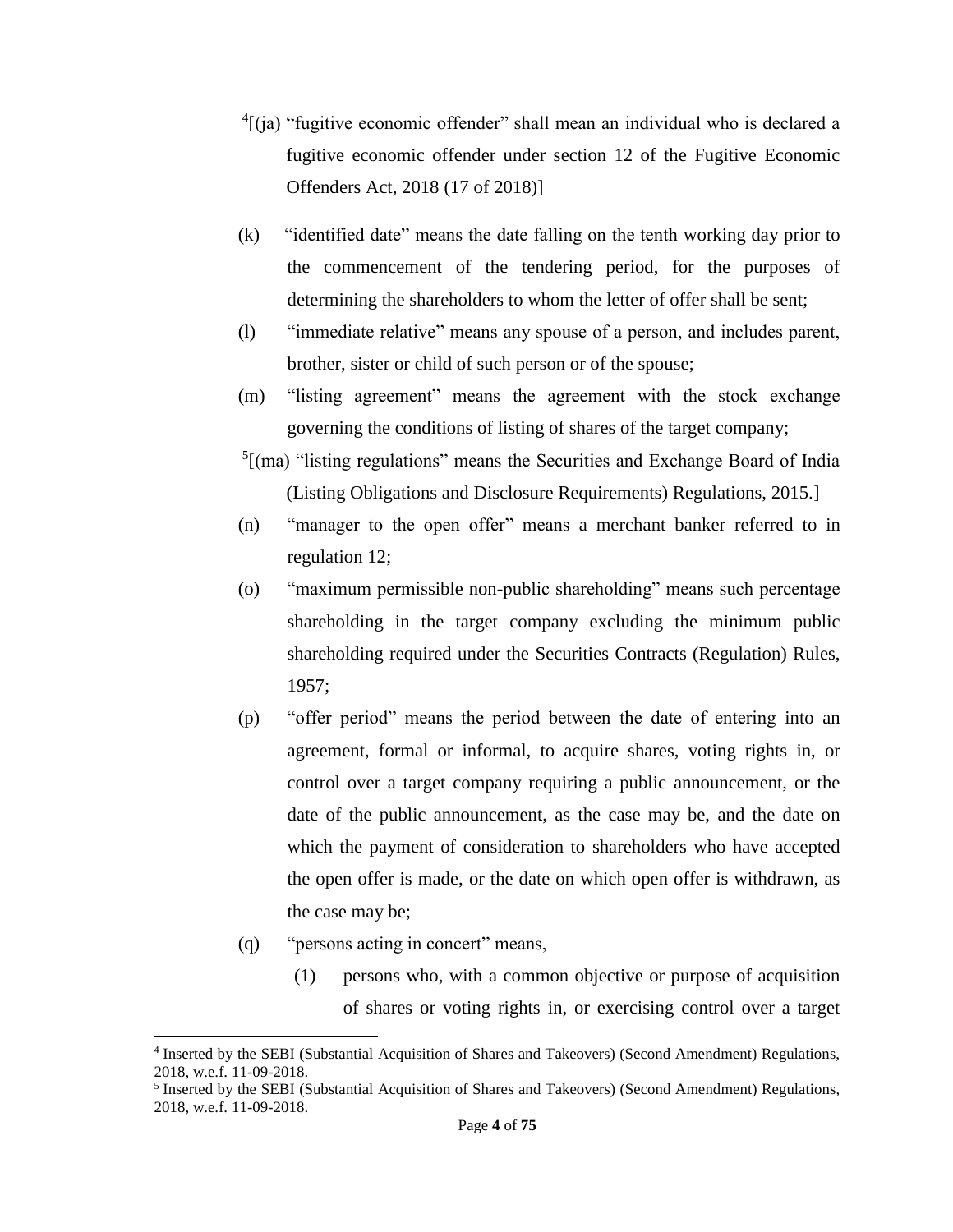company, pursuant to an agreement or understanding, formal or informal, directly or indirectly co-operate for acquisition of shares or voting rights in, or exercise of control over the target company.

- (2) Without prejudice to the generality of the foregoing, the persons falling within the following categories shall be deemed to be persons acting in concert with other persons within the same category, unless the contrary is established,—
	- (i) a company, its holding company, subsidiary company and any company under the same management or control;
	- (ii) a company, its directors, and any person entrusted with the management of the company;
	- (iii) directors of companies referred to in item (i) and (ii) of this sub-clause and associates of such directors;
	- (iv) promoters and members of the promoter group;
	- (v) immediate relatives;
	- (vi) a mutual fund, its sponsor, trustees, trustee company, and asset management company;
	- (vii) a collective investment scheme and its collective investment management company, trustees and trustee company;
	- (viii) a venture capital fund and its sponsor, trustees, trustee company and asset management company;

<sup>6</sup>[(viiia) an alternative investment fund and its sponsor, trustees, trustee company and manager;]

- $(ix)$  <sup>7</sup>[\*\*\*]
- (x) a merchant banker and its client, who is an acquirer;
- (xi) a portfolio manager and its client, who is an acquirer;

l

<sup>&</sup>lt;sup>6</sup> Inserted by the SEBI (Alternative Investment Funds) Regulations, 2012, w.e.f. 21-5-2012.

<sup>7</sup> Omitted by the SEBI (Foreign Portfolio Investors) Regulations, 2014, w.e.f. 7-1-2014. Prior to its omission, item (ix) read as under :

<sup>&</sup>quot;(ix) a foreign institutional investor and its sub-accounts;"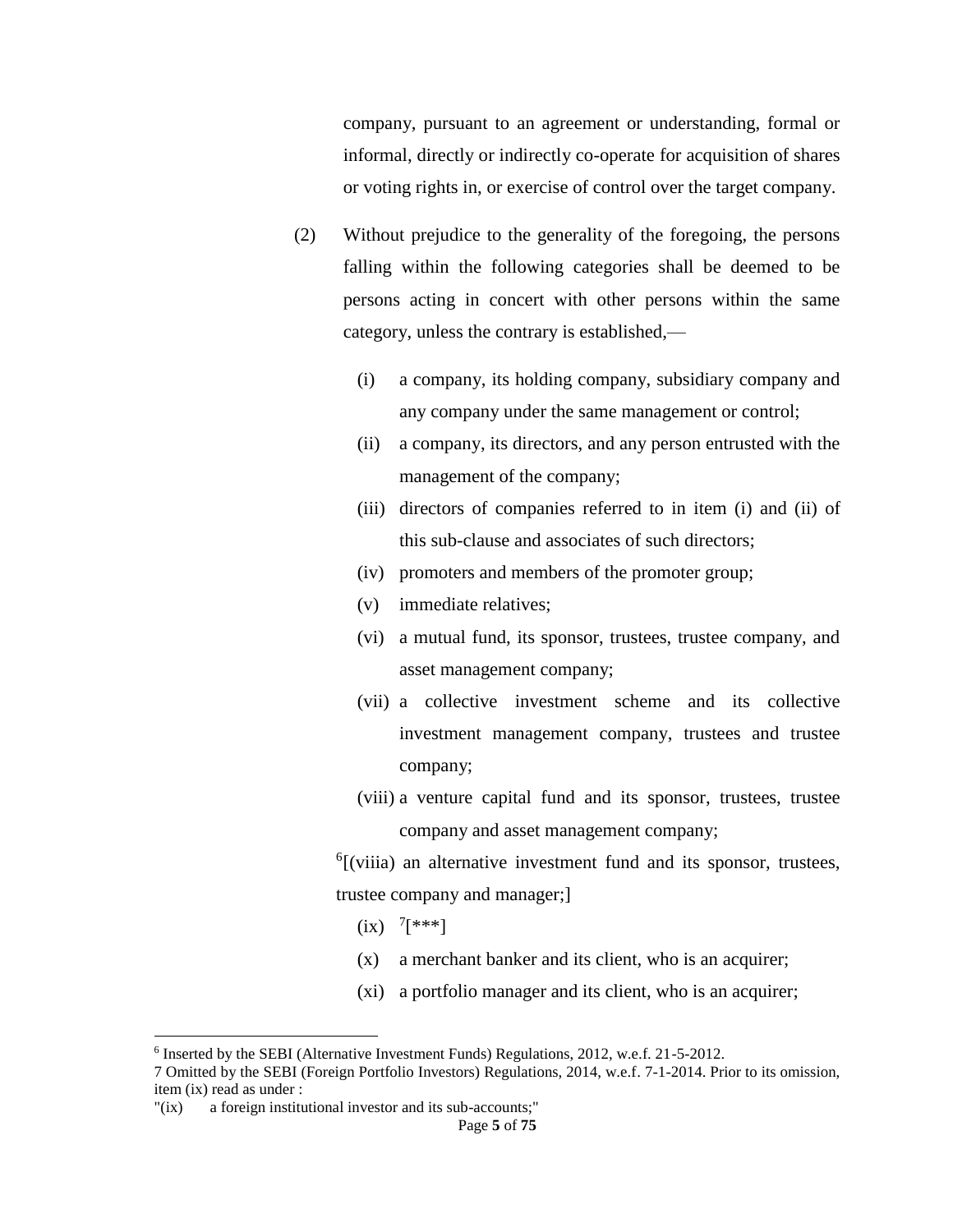(xii) banks, financial advisors and stock brokers of the acquirer, or of any company which is a holding company or subsidiary of the acquirer, and where the acquirer is an individual, of the immediate relative of such individual:

 **Provided** that this sub-clause shall not apply to a bank whose sole role is that of providing normal commercial banking services or activities in relation to an open offer under these regulations;

(xiii) an investment company or fund and any person who has an interest in such investment company or fund as a shareholder or unitholder having not less than 10 per cent of the paid-up capital of the investment company or unit capital of the fund, and any other investment company or fund in which such person or his associate holds not less than 10 per cent of the paid-up capital of that investment company or unit capital of that fund:

**Provided** that nothing contained in this sub-clause shall apply to holding of units of mutual funds registered with the Board;

*Explanation*.— For the purposes of this clause "associate" of a person means,—

- (a) any immediate relative of such person;
- (b) trusts of which such person or his immediate relative is a trustee;
- (c) partnership firm in which such person or his immediate relative is a partner; and
- Page **6** of **75** (d) members of Hindu undivided families of which such person is a coparcener;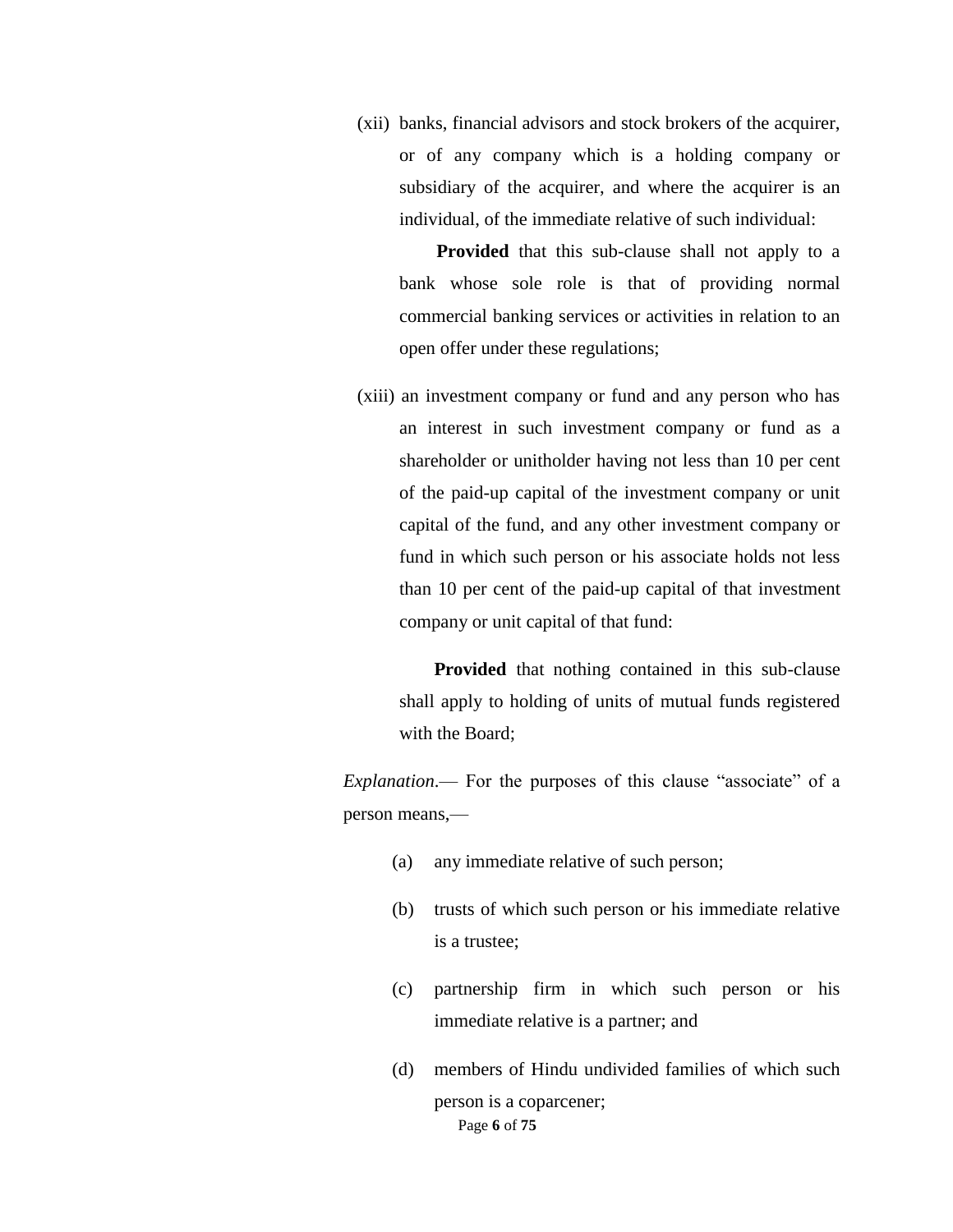- $(r)$  $\frac{8}{1}$ "postal ballot" means a postal ballot as provided for under Rule 22 of the Companies (Management and Administration) Rules, 2014 made under the Companies Act, 2013;]
- (s) "promoter" has the same meaning as in the Securities and Exchange Board of India (Issue of Capital and Disclosure Requirements) Regulations, 2009 and includes a member of the promoter group;
- (t) "promoter group" has the same meaning as in the Securities and Exchange Board of India (Issue of Capital and Disclosure Requirements) Regulations, 2009;
- (u) "public sector undertaking" means a target company in which, directly or indirectly, majority of shares or voting rights or control is held by the Central Government or any State Government or Governments, or partly by the Central Government and partly by one or more State Governments;
- (v) "shares" means shares in the equity share capital of a target company carrying voting rights, and includes any security which entitles the holder thereof to exercise voting rights;

*Explanation*.— For the purpose of this clause shares will include all depository receipts carrying an entitlement to exercise voting rights in the target company;

(w) "specified" means as specified by the Board;

l

(x) "state-level financial institution" means a Financial Corporation established under section 3 or section 3A and institutions notified under section 46 of the State Financial Corporations Act, 1951 (63 of 1951), and includes a development corporation established as a company by a State Government with the object of development of industries or agricultural activities in the state;

<sup>8</sup> Substituted by the SEBI (Substantial Acquisition of Shares and Takeovers) (Second Amendment) Regulations, 2018, w.e.f. 11-09-2018. Prior to the amendment, the clause read as:

<sup>&</sup>quot;(r) "postal ballot" means a postal ballot as provided for under the Companies (Passing of the Resolution by Postal Ballot) Rules, 2001 made under the Companies Act, 1956 (1 of 1956)"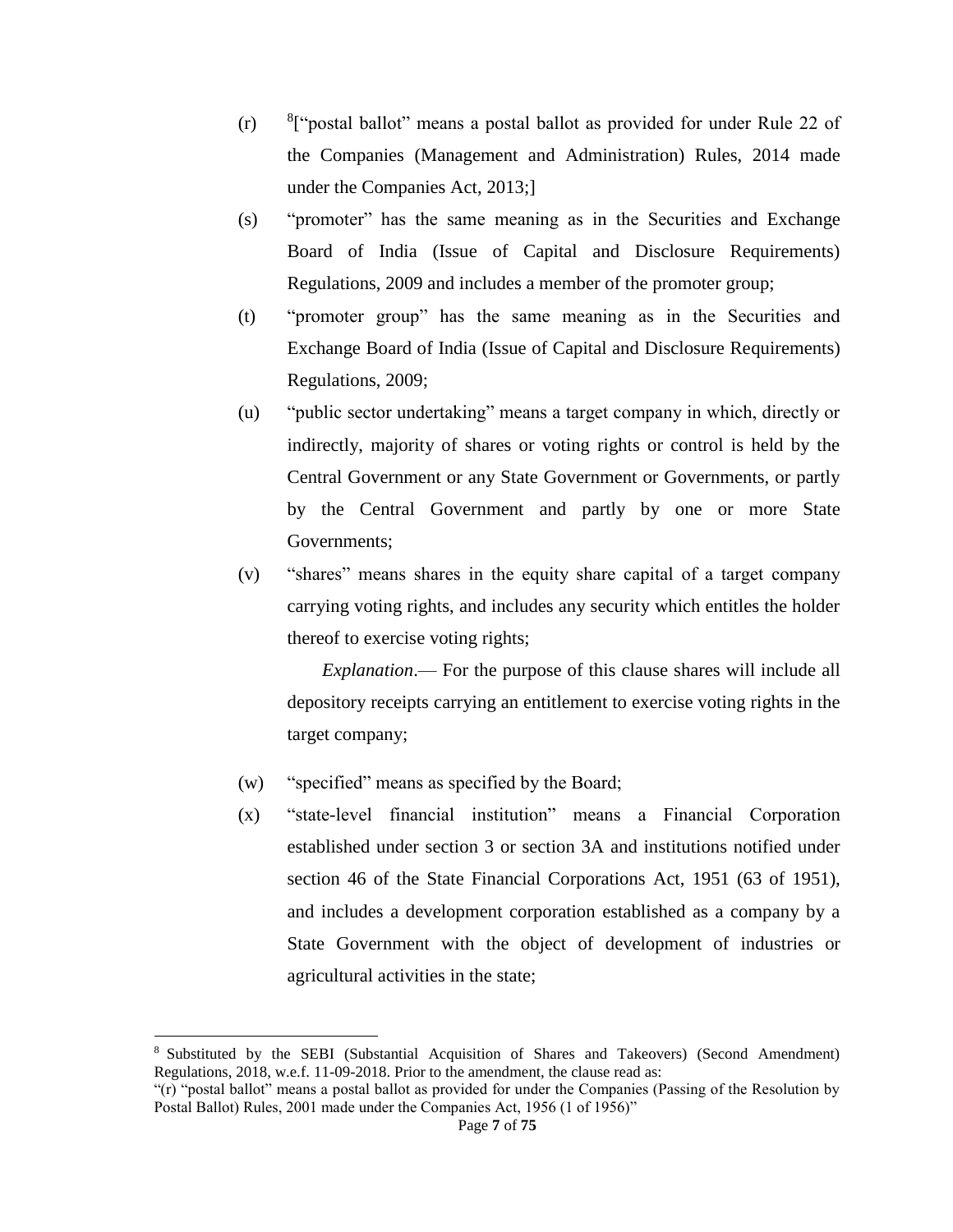- (y) "stock exchange" means a stock exchange which has been granted recognition under section 4 of the Securities Contracts (Regulation) Act, 1956 (42 of 1956);
- (z) "target company" means a company and includes a body corporate or corporation established under a Central legislation, State legislation or Provincial legislation for the time being in force, whose shares are listed on a stock exchange;
- (za) "tendering period" means the period within which shareholders may tender their shares in acceptance of an open offer to acquire shares made under these regulations;
- (zb) "volume weighted average market price" means the product of the number of equity shares traded on a stock exchange and the price of each equity share divided by the total number of equity shares traded on the stock exchange;
- (zc) "volume weighted average price" means the product of the number of equity shares bought and price of each such equity share divided by the total number of equity shares bought;
- (zd) "weighted average number of total shares" means the number of shares at the beginning of a period, adjusted for shares cancelled, bought back or issued during the aforesaid period, multiplied by a time-weighing factor;
- $^{9}$ [(ze) "wilful defaulter" means any person who is categorized as a wilful defaulter by any bank or financial institution or consortium thereof, in accordance with the guidelines on wilful defaulters issued by the Reserve Bank of India and includes any person whose director, promoter or partner is categorized as such;]

 $\frac{10}{2}$ [(zf)] "working day" means any working day of the Board.

l

(2) All other expressions unless defined herein shall have the same meaning as have been assigned to them under the Act or the Securities Contracts (Regulation) Act, 1956,

<sup>9</sup> Inserted by the SEBI (Substantial Acquisition of Shares and Takeovers) (Second Amendment) Regulations, 2016, w.e.f. 25-05-2016.

<sup>&</sup>lt;sup>10</sup> Clause (ze) renumbered as clause " $(zf)$ " by the SEBI (Substantial Acquisition of Shares and Takeovers) (Second Amendment) Regulations, 2016, w.e.f. 25-05-2016.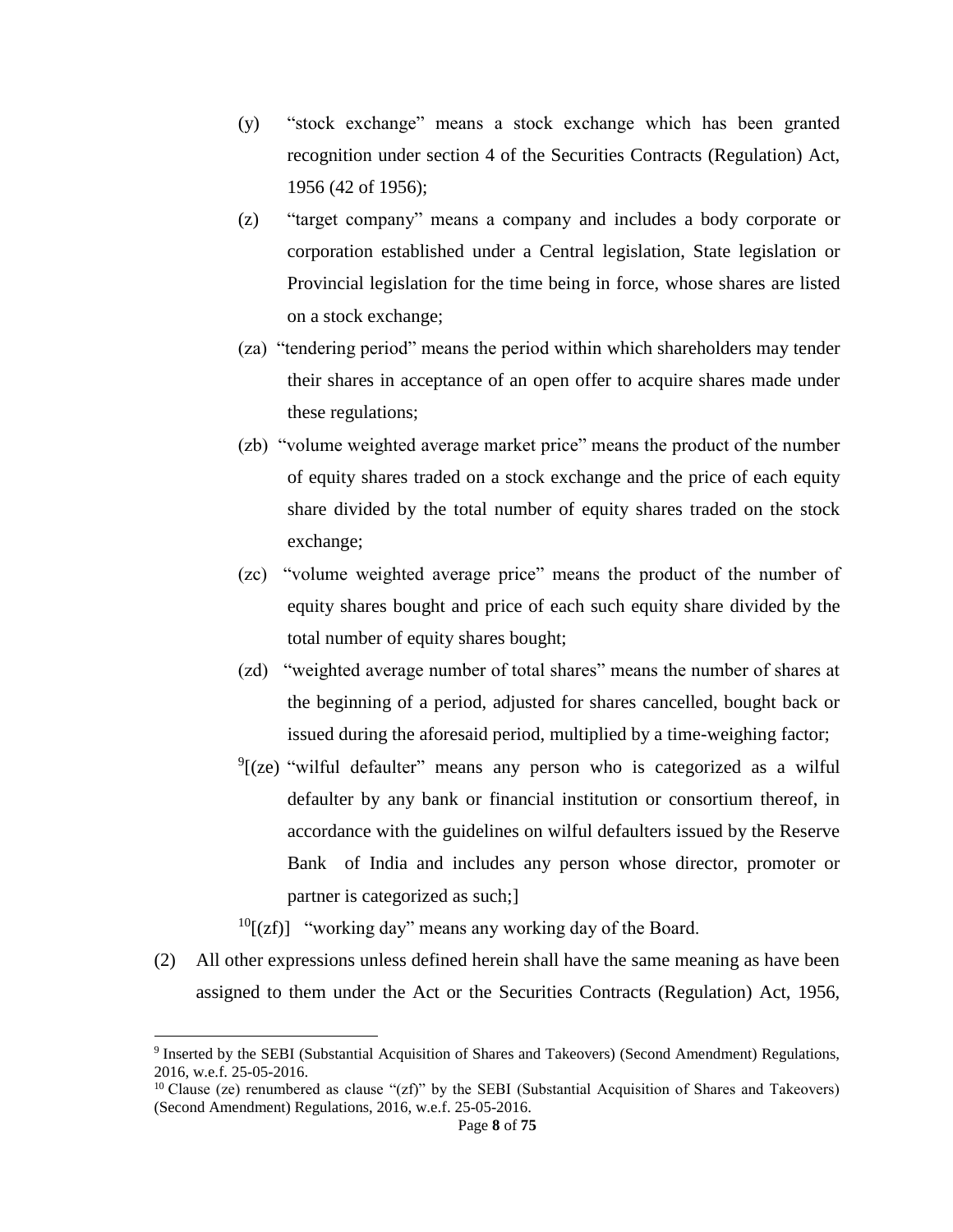$(42$  of 1956) or the <sup>11</sup> [Companies Act, 2013 (18 of 2013)], or any statutory modification or re-enactment thereto, as the case may be.

#### **CHAPTER -II**

### **SUBSTANTIAL ACQUISITION OF SHARES, VOTING RIGHTS OR CONTROL**

#### **Substantial acquisition of shares or voting rights.**

 $\overline{a}$ 

- 3. (1) No acquirer shall acquire shares or voting rights in a target company which taken together with shares or voting rights, if any, held by him and by persons acting in concert with him in such target company, entitle them to exercise twenty-five per cent or more of the voting rights in such target company unless the acquirer makes a public announcement of an open offer for acquiring shares of such target company in accordance with these regulations.
	- (2) No acquirer, who together with persons acting in concert with him, has acquired and holds in accordance with these regulations shares or voting rights in a target company entitling them to exercise twenty-five per cent or more of the voting rights in the target company but less than the maximum permissible non-public shareholding, shall acquire within any financial year additional shares or voting rights in such target company entitling them to exercise more than five per cent of the voting rights, unless the acquirer makes a public announcement of an open offer for acquiring shares of such target company in accordance with these regulations:

**Provided** that such acquirer shall not be entitled to acquire or enter into any agreement to acquire shares or voting rights exceeding such number of shares as would take the aggregate shareholding pursuant to the acquisition above the maximum permissible non-public shareholding.

<sup>&</sup>lt;sup>11</sup> Substituted by the SEBI (Substantial Acquisition of Shares and Takeovers) (Second Amendment) Regulations, 2018, w.e.f. 11-09-2018. Prior to the amendment, it read as "Companies Act, 1956 (1 of 1956)".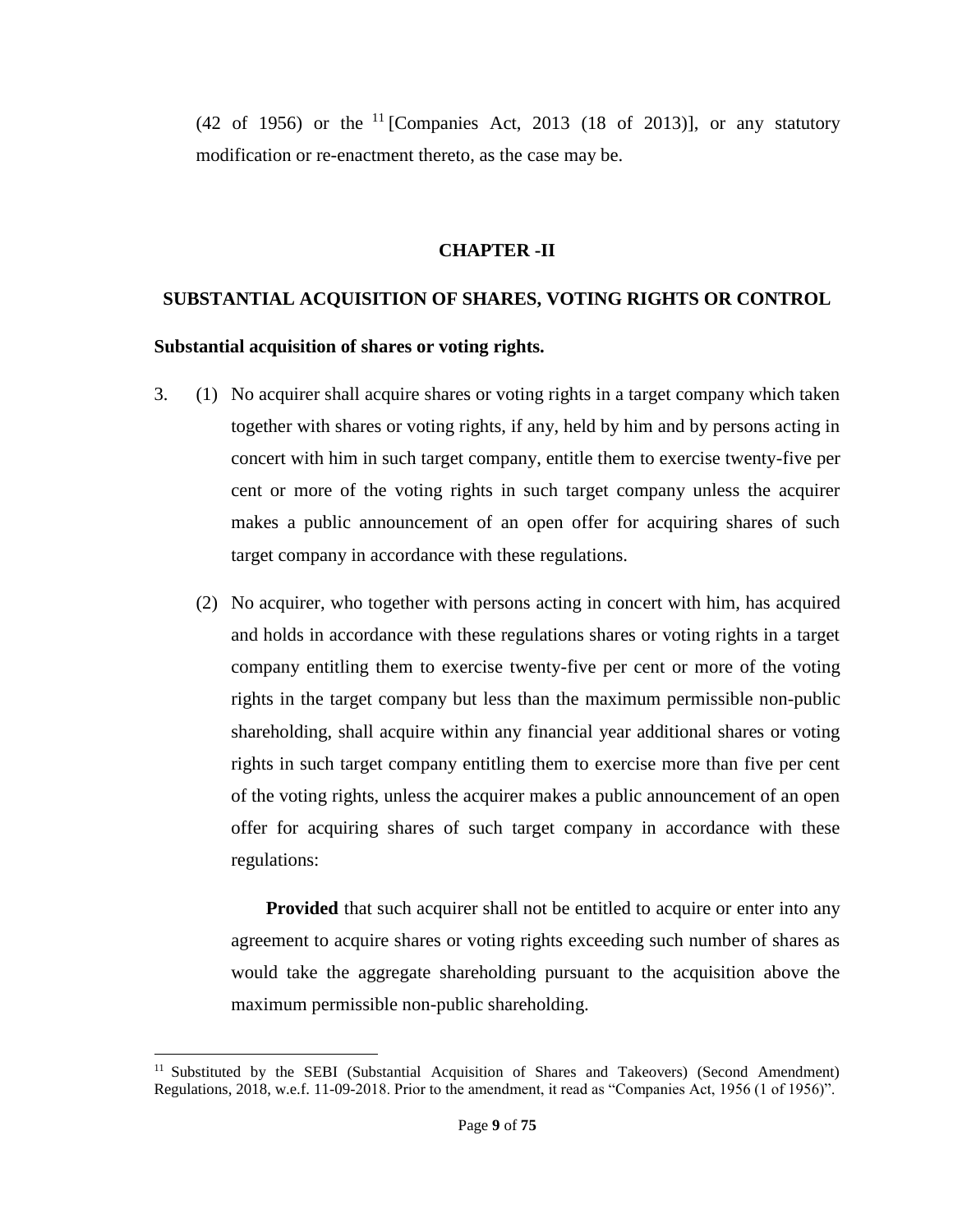**<sup>12</sup>[**Provided further that, acquisition pursuant to a resolution plan approved under section 31 of the Insolvency and Bankruptcy Code, 2016 [No. 31 of 2016] shall be exempt from the obligation under the proviso to the sub-regulation (2) of regulation 3.]

*Explanation*.— For purposes of determining the quantum of acquisition of additional voting rights under this sub-regulation*,*—

- (i) gross acquisitions alone shall be taken into account regardless of any intermittent fall in shareholding or voting rights whether owing to disposal of shares held or dilution of voting rights owing to fresh issue of shares by the target company.
- (ii) in the case of acquisition of shares by way of issue of new shares by the target company or where the target company has made an issue of new shares in any given financial year, the difference between the preallotment and the post-allotment percentage voting rights shall be regarded as the quantum of additional acquisition .
- (3) For the purposes of sub-regulation (1) and sub-regulation (2), acquisition of shares by any person, such that the individual shareholding of such person acquiring shares exceeds the stipulated thresholds, shall also be attracting the obligation to make an open offer for acquiring shares of the target company irrespective of whether there is a change in the aggregate shareholding with persons acting in concert.
- $13$ [(4) Nothing contained in this regulation shall apply to acquisition of shares or voting rights of a company by the promoters or shareholders in control, in terms of the provisions of Chapter VI-A of Securities and Exchange Board of India (Issue of Capital and Disclosure Requirements) Regulations, 2009.]

l

<sup>&</sup>lt;sup>12</sup> Inserted by the SEBI (Substantial Acquisition of Shares and Takeovers) (Amendment) Regulations, 2018, w.e.f. 31-05-2018.

<sup>&</sup>lt;sup>13</sup> Inserted by the SEBI (Substantial Acquisition of Shares and Takeovers) (Amendment) Regulations, 2016, w.e.f. 17-02-2016.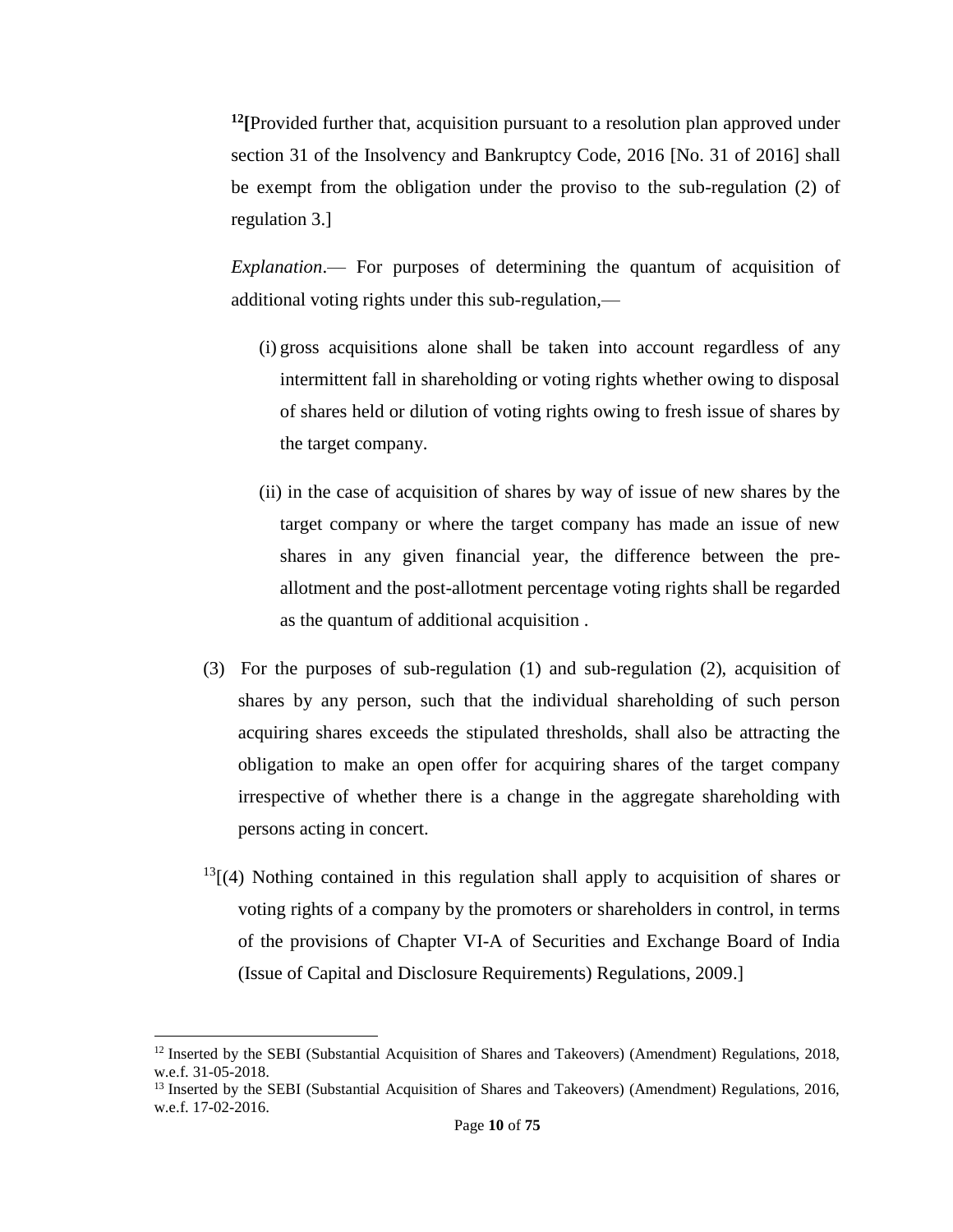#### **Acquisition of control.**

4. Irrespective of acquisition or holding of shares or voting rights in a target company, no acquirer shall acquire, directly or indirectly, control over such target company unless the acquirer makes a public announcement of an open offer for acquiring shares of such target company in accordance with these regulations.

#### **Indirect acquisition of shares or control.**

- 5. (1) For the purposes of regulation 3 and regulation 4, acquisition of shares or voting rights in, or control over, any company or other entity, that would enable any person and persons acting in concert with him to exercise or direct the exercise of such percentage of voting rights in, or control over, a target company, the acquisition of which would otherwise attract the obligation to make a public announcement of an open offer for acquiring shares under these regulations, shall be considered as an indirect acquisition of shares or voting rights in, or control over the target company.
	- (2) Notwithstanding anything contained in these regulations, in the case of an indirect acquisition attracting the provisions of sub-regulation (1) where,—
		- (a) the proportionate net asset value of the target company as a percentage of the consolidated net asset value of the entity or business being acquired;
		- (b) the proportionate sales turnover of the target company as a percentage of the consolidated sales turnover of the entity or business being acquired; or
		- (c) the proportionate market capitalisation of the target company as a percentage of the enterprise value for the entity or business being acquired;

Page **11** of **75** is in excess of eighty per cent, on the basis of the most recent audited annual financial statements, such indirect acquisition shall be regarded as a direct acquisition of the target company for all purposes of these regulations including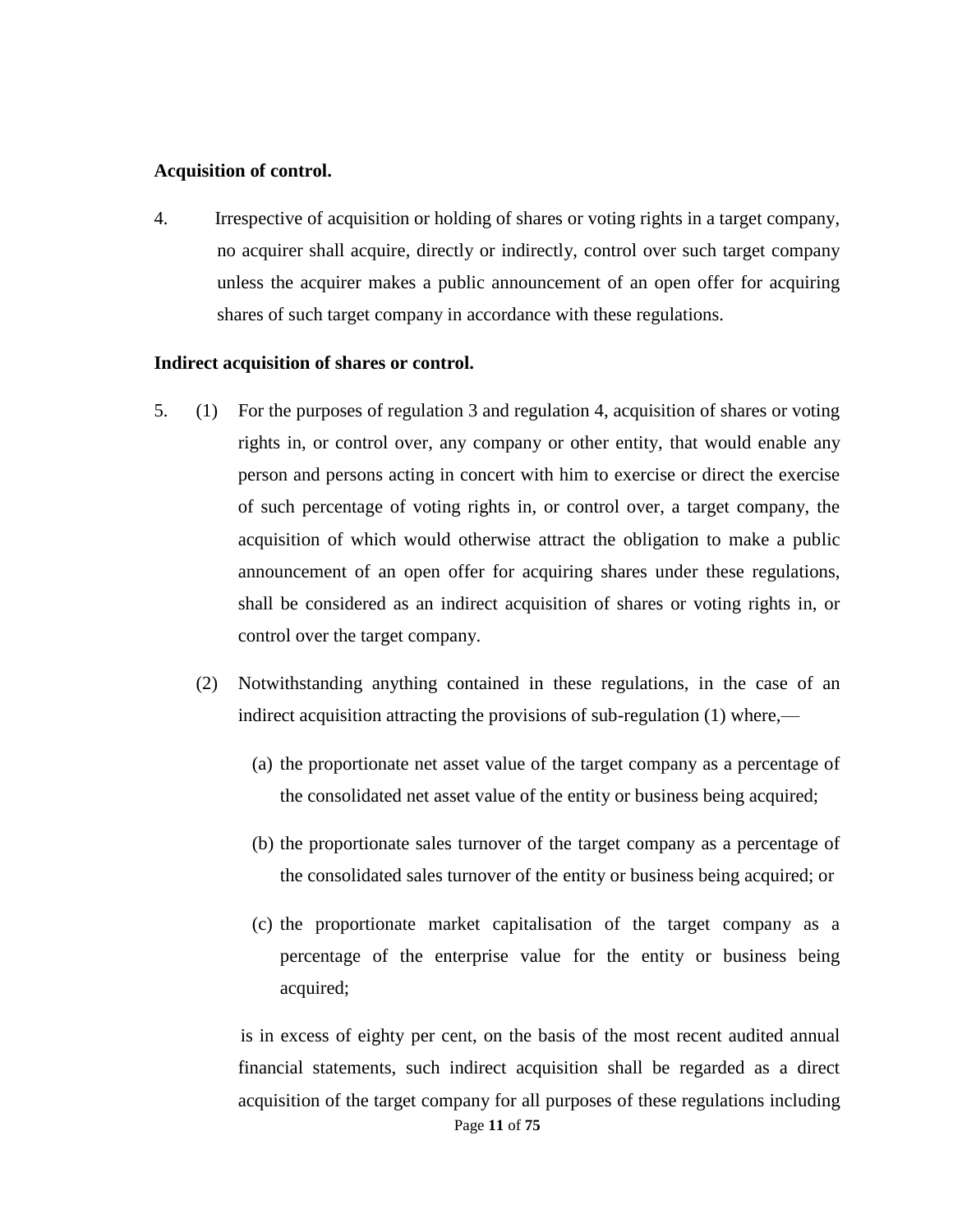without limitation, the obligations relating to timing, pricing and other compliance requirements for the open offer.

*Explanation*.— For the purposes of computing the percentage referred to in clause (c) of this sub-regulation, the market capitalisation of the target company shall be taken into account on the basis of the volume-weighted average market price of such shares on the stock exchange for a period of sixty trading days preceding the earlier of, the date on which the primary acquisition is contracted, and the date on which the intention or the decision to make the primary acquisition is announced in the public domain, as traded on the stock exchange where the maximum volume of trading in the shares of the target company are recorded during such period.

## **<sup>14</sup>[Delisting offer.**

l

5A. (1) Notwithstanding anything contained in these regulations, in the event the acquirer makes a public announcement of an open offer for acquiring shares of a target company in terms of regulations 3, 4 or 5, he may delist the company in accordance with provisions of the Securities and Exchange Board of India (Delisting of Equity Shares) Regulations, 2009:

**Provided** that the acquirer shall have declared upfront his intention to so delist at the time of making the detailed public statement  $^{15}$ [and a subsequent declaration of delisting for the purpose of the offer proposed to be made under sub regulation (1) will not suffice].

(2) Where an offer made under sub-regulation (1) is not successful,-

(i) on account of non–receipt of prior approval of shareholders in terms of clause (b) of sub-regulation (1) of regulation 8 of Securities and Exchange Board of India (Delisting of Equity Shares) Regulations, 2009; or

(ii) in terms of regulation 17 of Securities and Exchange Board of India (Delisting of Equity Shares) Regulations, 2009; or

<sup>&</sup>lt;sup>14</sup> Inserted by the SEBI (Substantial Acquisition of Shares and Takeovers) (Amendment) Regulations, 2015, w.e.f. 24-03-2015.

<sup>&</sup>lt;sup>15</sup> Inserted by the SEBI (Substantial Acquisition of Shares and Takeovers) (Second Amendment) Regulations, 2018, w.e.f. 11-09-2018.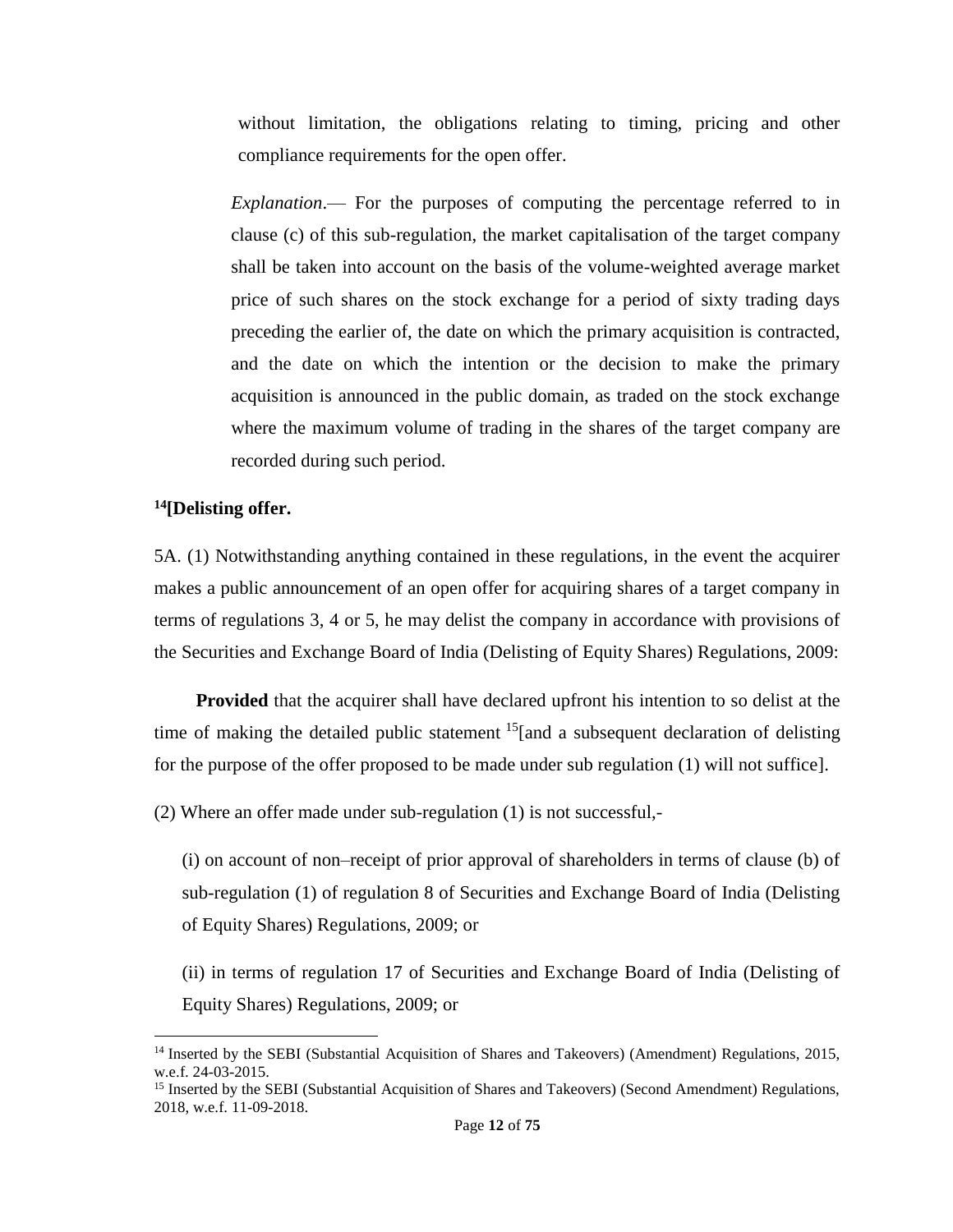(iii) on account of the acquirer rejecting the discovered price determined by the book building process in terms of sub-regulation (1) of regulation 16 of Securities and Exchange Board of India (Delisting of Equity Shares) Regulations, 2009,

the acquirer shall make an announcement within two working days in respect of such failure in all the newspapers in which the detailed public statement was made and shall comply with all applicable provisions of these regulations.

- $^{16}$ [(3) In the event of failure of the delisting offer made under sub-regulation (1), the open offer obligations shall be fulfilled by the acquirer in the following manner:
	- (i) the acquirer, through the manager to the open offer, shall within five working days from the date of the announcement under sub-regulation (2), file with the Board, a draft of the letter of offer as specified in sub-regulation (1) of regulation 16; and
	- (ii) shall comply with all other applicable provisions of these regulations.

Provided that the offer price shall stand enhanced by an amount equal to a sum determined at the rate of ten per cent per annum for the period between the scheduled date of payment of consideration to the shareholders and the actual date of payment of consideration to the shareholders.

Explanation: For the purpose of this sub-regulation, scheduled date shall be the date on which the payment of consideration ought to have been made to the shareholders in terms of the timelines in these regulations.]

(4) Where a competing offer is made in terms of sub-regulation (1) of regulation 20,-

 $\overline{a}$ 

<sup>&</sup>lt;sup>16</sup> Substituted by the SEBI (Substantial Acquisition of Shares and Takeovers) (Second Amendment) Regulations, 2018, w.e.f. 11-09-2018. Prior to this, the sub-regulation read as:

<sup>&</sup>quot;(3) In the event of the failure of the delisting offer made under sub-regulation (1), the acquirer, through the manager to the open offer, shall within five working days from the date of the announcement under subregulation (2), file with the Board, a draft of the letter of offer as specified in sub-regulation (1) of regulation 16 and shall comply with all other applicable provisions of these regulations:

**Provided** that the offer price shall stand enhanced by an amount equal to a sum determined at the rate of ten per cent per annum for the period between the scheduled date of payment of consideration to the shareholders and the actual date of payment of consideration to the shareholders

Explanation: For the purpose of this sub-regulation, scheduled date shall be the date on which the payment of consideration ought to have been made to the shareholders in terms of the timelines in these regulations."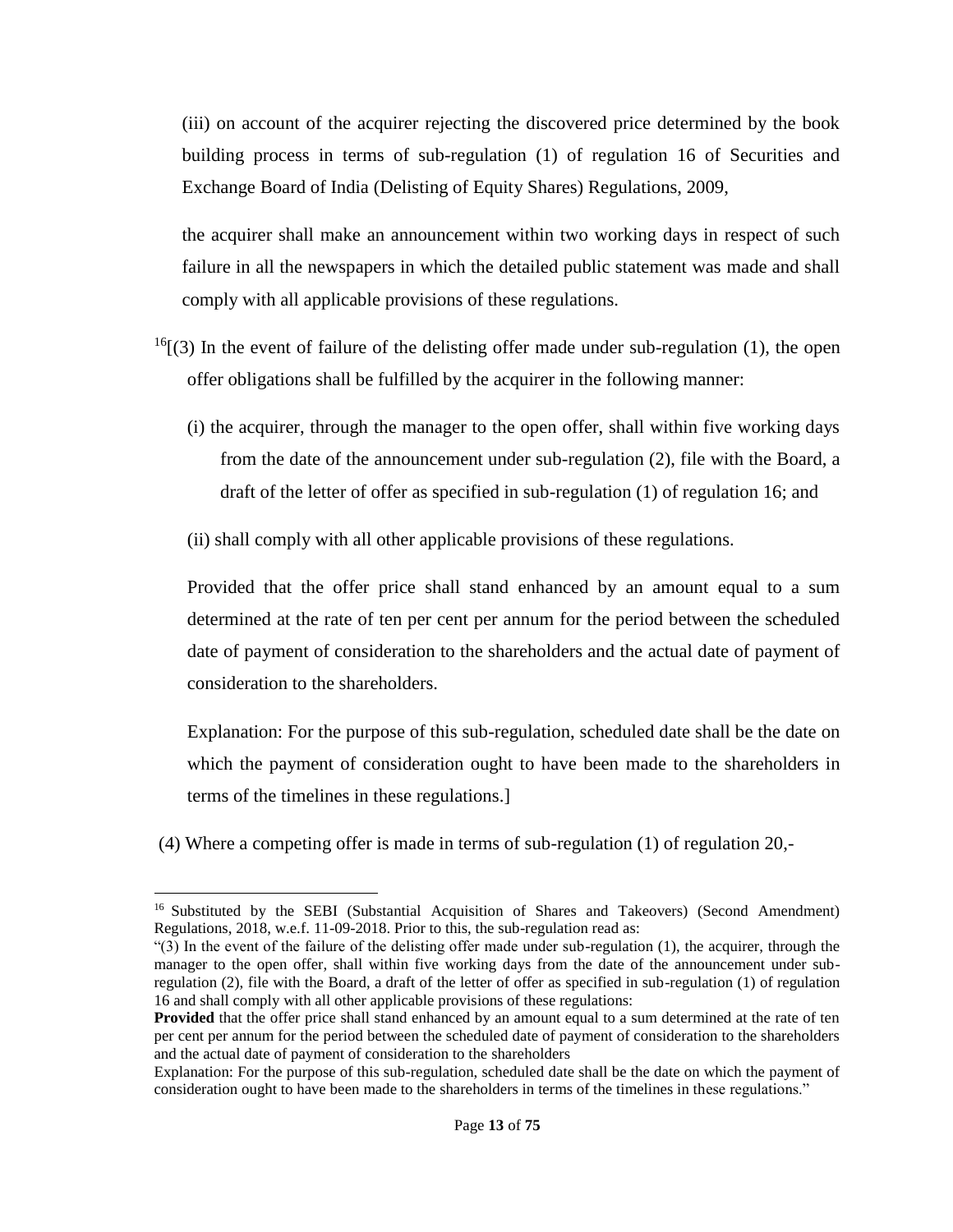(a) the acquirer shall not be entitled to delist the company;

(b) the acquirer shall not be liable to pay interest to the shareholders on account of delay due to competing offer;

(c) the acquirer shall comply with all the applicable provisions of these regulations and make an announcement in this regard, within two working days from the date of public announcement made in terms of sub-regulation (1) of regulation 20, in all the newspapers in which the detailed public statement was made.

(5) Shareholders who have tendered shares in acceptance of the offer made under subregulation (1), shall be entitled to withdraw such shares tendered, within 10 working days from the date of the announcement under sub-regulation (2) .

(6) Shareholders who have not tendered their shares in acceptance of the offer made under sub-regulation (1) shall be entitled to tender their shares in acceptance of the offer made under these regulations.]

# **Voluntary Offer.**

6. (1) An acquirer, who together with persons acting in concert with him, holds shares or voting rights in a target company entitling them to exercise twenty-five per cent or more but less than the maximum permissible non-public shareholding, shall be entitled to voluntarily make a public announcement of an open offer for acquiring shares in accordance with these regulations, subject to their aggregate shareholding after completion of the open offer not exceeding the maximum permissible non-public shareholding:

**Provided** that where an acquirer or any person acting in concert with him has acquired shares of the target company in the preceding fifty-two weeks without attracting the obligation to make a public announcement of an open offer, he shall not be eligible to voluntarily make a public announcement of an open offer for acquiring shares under this regulation: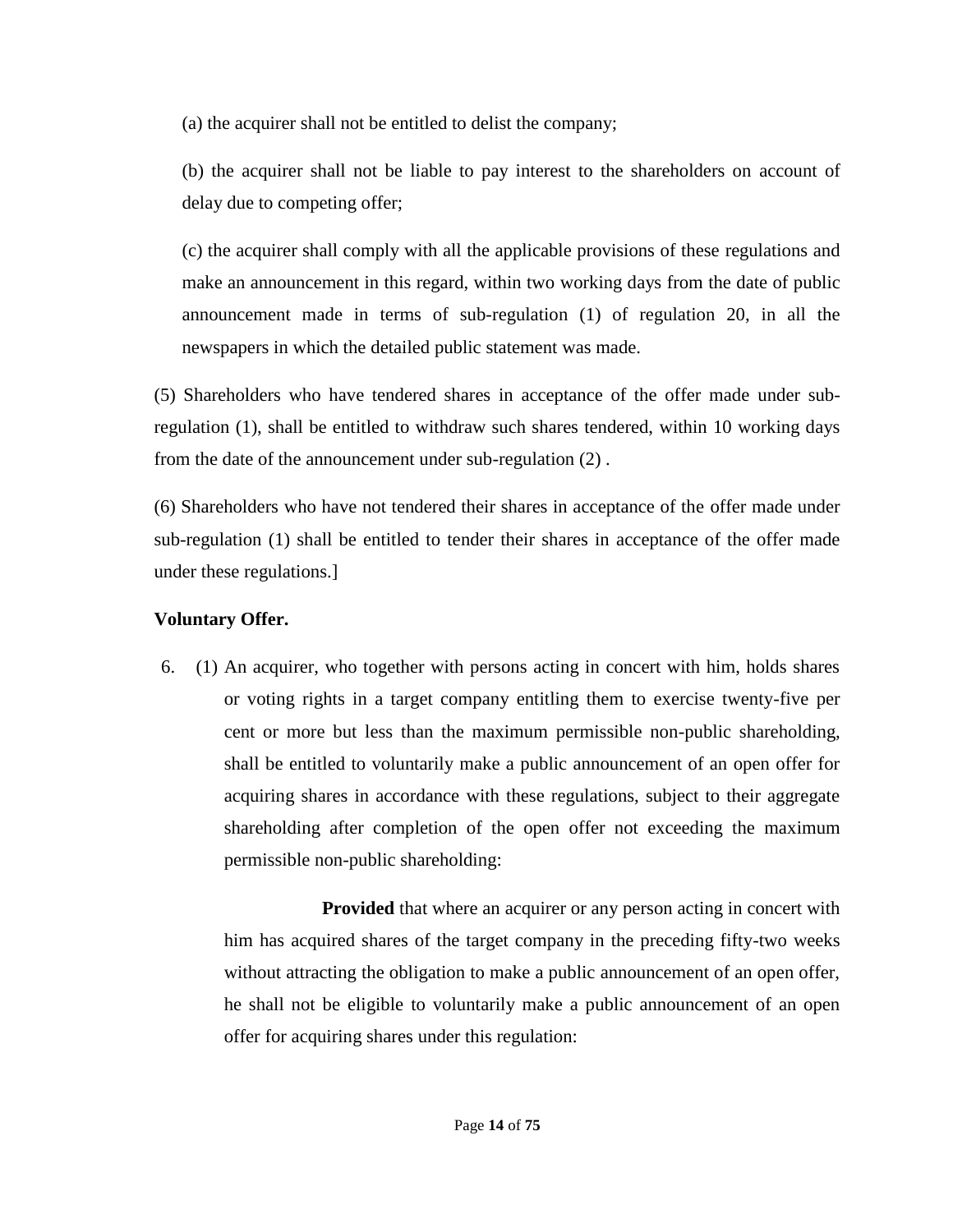**Provided further** that during the offer period such acquirer shall not be entitled to acquire any shares otherwise than under the open offer.

(2) An acquirer and persons acting in concert with him, who have made a public announcement under this regulation to acquire shares of a target company shall not be entitled to acquire any shares of the target company for a period of six months after completion of the open offer except pursuant to another voluntary open offer:

 **Provided** that such restriction shall not prohibit the acquirer from making a competing offer upon any other person making an open offer for acquiring shares of the target company.

(3) Shares acquired through bonus issue or stock splits shall not be considered for purposes of the dis-entitlement set out in this regulation.

<sup>17</sup>[**6A.** Notwithstanding anything contained in these regulations, no person who is a wilful defaulter shall make a public announcement of an open offer for acquiring shares or enter into any transaction that would attract the obligation to make a public announcement of an open offer for acquiring shares under these regulations:

**Provided** that this regulation shall not prohibit the wilful defaulter from making a competing offer in accordance with regulation 20 of these regulations upon any other person making an open offer for acquiring shares of the target company.]

**<sup>18</sup>[6B**. Notwithstanding anything contained in these regulations, no person who is a fugitive economic offender shall make a public announcement of an open offer or make a competing offer for acquiring shares or enter into any transaction, either directly or indirectly, for acquiring any shares or voting rights or control of a target company.]

#### **Offer Size.**

l

<sup>&</sup>lt;sup>17</sup> Inserted by the SEBI (Substantial Acquisition of Shares and Takeovers) (Second Amendment) Regulations, 2016, w.e.f. 25-05-2016.

<sup>&</sup>lt;sup>18</sup> Inserted by the SEBI (Substantial Acquisition of Shares and Takeovers) (Second Amendment) Regulations, 2018, w.e.f. 11-09-2018.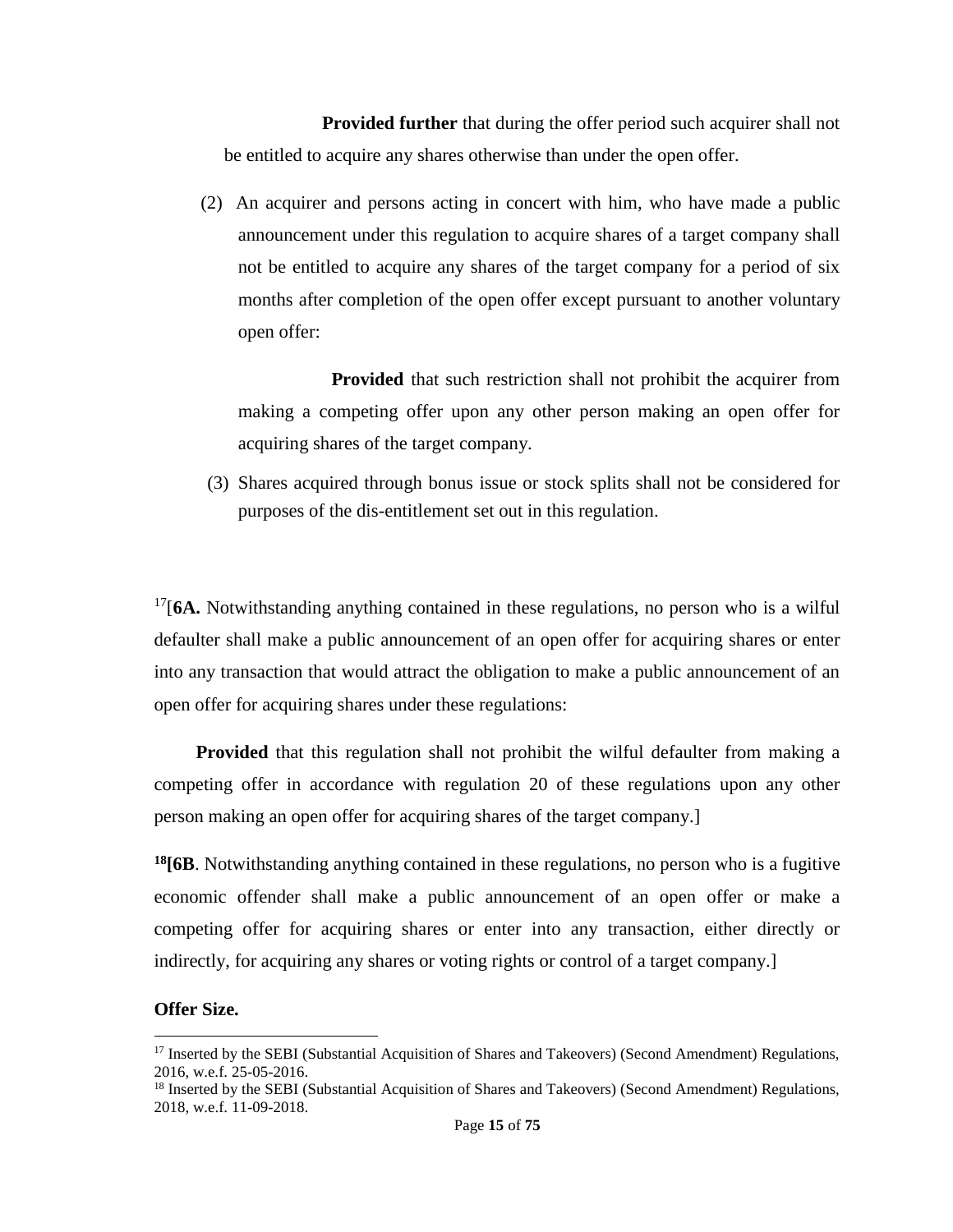7. (1) The open offer for acquiring shares to be made by the acquirer and persons acting in concert with him under regulation 3 and regulation 4 shall be for at least twenty six per cent of total shares of the target company, as of tenth working day from the closure of the tendering period:

> **Provided** that the total shares of the target company as of tenth working day from the closure of the tendering period shall take into account all potential increases in the number of outstanding shares during the offer period contemplated as of the date of the public announcement:

> **Provided further** that the offer size shall be proportionately increased in case of an increase in total number of shares, after the public announcement, which is not contemplated on the date of the public announcement.

(2) The open offer made under regulation 6 shall be for acquisition of at least such number of shares as would entitle the holder thereof to exercise an additional ten per cent of the <sup>19</sup>[voting rights in] the target company, and shall not exceed such number of shares as would result in the post-acquisition holding of the acquirer and persons acting in concert with him exceeding the maximum permissible nonpublic shareholding applicable to such target company:

**Provided** that in the event of a competing offer being made, the acquirer who has voluntarily made a public announcement of an open offer under regulation 6 shall be entitled to increase the number of shares for which the open offer has been made to such number of shares as he deems fit:

**Provided further** that such increase in offer size shall have to be made within a period of fifteen working days from the public announcement of a competing offer, failing which the acquirer shall not be entitled to increase the offer size.

(3) Upon an acquirer opting to increase the offer size under sub-regulation (2), such open offer shall be deemed to have been made under sub-regulation (2) of regulation 3 and the provisions of these regulations shall apply accordingly.

 $\overline{a}$ 

<sup>&</sup>lt;sup>19</sup> Substituted by the SEBI (Substantial Acquisition of Shares and Takeovers) (Second Amendment) Regulations, 2018, w.e.f. 11-09-2018. Prior to this, it read as "total shares of".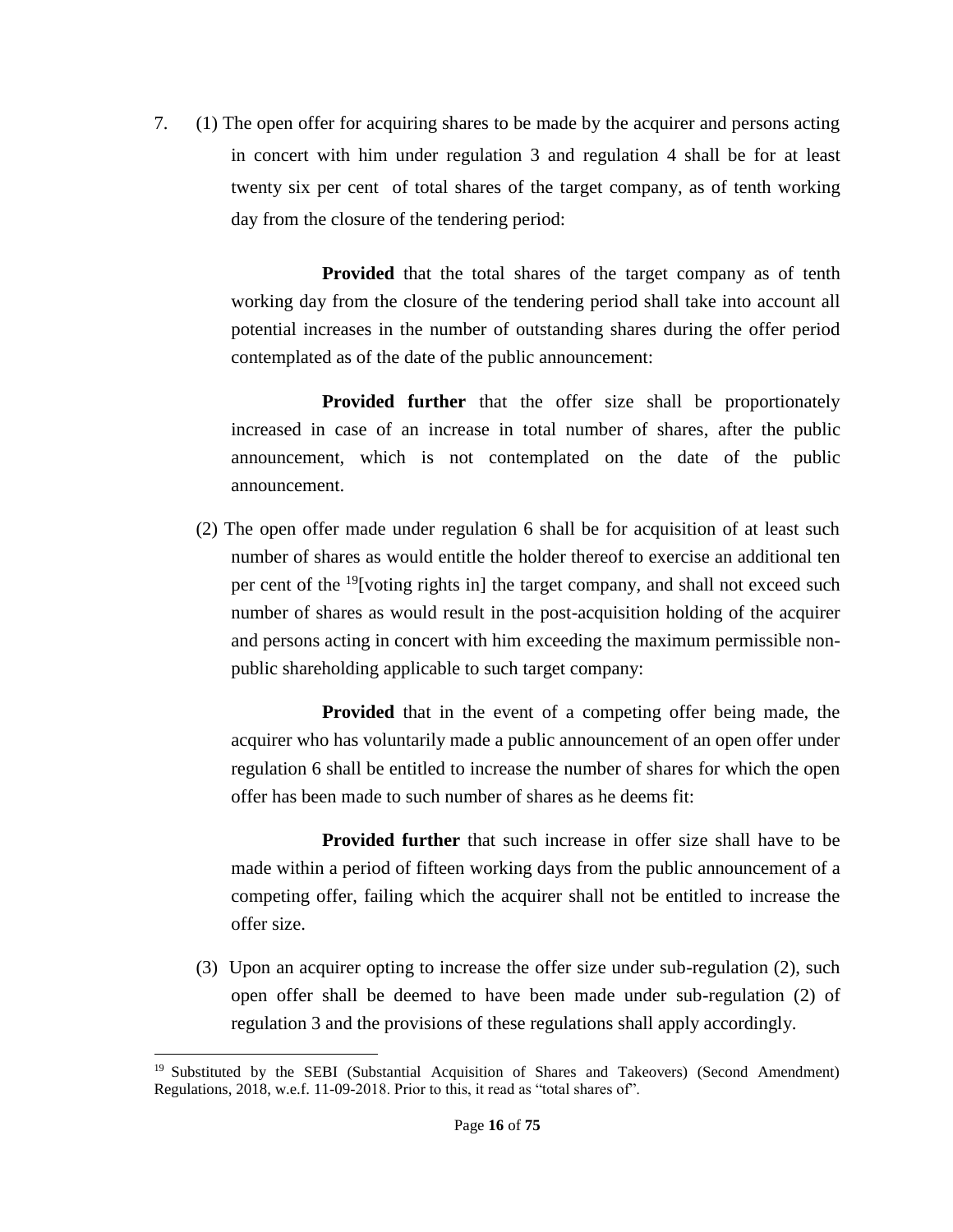- (4) In the event the shares accepted in the open offer were such that the shareholding of the acquirer taken together with persons acting in concert with him pursuant to completion of the open offer results in their shareholding exceeding the maximum permissible non-public shareholding, the acquirer shall be required to bring down the non-public shareholding to the level specified and within the time permitted under Securities Contract (Regulation) Rules, 1957.
- (5) The acquirer whose shareholding exceeds the maximum permissible non-public shareholding, pursuant to an open offer under these regulations, shall not be eligible to make a voluntary delisting offer under the Securities and Exchange Board of India (Delisting of Equity Shares) Regulations, 2009, unless a period of twelve months has elapsed from the date of the completion of the offer period.
- (6) Any open offer made under these regulations shall be made to all shareholders of the target company, other than the acquirer, persons acting in concert with him and the parties to any underlying agreement including persons deemed to be acting in concert with such parties, for the sale of shares of the target company.

# **Offer Price.**

- 8. (1) The open offer for acquiring shares under regulation 3, regulation 4, regulation 5 or regulation 6 shall be made at a price not lower than the price determined in accordance with sub-regulation (2) or sub-regulation (3), as the case may be.
	- (2) In the case of direct acquisition of shares or voting rights in, or control over the target company, and indirect acquisition of shares or voting rights in, or control over the target company where the parameters referred to in sub-regulation (2) of regulation 5 are met, the offer price shall be the highest of,—
		- (a) the highest negotiated price per share of the target company for any acquisition under the agreement attracting the obligation to make a public announcement of an open offer;
		- (b) the volume-weighted average price paid or payable for acquisitions, whether by the acquirer or by any person acting in concert with him, during the fifty-two weeks immediately preceding the date of the public announcement;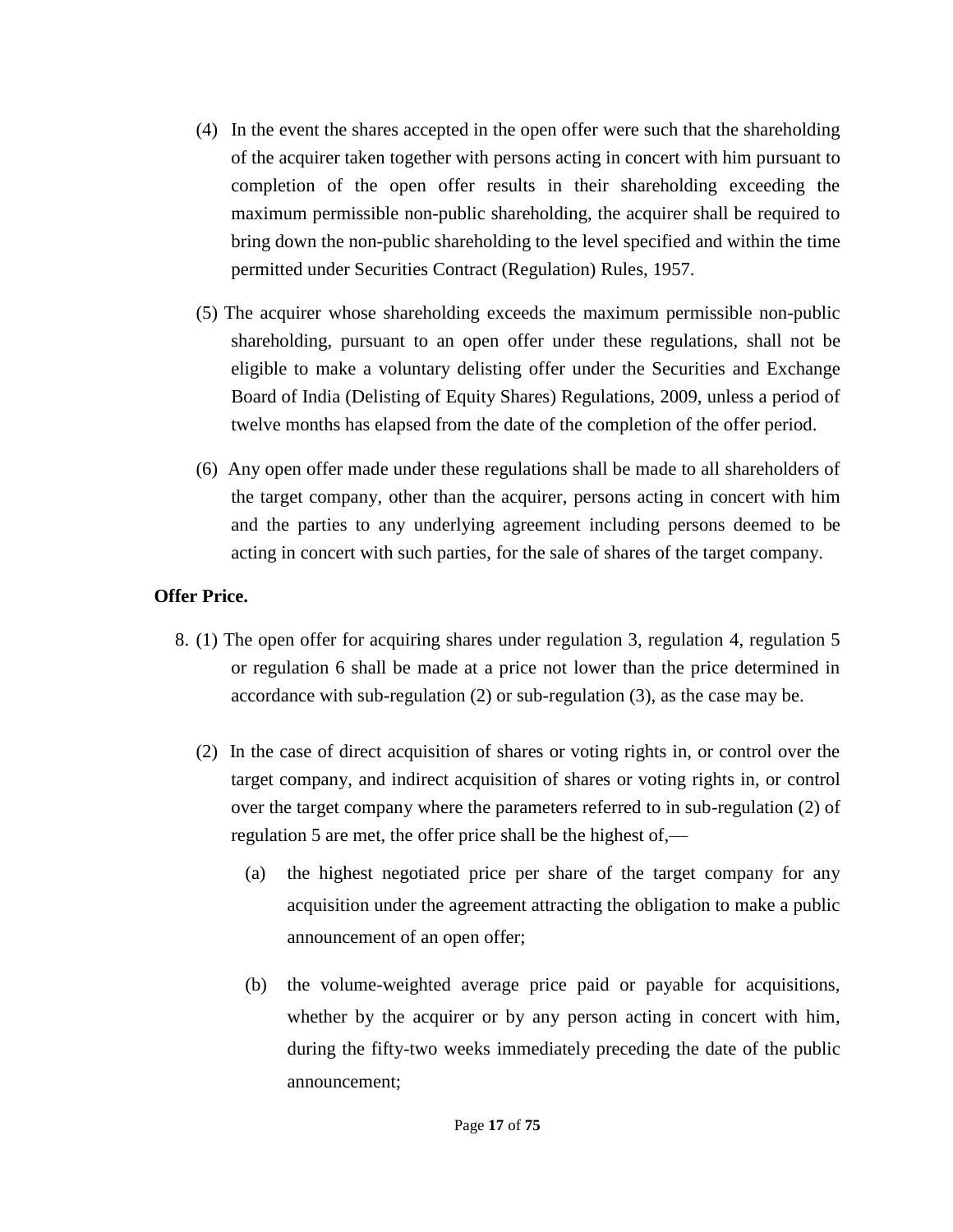- (c) the highest price paid or payable for any acquisition, whether by the acquirer or by any person acting in concert with him, during the twentysix weeks immediately preceding the date of the public announcement;
- (d) the volume-weighted average market price of such shares for a period of sixty trading days immediately preceding the date of the public announcement as traded on the stock exchange where the maximum volume of trading in the shares of the target company are recorded during such period, provided such shares are frequently traded;
- (e) where the shares are not frequently traded, the price determined by the acquirer and the manager to the open offer taking into account valuation parameters including, book value, comparable trading multiples, and such other parameters as are customary for valuation of shares of such companies; and
- (f) the per share value computed under sub-regulation (5), if applicable.
- (3) In the case of an indirect acquisition of shares or voting rights in, or control over the target company, where the parameter referred to in sub-regulation (2) of regulation 5 are not met, the offer price shall be the highest of,—
	- (a) the highest negotiated price per share, if any, of the target company for any acquisition under the agreement attracting the obligation to make a public announcement of an open offer;
	- (b) the volume-weighted average price paid or payable for any acquisition, whether by the acquirer or by any person acting in concert with him, during the fifty-two weeks immediately preceding the earlier of, the date on which the primary acquisition is contracted, and the date on which the intention or the decision to make the primary acquisition is announced in the public domain;
	- Page **18** of **75** (c) the highest price paid or payable for any acquisition, whether by the acquirer or by any person acting in concert with him, during the twenty-six weeks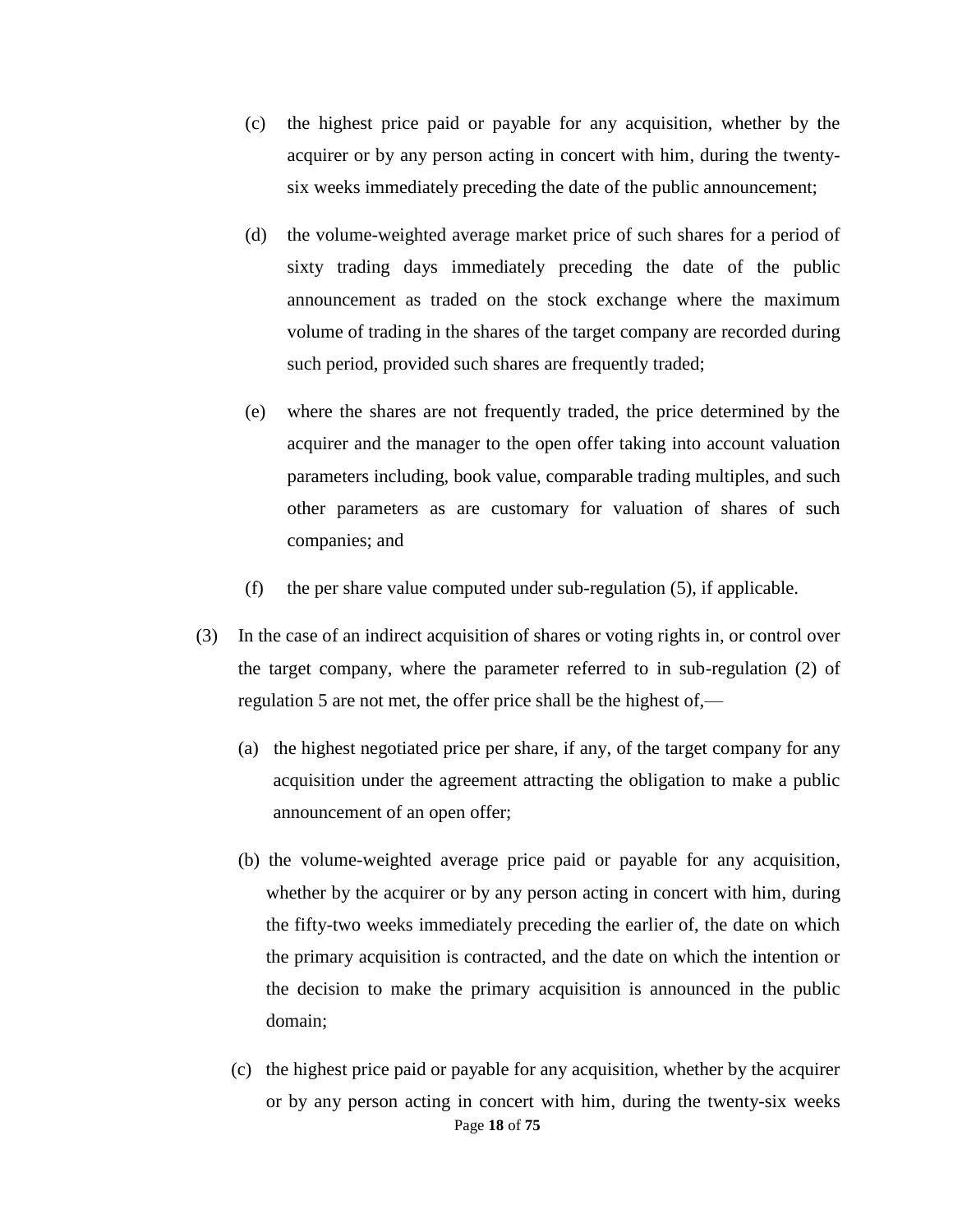immediately preceding the earlier of, the date on which the primary acquisition is contracted, and the date on which the intention or the decision to make the primary acquisition is announced in the public domain;

- (d) the highest price paid or payable for any acquisition, whether by the acquirer or by any person acting in concert with him, between the earlier of, the date on which the primary acquisition is contracted, and the date on which the intention or the decision to make the primary acquisition is announced in the public domain, and the date of the public announcement of the open offer for shares of the target company made under these regulations;
- (e) the volume-weighted average market price of the shares for a period of sixty trading days immediately preceding the earlier of, the date on which the primary acquisition is contracted, and the date on which the intention or the decision to make the primary acquisition is announced in the public domain, as traded on the stock exchange where the maximum volume of trading in the shares of the target company are recorded during such period, provided such shares are frequently traded; and
- (f) the per share value computed under sub-regulation (5).
- (4) In the event the offer price is incapable of being determined under any of the parameters specified in sub-regulation (3), without prejudice to the requirements of sub-regulation (5), the offer price shall be the fair price of shares of the target company to be determined by the acquirer and the manager to the open offer taking into account valuation parameters including, book value, comparable trading multiples, and such other parameters as are customary for valuation of shares of such companies.
- (5) In the case of an indirect acquisition and open offers under sub-regulation (2) of regulation 5 where,—
	- (a) the proportionate net asset value of the target company as a percentage of the consolidated net asset value of the entity or business being acquired;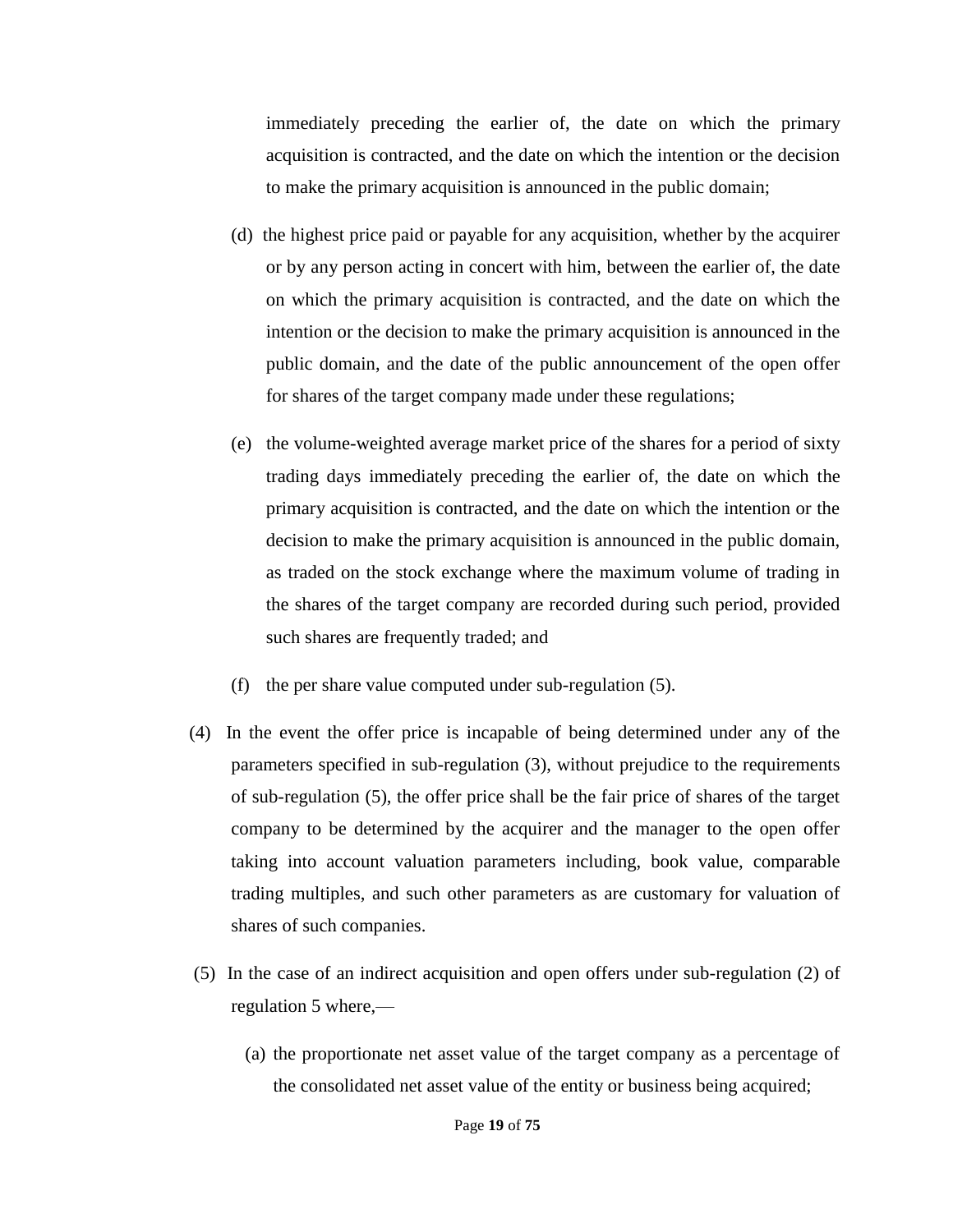- (b) the proportionate sales turnover of the target company as a percentage of the consolidated sales turnover of the entity or business being acquired; or
- (c) the proportionate market capitalization of the target company as a percentage of the enterprise value for the entity or business being acquired;

is in excess of fifteen per cent, on the basis of the most recent audited annual financial statements, the acquirer shall, notwithstanding anything contained in sub-regulation (2) or sub-regulation (3), be required to compute and disclose, in the letter of offer, the per share value of the target company taken into account for the acquisition, along with a detailed description of the methodology adopted for such computation.

*Explanation*.— For the purposes of computing the percentages referred to in clause (c) of this sub-regulation, the market capitalisation of the target company shall be taken into account on the basis of the volume-weighted average market price of such shares on the stock exchange for a period of sixty trading days preceding the earlier of, the date on which the primary acquisition is contracted, and the date on which the intention or the decision to make the primary acquisition is announced in the public domain, as traded on the stock exchange where the maximum volume of trading in the shares of the target company are recorded during such period.

- (6) For the purposes of sub-regulation (2) and sub-regulation (3), where the acquirer or any person acting in concert with him has any outstanding convertible instruments convertible into shares of the target company at a specific price, the price at which such instruments are to be converted into shares, shall also be considered as a parameter under sub-regulation (2) and sub-regulation (3).
- (7) For the purposes of sub-regulation (2) and sub-regulation (3), the price paid for shares of the target company shall include any price paid or agreed to be paid for the shares or voting rights in, or control over the target company, in any form whatsoever, whether stated in the agreement for acquisition of shares or in any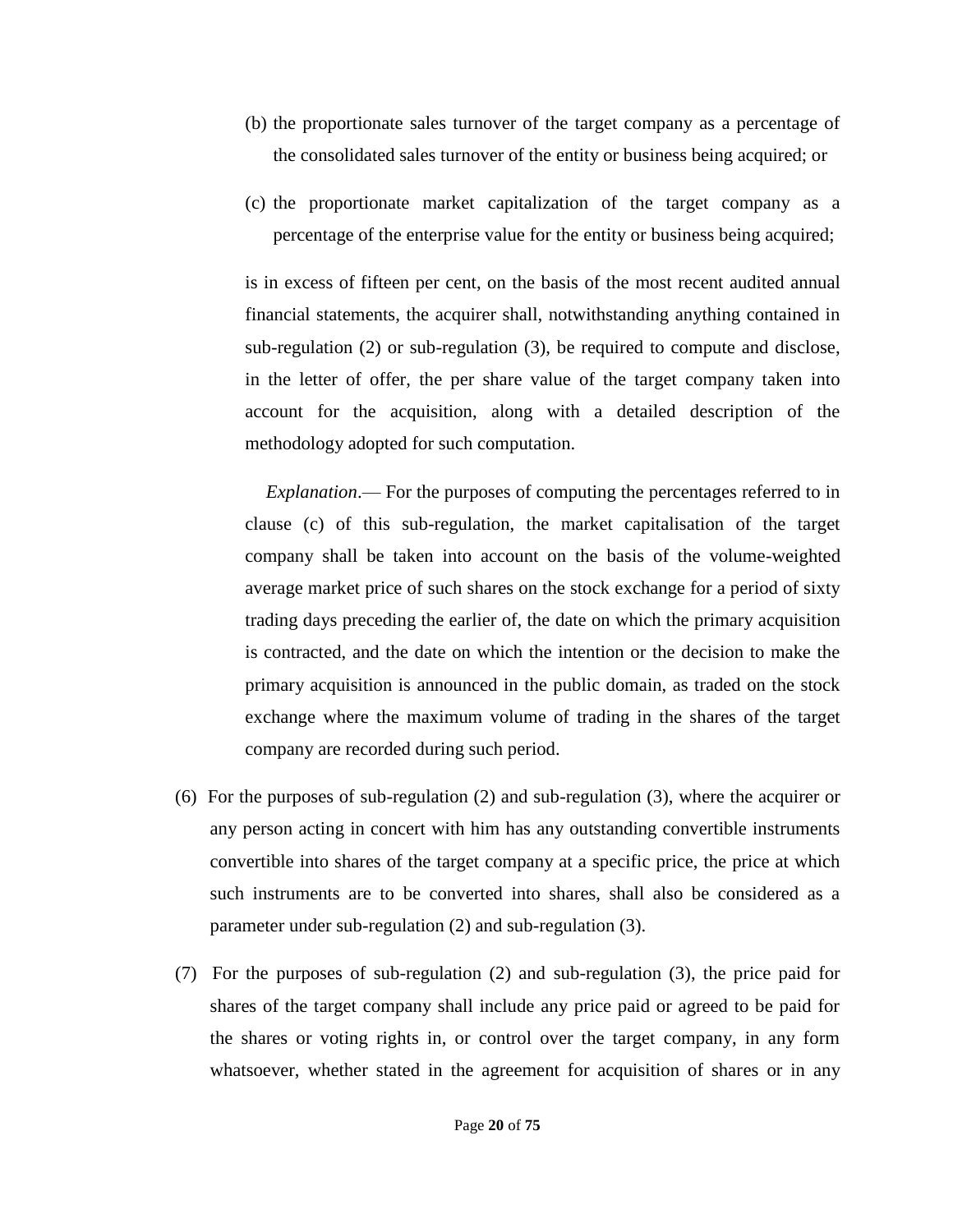incidental, contemporaneous or collateral agreement, whether termed as control premium or as non-compete fees or otherwise.

(8) Where the acquirer has acquired or agreed to acquire whether by himself or through or with persons acting in concert with him any shares or voting rights in the target company during the offer period, whether by subscription or purchase, at a price higher than the offer price, the offer price shall stand revised to the highest price paid or payable for any such acquisition:

**Provided** that no such acquisition shall be made after the third working day prior to the commencement of the tendering period and until the expiry of the tendering period.

(9) The price parameters under sub-regulation (2) and sub-regulation (3) may be adjusted by the acquirer in consultation with the manager to the offer, for corporate actions such as issuances pursuant to rights issue, bonus issue, stock consolidations, stock splits, payment of dividend, de-mergers and reduction of capital, where the record date for effecting such corporate actions falls prior to three working days before the commencement of the tendering period:

**Provided** that no adjustment shall be made for dividend declared with a record date falling during such period except where the dividend per share is more than fifty per cent higher than the average of the dividend per share paid during the three financial years preceding the date of the public announcement.

(10) Where the acquirer or persons acting in concert with him acquires shares of the target company during the period of twenty-six weeks after the tendering period at a price higher than the offer price under these regulations, the acquirer and persons acting in concert shall pay the difference between the highest acquisition price and the offer price, to all the shareholders whose shares were accepted in the open offer, within sixty days from the date of such acquisition:

**Provided** that this provision shall not be applicable to acquisitions under another open offer under these regulations or pursuant to the Securities and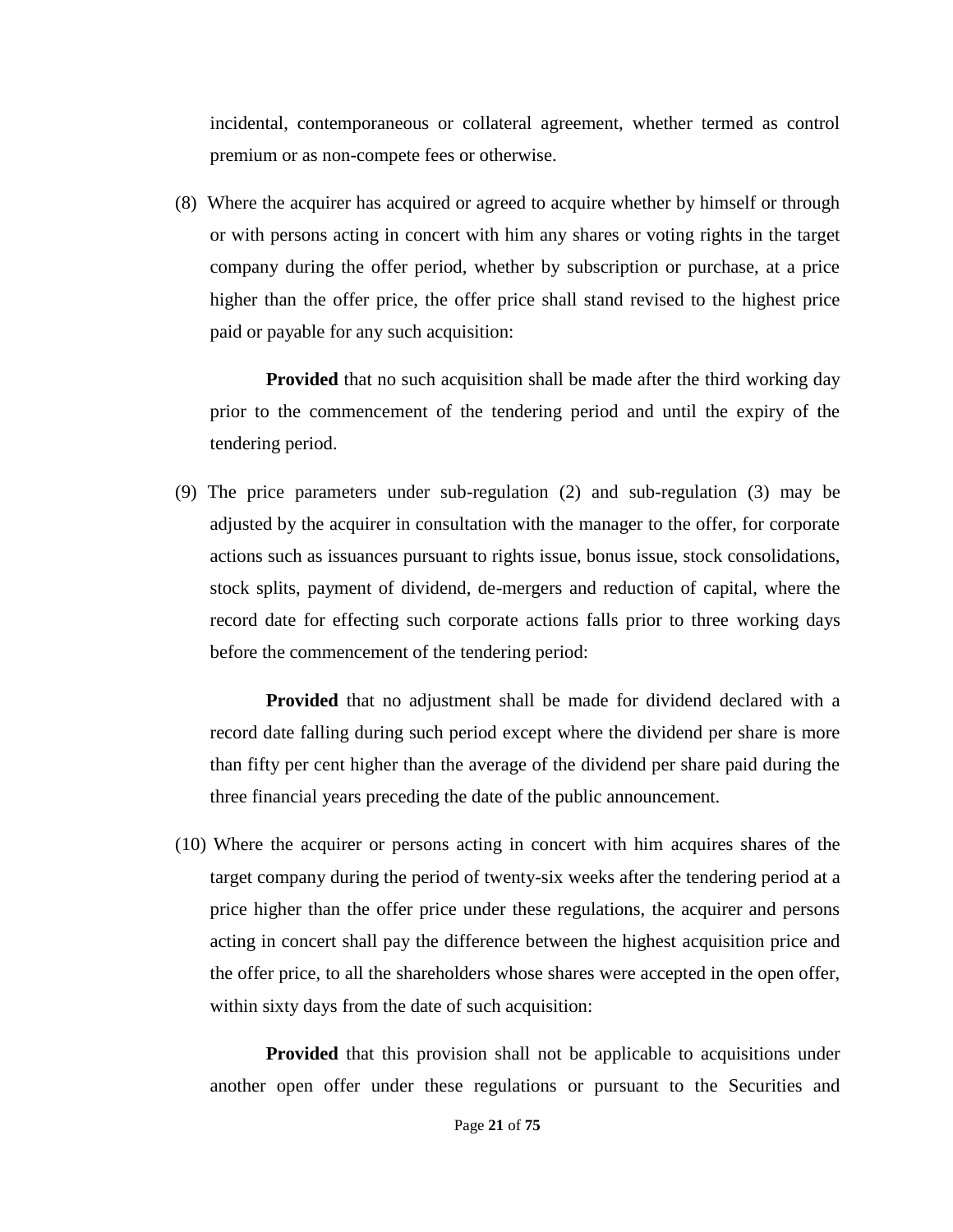Exchange Board of India (Delisting of Equity Shares) Regulations, 2009, or open market purchases made in the ordinary course on the stock exchanges, not being negotiated acquisition of shares of the target company whether by way of bulk deals, block deals or in any other form.

- (11) Where the open offer is subject to a minimum level of acceptances, the acquirer may, subject to the other provisions of this regulation, indicate a lower price, which will not be less than the price determined under this regulation, for acquiring all the acceptances despite the acceptance falling short of the indicated minimum level of acceptance, in the event the open offer does not receive the minimum acceptance.
	- (12) In the case of any indirect acquisition, other than the indirect acquisition referred in sub-regulation (2) of regulation 5, the offer price shall stand enhanced by an amount equal to a sum determined at the rate of ten per cent per annum for the period between the earlier of the date on which the primary acquisition is contracted or the date on which the intention or the decision to make the primary acquisition is announced in the public domain, and the date of the detailed public statement, provided such period is more than five working days.
	- (13) The offer price for partly paid up shares shall be computed as the difference between the offer price and the amount due towards calls-in-arrears including calls remaining unpaid with interest, if any, thereon.
	- (14) The offer price for equity shares carrying differential voting rights shall be determined by the acquirer and the manager to the open offer with full disclosure of justification for the price so determined, being set out in the detailed public statement and the letter of offer:

Page **22** of **75 Provided** that such price shall not be lower than the amount determined by applying the percentage rate of premium, if any, that the offer price for the equity shares carrying full voting rights represents to the price parameter computed under clause (d) of sub-regulation 2, or as the case may be, clause (e) of sub-regulation 3, to the volume-weighted average market price of the shares carrying differential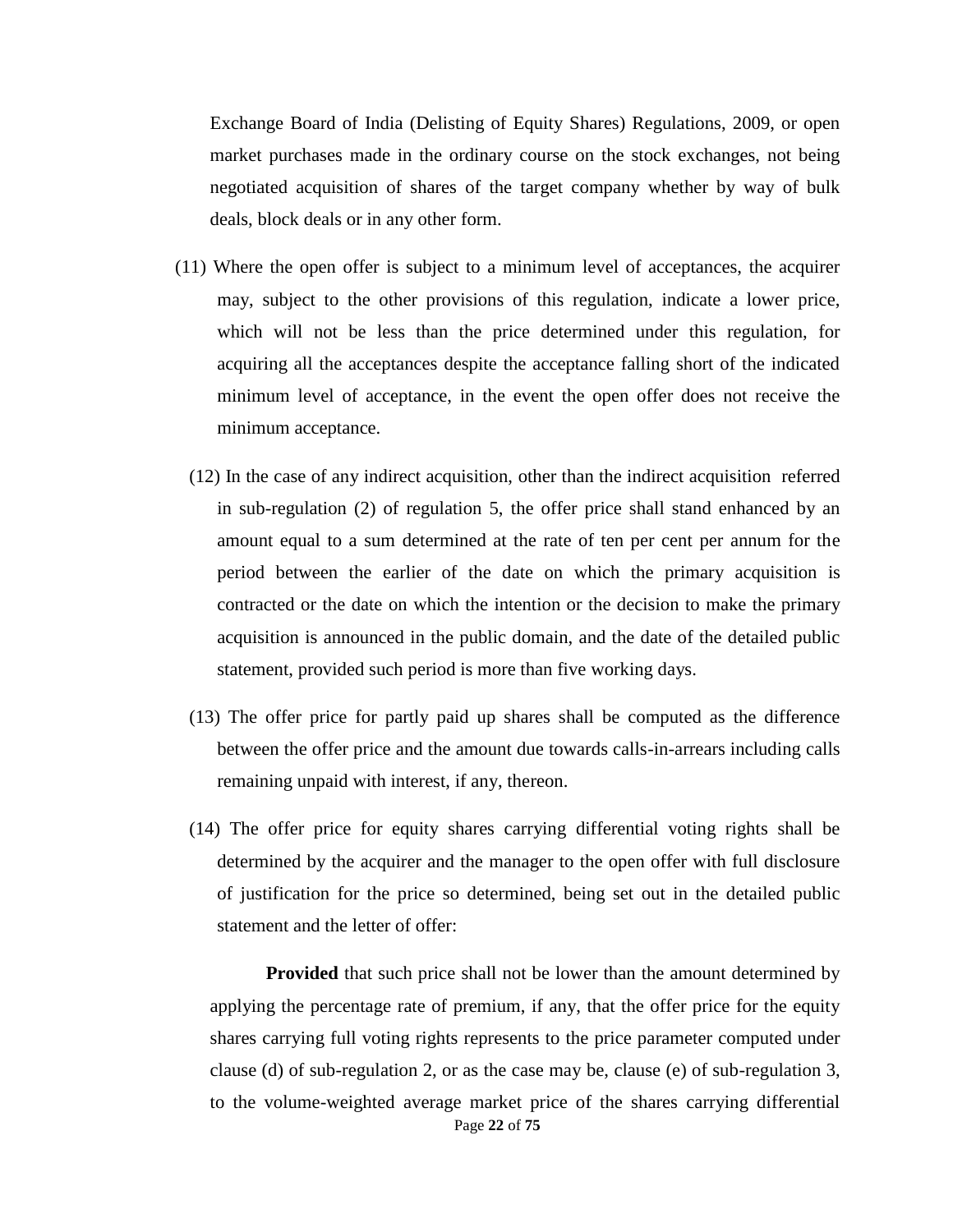voting rights for a period of sixty trading days computed on the same terms as specified in the aforesaid provisions, subject to shares carrying full voting rights and the shares carrying differential voting rights, both being frequently traded shares.

- (15) In the event of any of the price parameters contained in this regulation not being available or denominated in Indian rupees, the conversion of such amount into Indian rupees shall be effected at the exchange rate as prevailing on the date preceding the date of public announcement and the acquirer shall set out the source of such exchange rate in the public announcement, the detailed public statement and the letter of offer.
- (16) For purposes of clause (e) of sub-regulation (2) and sub-regulation (4), the Board may, at the expense of the acquirer, require valuation of the shares by an independent merchant banker other than the manager to the open offer or an independent chartered accountant in practice having a minimum experience of ten years.

# **Mode of payment.**

- 9. (1) The offer price may be paid,
	- (a) in cash;
	- (b) by issue, exchange or transfer of listed shares in the equity share capital of the acquirer or of any person acting in concert;
	- (c) by issue, exchange or transfer of listed secured debt instruments issued by the acquirer or any person acting in concert with a rating not inferior to investment grade as rated by a credit rating agency registered with the Board;
	- (d) by issue, exchange or transfer of convertible debt securities entitling the holder thereof to acquire listed shares in the equity share capital of the acquirer or of any person acting in concert; or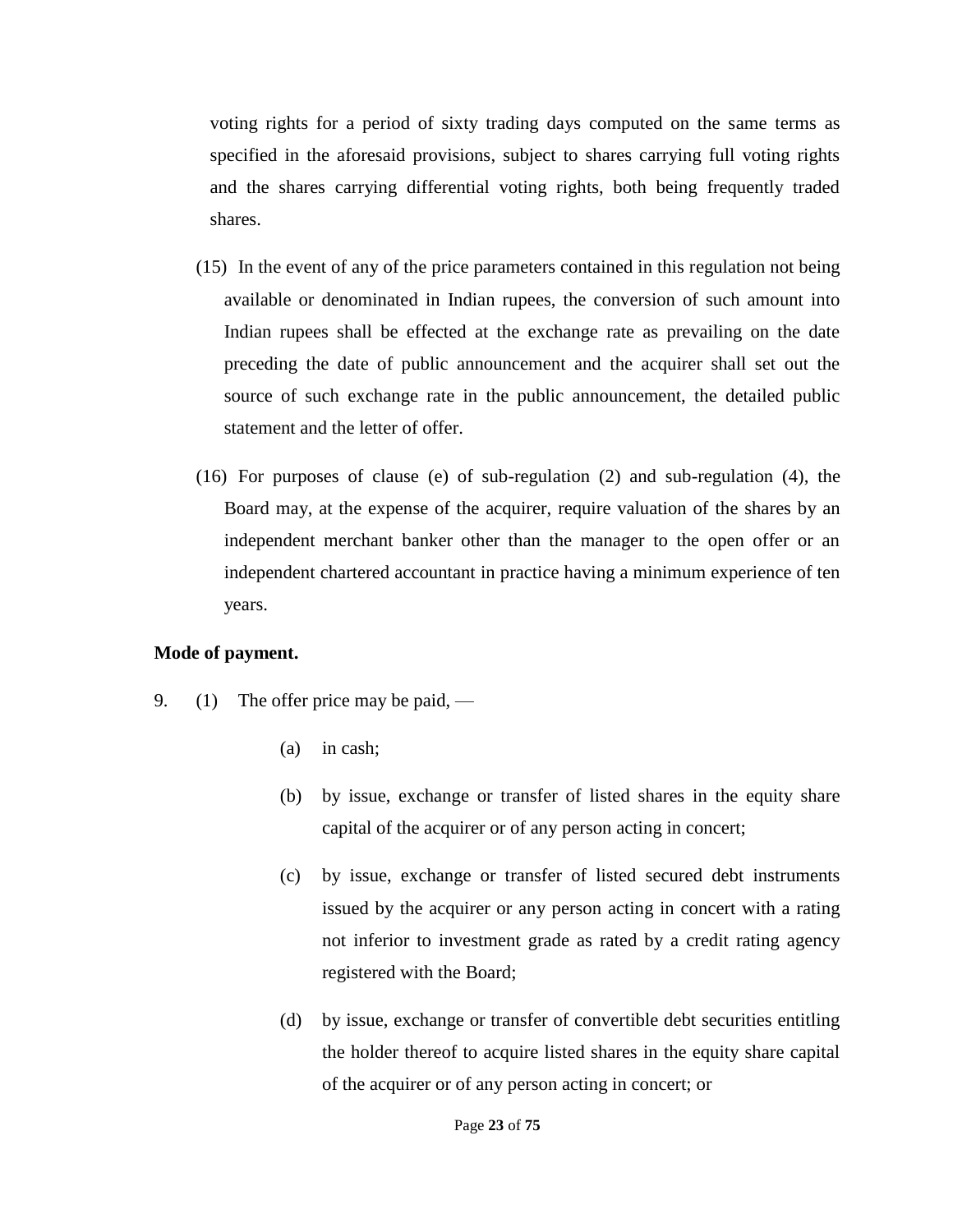(e) a combination of the mode of payment of consideration stated in clause (a), clause (b), clause (c) and clause (d):

**Provided** that where any shares have been acquired or agreed to be acquired by the acquirer and persons acting in concert with him during the fifty-two weeks immediately preceding the date of public announcement constitute more than ten per cent of the voting rights in the target company and has been paid for in cash, the open offer shall entail an option to the shareholders to require payment of the offer price in cash, and a shareholder who has not exercised an option in his acceptance shall be deemed to have opted for receiving the offer price in cash:

**Provided further** that in case of revision in offer price the mode of payment of consideration may be altered subject to the condition that the component of the offer price to be paid in cash prior to such revision is not reduced.

- (2) For the purposes of clause (b), clause (d) and clause (e) of sub-regulation (1), the shares sought to be issued or exchanged or transferred or the shares to be issued upon conversion of other securities, towards payment of the offer price, shall conform to the following requirements, —
	- (a) such class of shares are listed on a stock exchange and frequently traded at the time of the public announcement;
	- (b) such class of shares have been listed for a period of at least two years preceding the date of the public announcement;
	- (c) the issuer of such class of shares has redressed at least ninety five per cent. of the complaints received from investors by the end of the calendar quarter immediately preceding the calendar month in which the public announcement is made;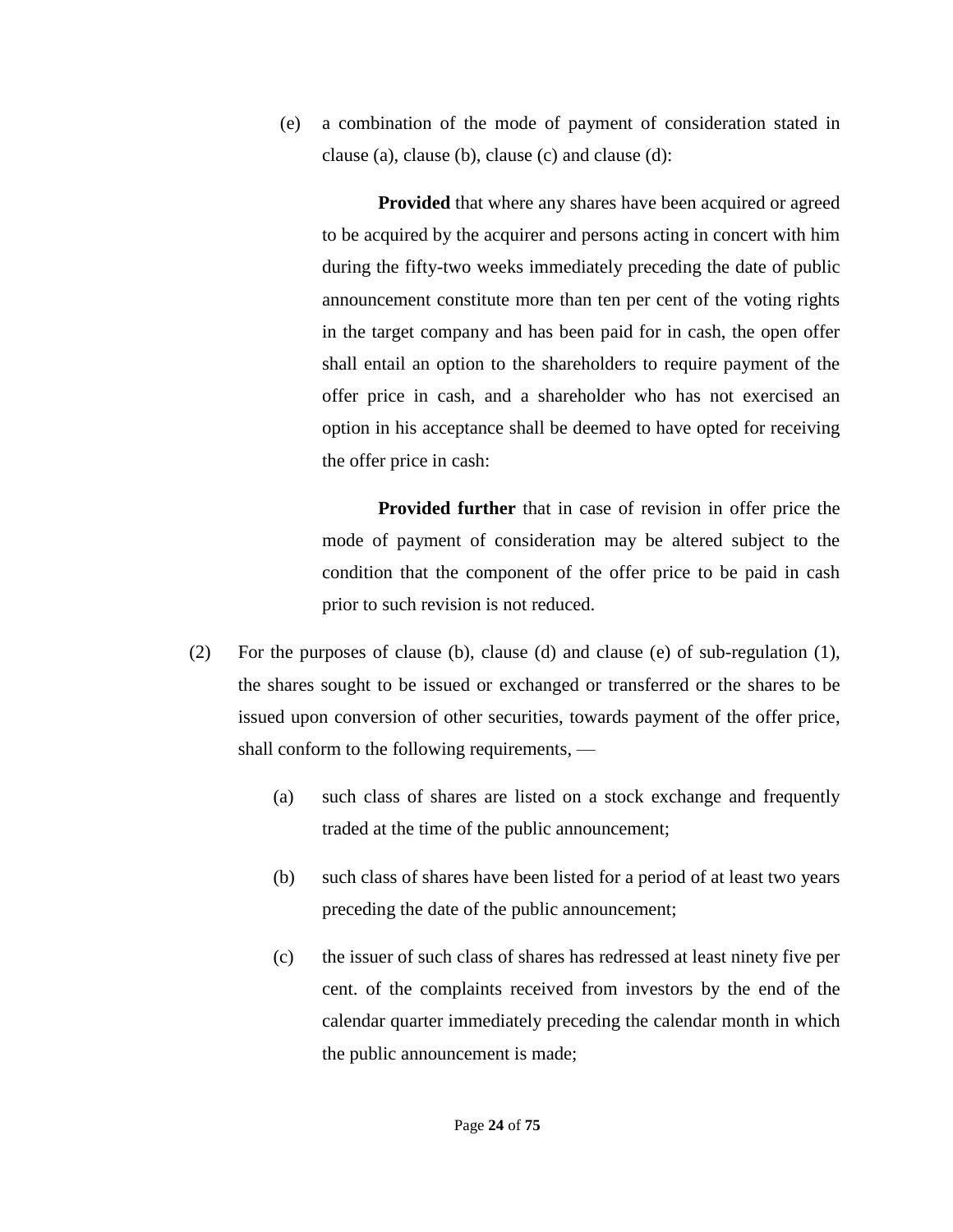(d) the issuer of such class of shares has been in material compliance with the  $^{20}$ [listing regulations] for a period of at least two years immediately preceding the date of the public announcement:

**Provided** that in case where the Board is of the view that a company has not been materially compliant with the provisions of the  $21$ [listing regulations], the offer price shall be paid in cash only;

- (e) the impact of auditors' qualifications, if any, on the audited accounts of the issuer of such shares for three immediately preceding financial years does not exceed five per cent. of the net profit or loss after tax of such issuer for the respective years; and
- (f) the Board has not issued any direction against the issuer of such shares not to access the capital market or to issue fresh shares.
- (3) Where the shareholders have been provided with options to accept payment in cash or by way of securities, or a combination thereof, the pricing for the open offer may be different for each option subject to compliance with minimum offer price requirements under regulation 8:

**Provided** that the detailed public statement and the letter of offer shall contain justification for such differential pricing.

(4) In the event the offer price consists of consideration to be paid by issuance of securities, which requires compliance with any applicable law, the acquirer shall ensure that such compliance is completed not later than the commencement of the tendering period:

**Provided** that in case the requisite compliance is not made by such date, the acquirer shall pay the entire consideration in cash.

 $\overline{a}$ 

<sup>&</sup>lt;sup>20</sup> Substituted by the SEBI (Substantial Acquisition of Shares and Takeovers) (Second Amendment) Regulations, 2018, w.e.f. 11-09-2018. Prior to this, it read as "listing agreement".  $21$  Ibid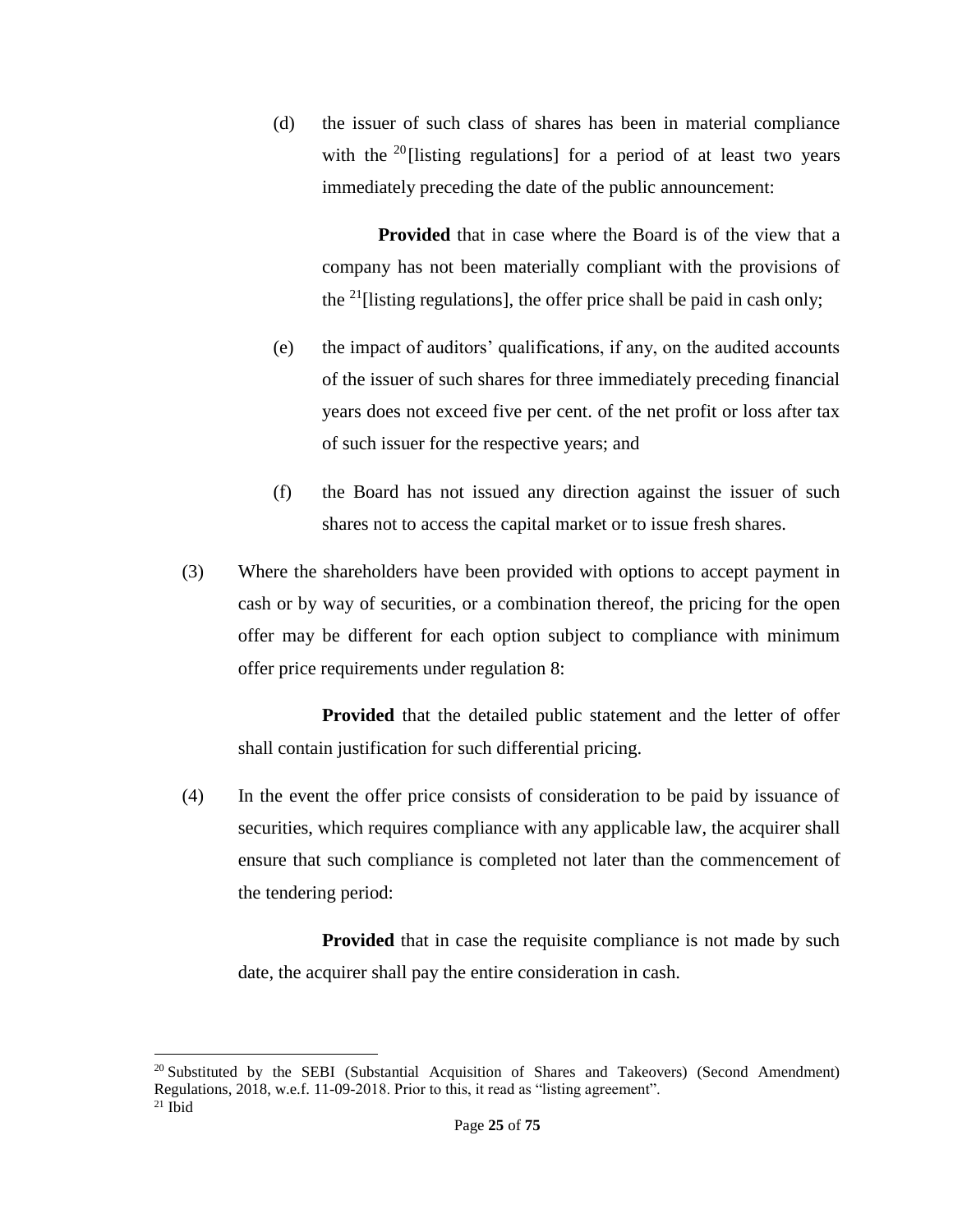- (5) Where listed securities are offered as consideration, the value of such securities shall be higher of:
	- (a) the average of the weekly high and low of the closing prices of such securities quoted on the stock exchange during the six months preceding the relevant date;
	- (b) the average of the weekly high and low of the closing prices of such securities quoted on the stock exchange during the two weeks preceding the relevant date; and
	- (c) the volume-weighted average market price for a period of sixty trading days preceding the date of the public announcement, as traded on the stock exchange where the maximum volume of trading in the shares of the company whose securities are being offered as consideration, are recorded during the six-month period prior to relevant date and the ratio of exchange of shares shall be duly certified by an independent merchant banker (other than the manager to the open offer) or an independent chartered accountant having a minimum experience of ten years.

*Explanation*.— For the purposes of this sub-regulation, the "relevant date" shall be the thirtieth day prior to the date on which the meeting of shareholders is held to consider the proposed issue of shares under subsection (1A) of Section 81 of the  $^{22}$ [Companies Act, 2013 (18 of 2013)].

#### **General exemptions.**

 $\overline{\phantom{a}}$ 

10. (1) The following acquisitions shall be exempt from the obligation to make an open offer under regulation 3 and regulation 4 subject to fulfillment of the conditions stipulated therefor,—

 $^{22}$  Substituted by the SEBI (Substantial Acquisition of Shares and Takeovers) (Second Amendment) Regulations, 2018, w.e.f. 11-09-2018. Prior to this, it read as "Companies Act, 1956 (1 of 1956)".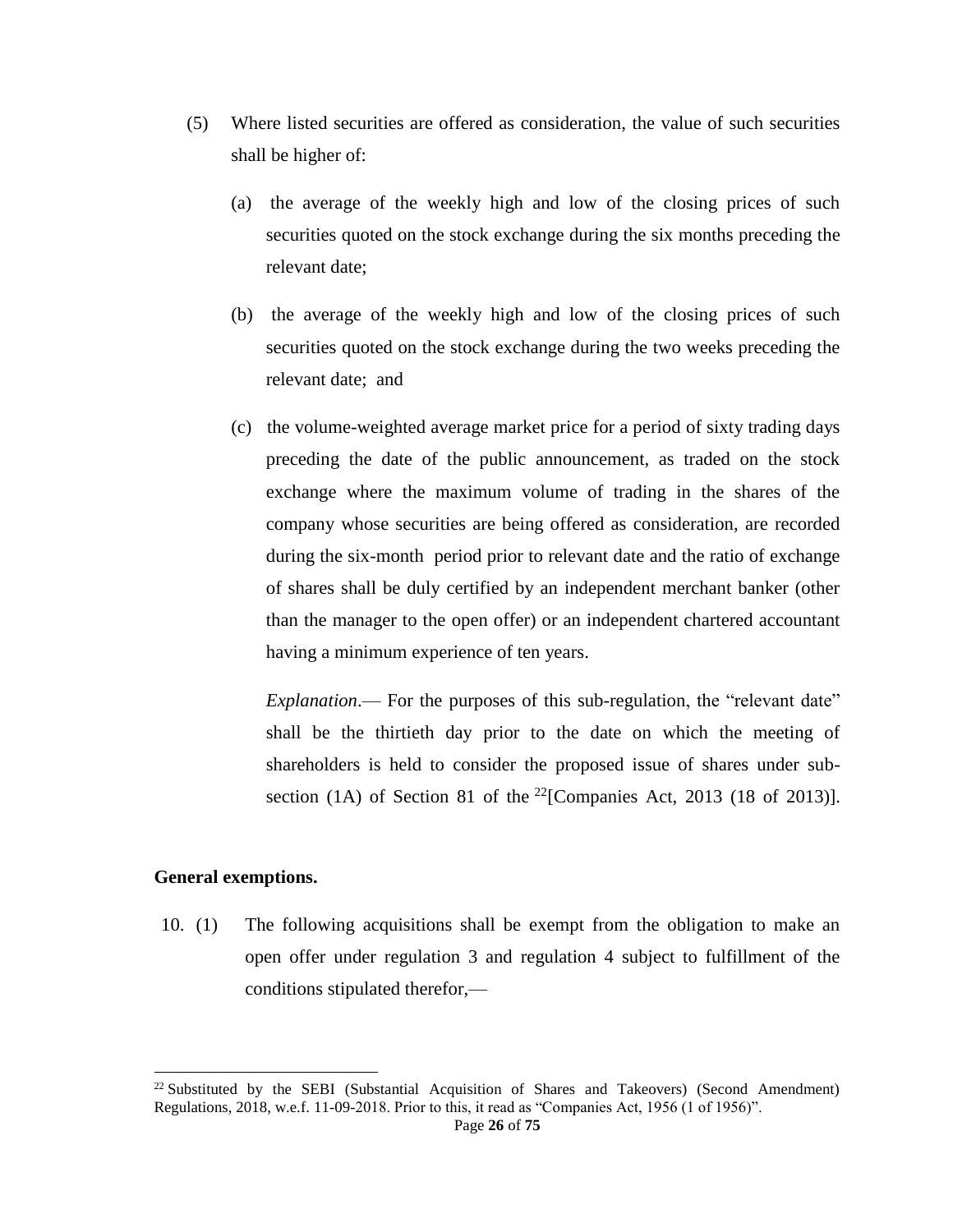- (a) acquisition pursuant to inter se transfer of shares amongst qualifying persons, being,—
	- (i) immediate relatives;
	- (ii) persons named as promoters in the shareholding pattern filed by the target company in terms of the  $^{23}$ [listing regulations or as the case may be, the listing agreement] or these regulations for not less than three years prior to the proposed acquisition;
	- (iii) a company, its subsidiaries, its holding company, other subsidiaries of such holding company, persons holding not less than fifty per cent of the equity shares of such company, other companies in which such persons hold not less than fifty per cent of the equity shares, and their subsidiaries subject to control over such qualifying persons being exclusively held by the same persons;

 $^{24}$ [Explanation: For the purpose of this sub-clause, the company shall include a body corporate, whether Indian or foreign.]

- (iv) persons acting in concert for not less than three years prior to the proposed acquisition, and disclosed as such pursuant to filings under the <sup>25</sup>[listing regulations or as the case may be, the listing agreement];
- (v) shareholders of a target company who have been persons acting in concert for a period of not less than three years prior to the proposed acquisition and are disclosed as such pursuant to filings under the  $^{26}$ [listing regulations or as the case may be, the listing agreement], and any company in which the entire equity share

<sup>&</sup>lt;sup>23</sup> Substituted by the SEBI (Substantial Acquisition of Shares and Takeovers) (Second Amendment) Regulations, 2018, w.e.f. 11-09-2018. Prior to this, it read as "listing agreement".

<sup>&</sup>lt;sup>24</sup> Inserted by the SEBI (Substantial Acquisition of Shares and Takeovers) (Second Amendment) Regulations, 2018, w.e.f. 11-09-2018.

<sup>&</sup>lt;sup>25</sup> Substituted by the SEBI (Substantial Acquisition of Shares and Takeovers) (Second Amendment) Regulations, 2018, w.e.f. 11-09-2018. Prior to this, it read as "listing agreement".

 $26$  Ibid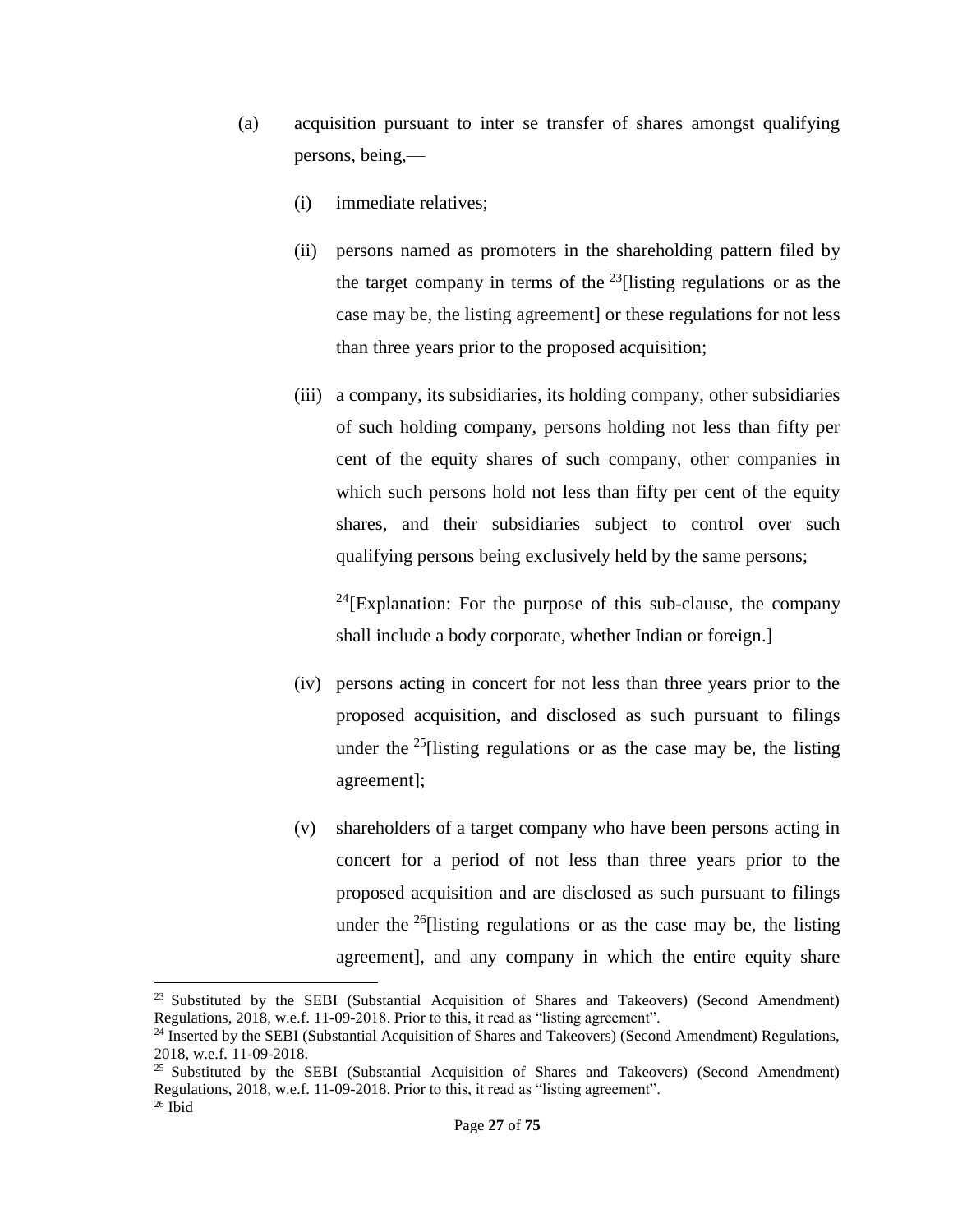capital is owned by such shareholders in the same proportion as their holdings in the target company without any differential entitlement to exercise voting rights in such company:

**Provided** that for purposes of availing of the exemption under this clause,—

- (i) If the shares of the target company are frequently traded, the acquisition price per share shall not be higher by more than twenty-five per cent of the volume-weighted average market price for a period of sixty trading days preceding the date of issuance of notice for the proposed *inter se* transfer under sub-regulation (5), as traded on the stock exchange where the maximum volume of trading in the shares of the target company are recorded during such period, and if the shares of the target company are infrequently traded, the acquisition price shall not be higher by more than twenty-five percent of the price determined in terms of clause (e) of sub-regulation (2) of regulation 8; and
- (ii) the transferor and the transferee shall have complied with applicable disclosure requirements set out in Chapter V.
- (b) acquisition in the ordinary course of business by,—
	- (i) an underwriter registered with the Board by way of allotment pursuant to an underwriting agreement in terms of the Securities and Exchange Board of India (Issue of Capital and Disclosure Requirements) Regulations, 2009;
	- (ii) a stock broker registered with the Board on behalf of his client in exercise of lien over the shares purchased on behalf of the client under the bye-laws of the stock exchange where such stock broker is a member;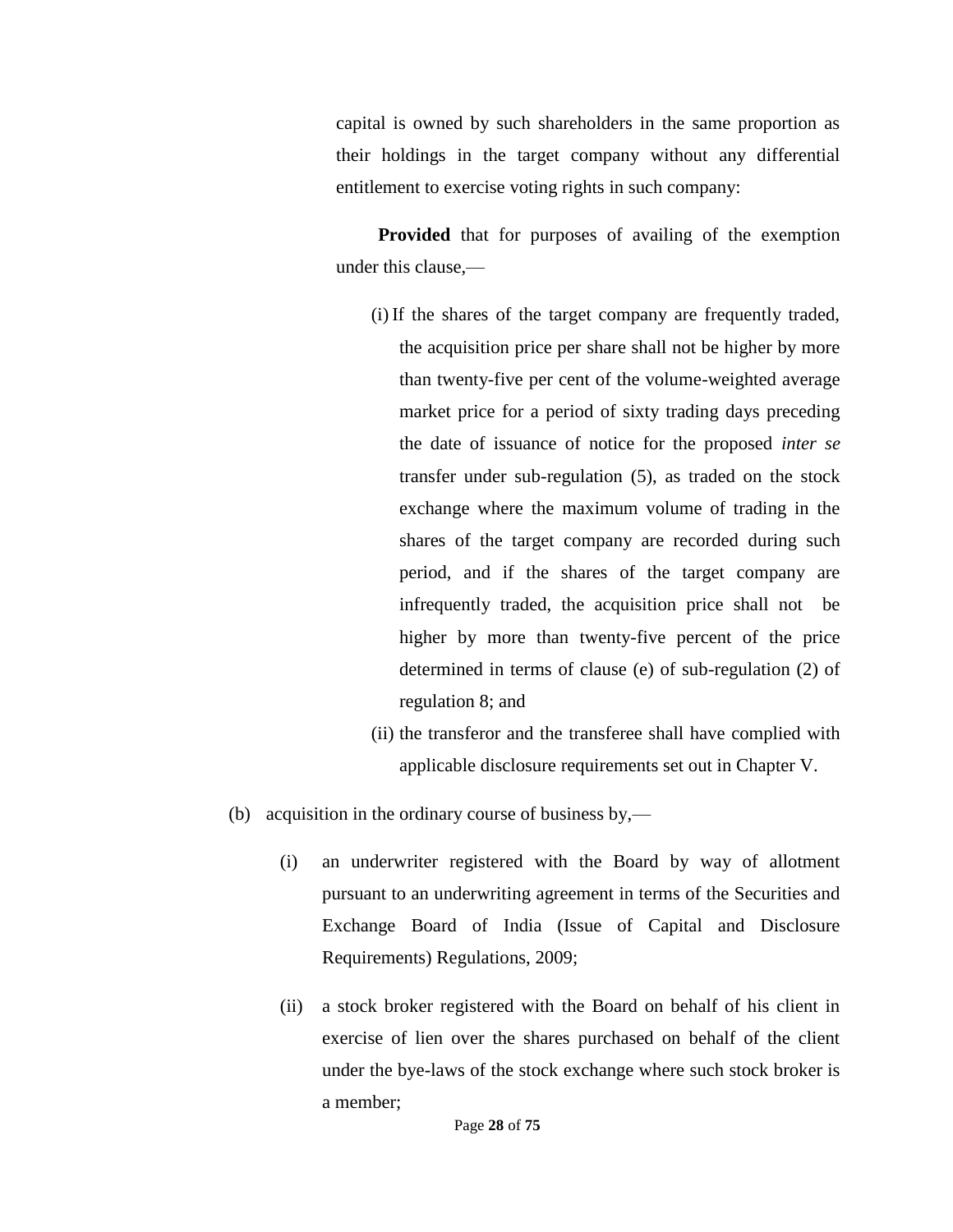- (iii) a merchant banker registered with the Board or a nominated investor in the process of market making or subscription to the unsubscribed portion of issue in terms of Chapter XB of the Securities and Exchange Board of India (Issue of Capital and Disclosure Requirements) Regulations, 2009;
- (iv) any person acquiring shares pursuant to a scheme of safety net in terms of regulation 44 of the Securities and Exchange Board of India (Issue of Capital and Disclosure Requirements) Regulations, 2009;
- (v) a merchant banker registered with the Board acting as a stabilising agent or by the promoter or pre-issue shareholder in terms of regulation 45 of the Securities and Exchange Board of India (Issue of Capital and Disclosure Requirements) Regulations, 2009;
- (vi) by a registered market-maker of a stock exchange in respect of shares for which he is the market maker during the course of market making;
- (vii) a Scheduled Commercial Bank, acting as an escrow agent; and
- (viii) invocation of pledge by Scheduled Commercial Banks or Public Financial Institutions as a pledgee.
- (c) acquisitions at subsequent stages, by an acquirer who has made a public announcement of an open offer for acquiring shares pursuant to an agreement of disinvestment, as contemplated in such agreement:

# **Provided** that,—

(i) both the acquirer and the seller are the same at all the stages of acquisition; and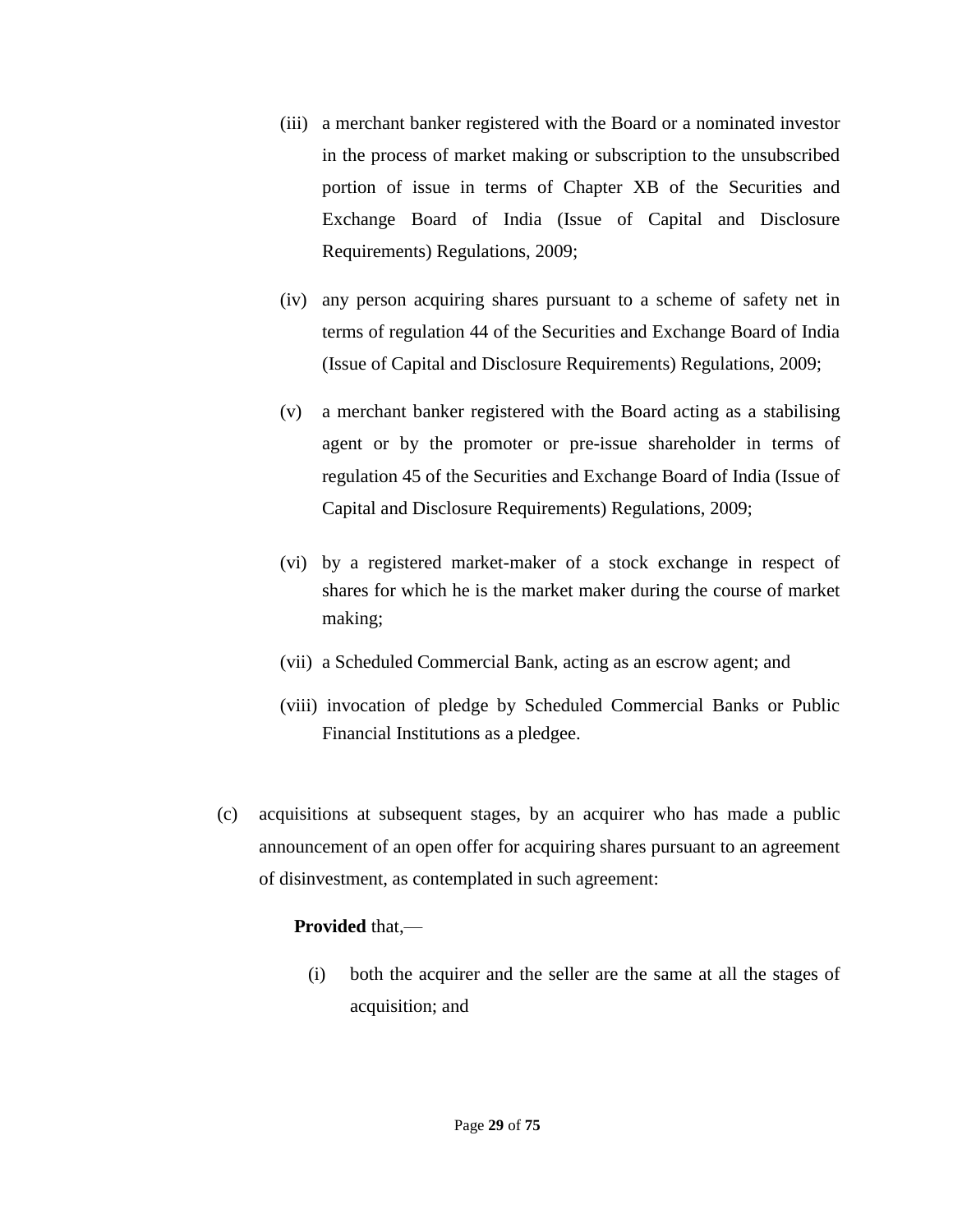- (ii) full disclosures of all the subsequent stages of acquisition, if any, have been made in the public announcement of the open offer and in the letter of offer.
- (d) acquisition pursuant to a scheme,—
	- (i) made under section 18 of the Sick Industrial Companies (Special Provisions) Act, 1985 (1 of 1986) or any statutory modification or re-enactment thereto;
	- (ii) of arrangement involving the target company as a transferor company or as a transferee company, or reconstruction of the target company, including amalgamation, merger or demerger, pursuant to an order of a court [or a tribunal]<sup>27</sup> [\*\*\*]<sup>28</sup>under any law or regulation, Indian or foreign; or
	- (iii) of arrangement not directly involving the target company as a transferor company or as a transferee company, or reconstruction not involving the target company's undertaking, including amalgamation, merger or demerger, pursuant to an order of a court <sup>29</sup> [or a tribunal] or  $[***]$ <sup>30</sup> under any law or regulation, Indian or foreign, subject to,—
		- (A) the component of cash and cash equivalents in the consideration paid being less than twenty-five per cent of the consideration paid under the scheme; and
		- (B) where after implementation of the scheme of arrangement, persons directly or indirectly holding at

<sup>&</sup>lt;sup>27</sup> Inserted by the SEBI (Substantial Acquisition of Shares and Takeovers) (Amendment) Regulations, 2017, w.e.f 14.8.2017.

<sup>&</sup>lt;sup>28</sup> Words "or a competent authority" omitted by the SEBI (Substantial Acquisition of Shares and Takeovers) (Amendment) Regulations, 2019, w.e.f 29.03.2019.

<sup>29</sup> Inserted by the SEBI (Substantial Acquisition of Shares and Takeovers) (Amendment) Regulations, 2017, w.e.f 14.8.2017.

<sup>&</sup>lt;sup>30</sup> Words "or a competent authority" omitted by the SEBI (Substantial Acquisition of Shares and Takeovers) (Amendment) Regulations, 2019, w.e.f 29.03.2019.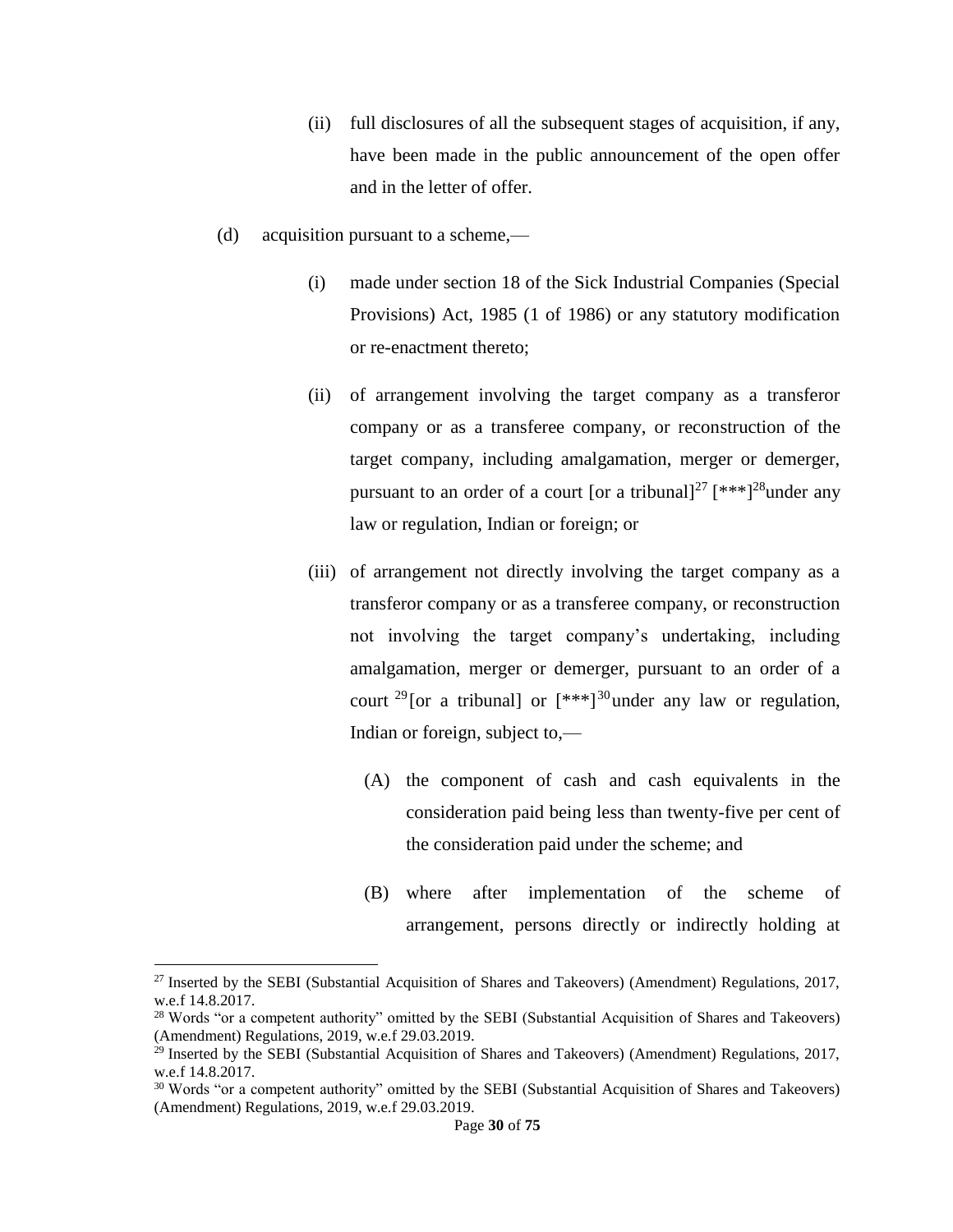least thirty-three per cent of the voting rights in the combined entity are the same as the persons who held the entire voting rights before the implementation of the scheme.

- $31$ [(da) acquisition pursuant to a resolution plan approved under section 31 of the Insolvency and Bankruptcy Code, 2016 (31 of 2016);]
- (e) acquisition pursuant to the provisions of the Securitisation and Reconstruction of Financial Assets and Enforcement of Security Interest Act, 2002 (54 of 2002);
- (f) acquisition pursuant to the provisions of the Securities and Exchange Board of India (Delisting of Equity Shares) Regulations, 2009;
- (g) acquisition by way of transmission, succession or inheritance;
- (h) acquisition of voting rights or preference shares carrying voting rights arising out of the operation of  $^{32}$ [sub-section (2) of section 47 of the Companies Act, 2013 (18 of 2013)].
- $33$ [(i) Acquisition of shares by the lenders pursuant to conversion of their debt as part of a debt restructuring  $[***]^{34}$  implemented in accordance with the guidelines specified by the Reserve Bank of India:

<sup>&</sup>lt;sup>31</sup> Inserted ibid.

<sup>&</sup>lt;sup>32</sup> Substituted by the SEBI (Substantial Acquisition of Shares and Takeovers) (Second Amendment) Regulations, 2018, w.e.f. 11-09-2018. Prior to this, it read as "sub-section (2) of section 87 of the Companies Act, 1956 (1 of 1956)".

<sup>&</sup>lt;sup>33</sup> Substituted by the SEBI (Substantial Acquisition of Shares and Takeovers) (Amendment) Regulations, 2017, w.e.f 14.8.2017. Prior to the substitution, clause (i), inserted by the SEBI (Substantial Acquisition of Shares and Takeovers) (Second Amendment) Regulations, 2015, w.e.f. 05-05-2015, read as follows:

<sup>&</sup>quot;*Conversion of debt into equity under Strategic Debt Restructuring Scheme - Acquisition of equity shares by the consortium of banks, financial institutions and other secured lenders pursuant to conversion of their debt as part of the Strategic Debt Restructuring Scheme in accordance with the guidelines specified by the Reserve Bank of India:* 

*Provided that the conditions specified under sub-regulation (5) or (6) of regulation 70 of the Securities and Exchange Board of India (Issue of Capital and Disclosure Requirements) Regulations, 2009, as may be applicable, are complied with*."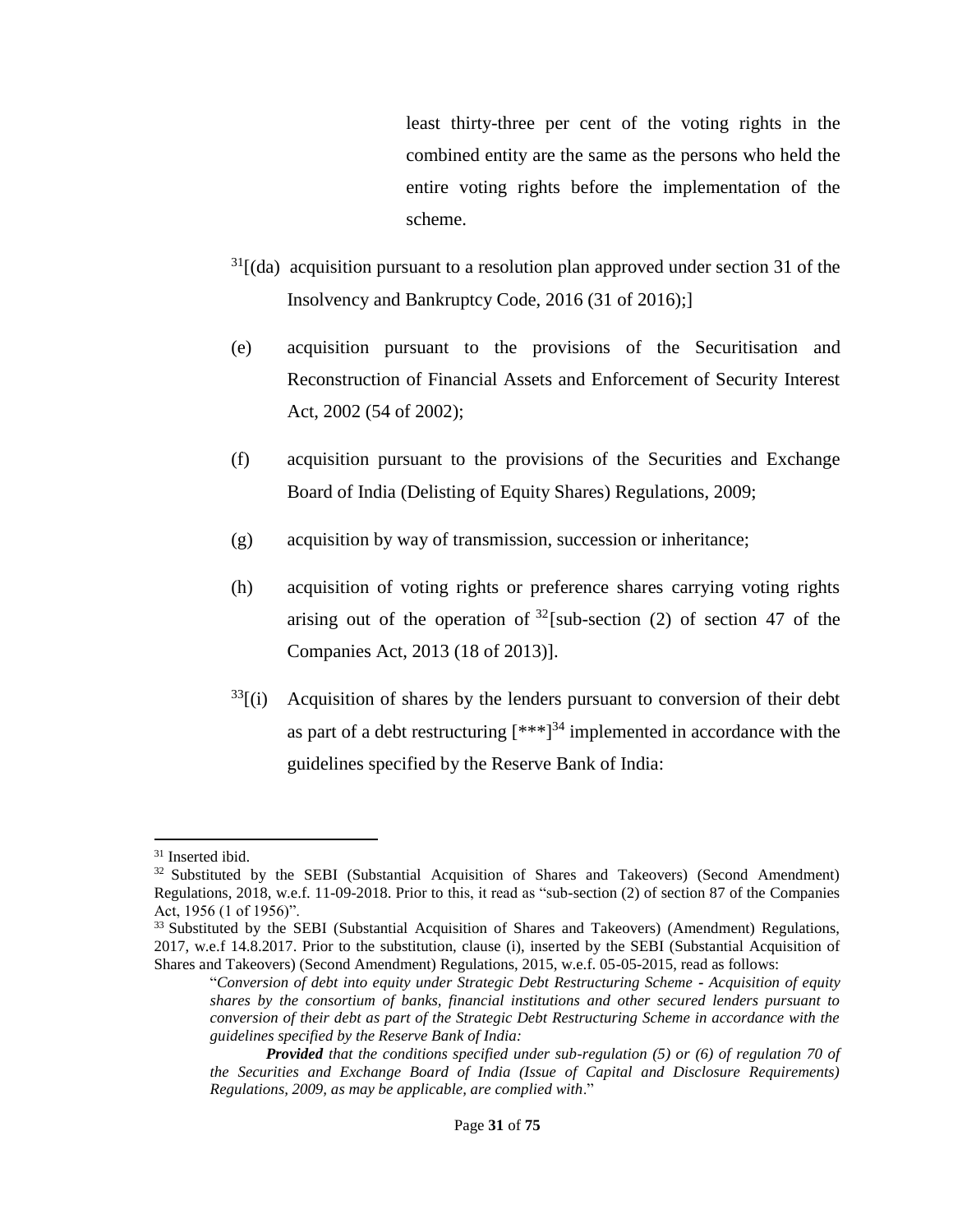[Provided that the conditions specified under sub-regulation (6) of regulation 158 of the Securities and Exchange Board of India (Issue of Capital and Disclosure Requirements) Regulations, 2018 are complied with $]^{35}]$ 

[*Explanation. –* For the purpose of this clause, "lenders" shall mean all scheduled commercial banks (excluding Regional Rural Banks) and All India Financial Institutions] 36

 $37$ [(ia) [\*\*\*]<sup>38</sup>]

l

<sup>38</sup> Omitted by the SEBI (Substantial Acquisition of Shares and Takeovers) (Amendment) Regulations, 2019, w.e.f 29.03.2019. Prior to its omission, clause (ia) read as follows,-

"Acquisition of shares by the person(s), by way of allotment by the target company or purchase from the lenders at the time of lenders selling their shareholding or enforcing change in ownership in favour of such person(s), pursuant to a debt restructuring scheme implemented in accordance with the guidelines specified by the Reserve Bank of India:

Provided that in respect of acquisition by persons by way of allotment by the target company, the conditions specified under sub-regulation (6) of regulation 70 of the Securities and Exchange Board of India (Issue of Capital and Disclosure Requirements) Regulations, 2009 are complied with:

Provided further that in respect of acquisition by way of purchase of shares from the lenders, the acquisition shall be exempted subject to the compliance with the following conditions:

- (a) the guidelines for determining the purchase price have been specified by the Reserve Bank of India and that the purchase price has been determined in accordance with such guidelines;
- (b) the purchase price shall be certified by two independent qualified valuers, and for this purpose 'valuer' shall be a person who is registered under section 247 of the Companies Act, 2013 and the relevant Rules framed thereunder:

Provided that till such date on which section 247 of the Companies Act, 2013 and the relevant Rules come into force, valuer shall mean an independent merchant banker registered with the Board or an independent chartered accountant in practice having a minimum experience of ten years;

- (c) the specified securities so purchased shall be locked-in for a period of at least three years from the date of purchase;
- (d) the lock-in of equity shares acquired pursuant to conversion of convertible securities purchased from the lenders shall be reduced to the extent the convertible securities have already been locked-in;
- (e) a special resolution has been passed by shareholders of the issuer before the purchase;

<sup>&</sup>lt;sup>34</sup> The word "scheme" omitted by the SEBI (Substantial Acquisition of Shares and Takeovers) (Amendment) Regulations, 2019, w.e.f 29.03.2019.

<sup>&</sup>lt;sup>35</sup> Substituted by the SEBI (Substantial Acquisition of Shares and Takeovers) (Amendment) Regulations, 2019, w.e.f 29.03.2019. Prior to its substitution, the proviso read as follows,-

<sup>&</sup>quot;Provided that the conditions specified under sub-regulation (5) of regulation 70 of the Securities and Exchange Board of India (Issue of Capital and Disclosure Requirements) Regulations, 2009 are complied with."

<sup>36</sup> Inserted by the SEBI (Substantial Acquisition of Shares and Takeovers) (Amendment) Regulations, 2019, w.e.f 29.03.2019.

<sup>37</sup> Inserted ibid.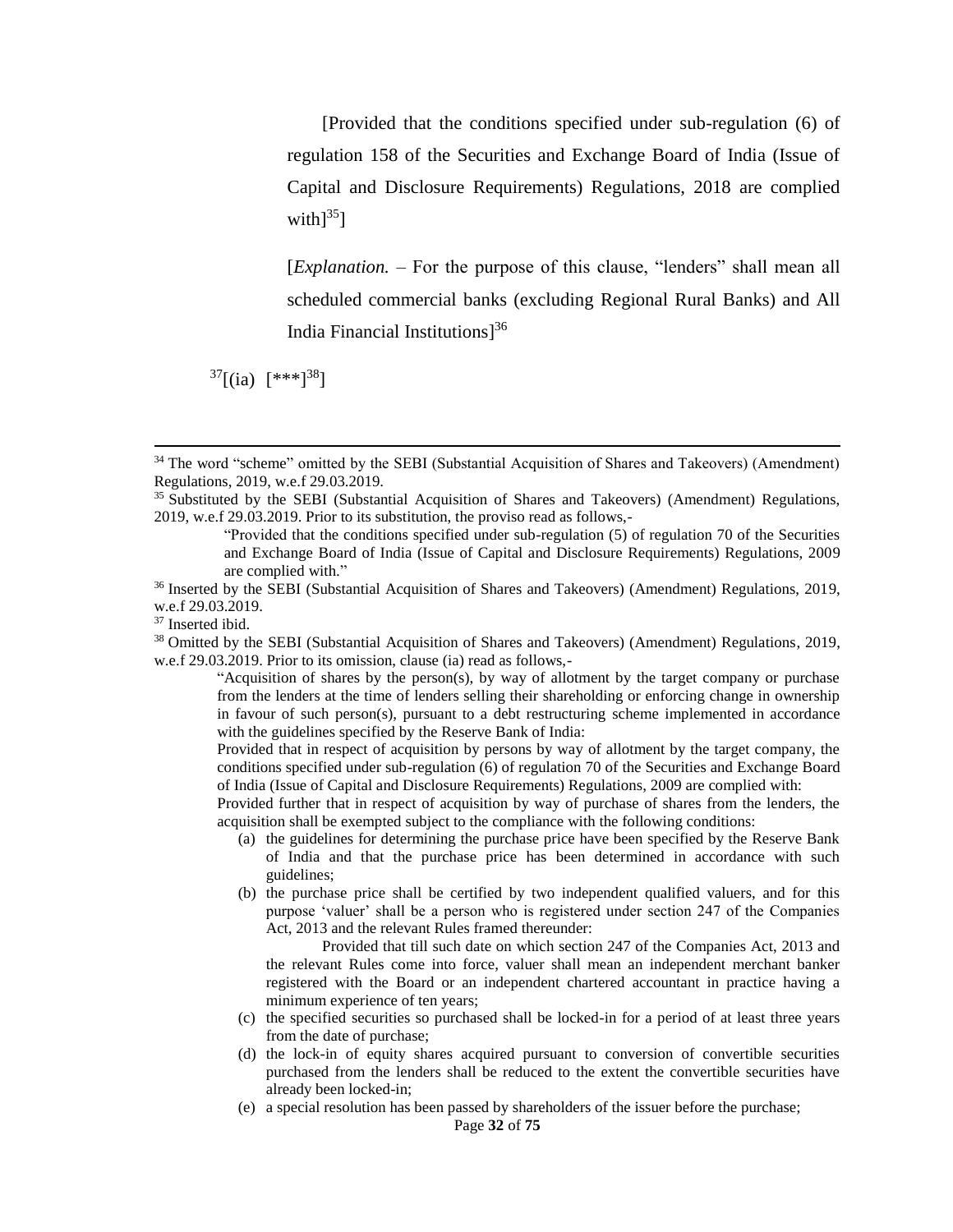- $39$ [(j) increase in voting rights arising out of the operation of sub-section (1) of section 106 of the Companies Act, 2013 or pursuant to a forfeiture of shares by the target company, undertaken in compliance with the provisions of the Companies Act, 2013 and its articles of association.]
- $(2)$   $[***]^{40}$

 $\overline{\phantom{a}}$ 

- (3) An increase in voting rights in a target company of any shareholder beyond the limit attracting an obligation to make an open offer under sub-regulation (1) of regulation 3, pursuant to buy-back of shares  $41$ [by the target company] shall be exempt from the obligation to make an open offer provided such shareholder reduces his shareholding such that his voting rights fall to below the threshold referred to in sub-regulation (1) of regulation 3 within ninety days from the date  $^{42}$  [of the closure of the said buy-back offer].
- (4) The following acquisitions shall be exempt from the obligation to make an open offer under sub-regulation (2) of regulation 3,—

(f) the issuer shall, in addition to the disclosures required under the Companies Act, 2013 or any other applicable law, disclose the following information pertaining to the proposed acquirer(s) in the explanatory statement to the notice for the general meeting proposed for passing special resolution as stipulated at clause (e) of this sub-regulation:

- a. the identity including of the natural persons who are the ultimate beneficial owners of the shares proposed to be purchased and/ or who ultimately control the proposed acquirer(s);
- b. the business model;
- c. a statement on growth of business over the period of time;
- d. summary of audited financials of previous three financial years;
- e. track record in turning around companies, if any;
- f. the proposed roadmap for effecting turnaround of the issuer;
- g. applicable provisions of the Companies Act, 2013 are complied with."

<sup>39</sup> Inserted by the SEBI(Substantial Acquisition of Shares and Takeovers) (Fourth Amendment) Regulations, 2015, w.e.f. 22-12-2015.

<sup>40</sup> Omitted by the SEBI (Substantial Acquisition of Shares and Takeovers) (Amendment) Regulations, 2019, w.e.f 29.03.2019. Prior to its omission, sub-regulation (2) read as follows,-

> "The acquisition of shares of a target company, not involving a change of control over such target company, pursuant to a scheme of corporate debt restructuring in terms of the Corporate Debt Restructuring Scheme notified by the Reserve Bank of India vide circular no. B.P.BC 15/21.04, 114/2001 dated August 23, 2001, or any modification or re-notification thereto provided such scheme has been authorised by shareholders by way of a special resolution passed by postal ballot, shall be exempted from the obligation to make an open offer under regulation 3"

<sup>41</sup> Inserted by the SEBI(Substantial Acquisition of Shares and Takeovers) (Amendment) Regulations, 2013, w.e.f. 26-03-2013.

<sup>42</sup> Substituted for "on which the voting rights so increase" by the SEBI(Substantial Acquisition of Shares and Takeovers) (Amendment) Regulations, 2013, w.e.f. 26-03-2013.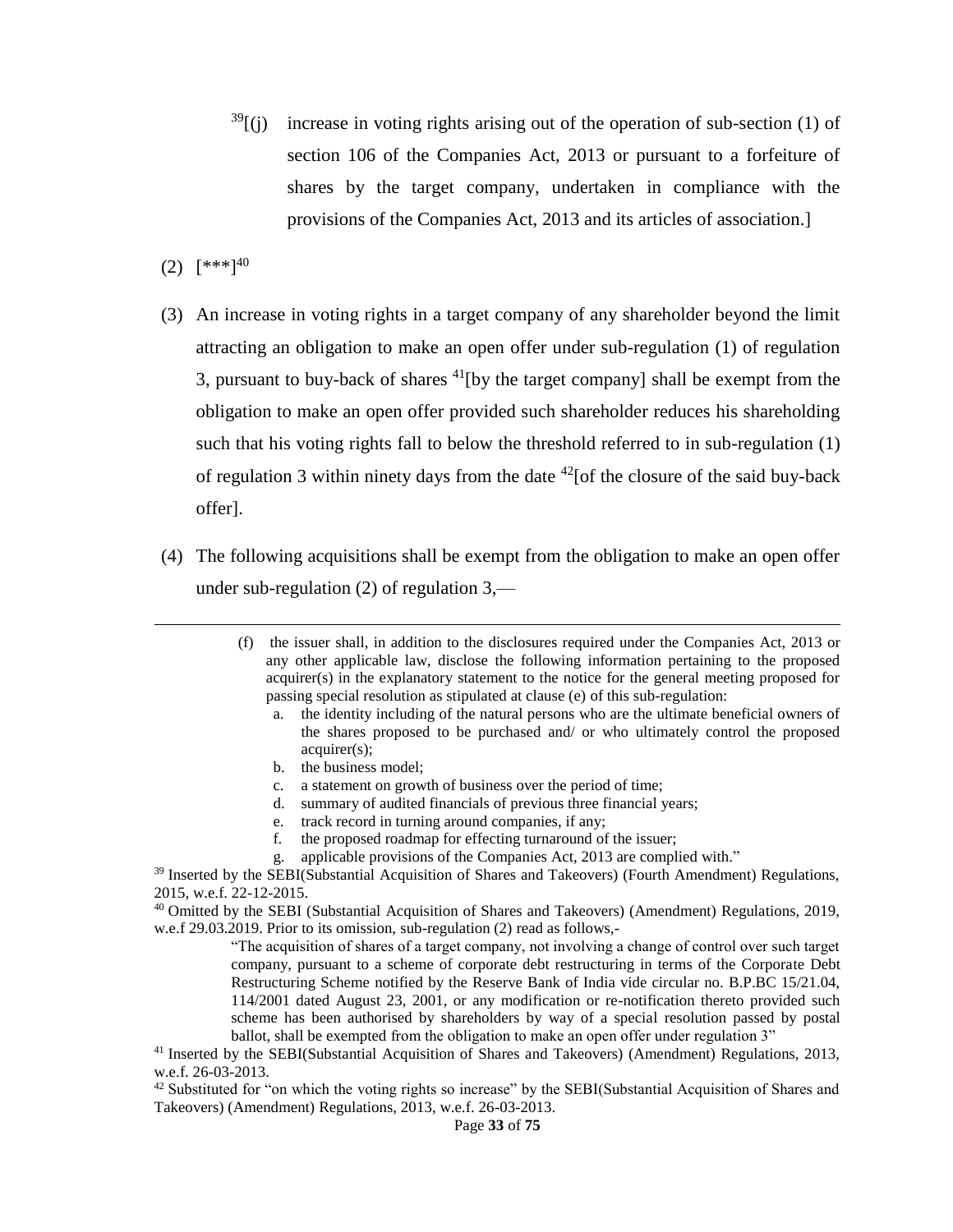- (a) acquisition of shares by any shareholder of a target company, upto his entitlement, pursuant to a rights issue;
- (b) acquisition of shares by any shareholder of a target company, beyond his entitlement, pursuant to a rights issue, subject to fulfillment of the following conditions,—
	- (i) the acquirer has not renounced any of his entitlements in such rights issue; and
	- (ii) the price at which the rights issue is made is not higher than the ex-rights price of the shares of the target company, being the sum of,—
		- (A)the volume weighted average market price of the shares of the target company during a period of sixty trading days ending on the day prior to the date of determination of the rights issue price, multiplied by the number of shares outstanding prior to the rights issue, divided by the total number of shares outstanding after allotment under the rights issue:

**Provided** that such volume weighted average market price shall be determined on the basis of trading on the stock exchange where the maximum volume of trading in the shares of such target company is recorded during such period; and

- (B) the price at which the shares are offered in the rights issue, multiplied by the number of shares so offered in the rights issue divided by the total number of shares outstanding after allotment under the rights issue:
- (c) increase in voting rights in a target company of any shareholder pursuant to buy-back of shares:

# **Provided** that,—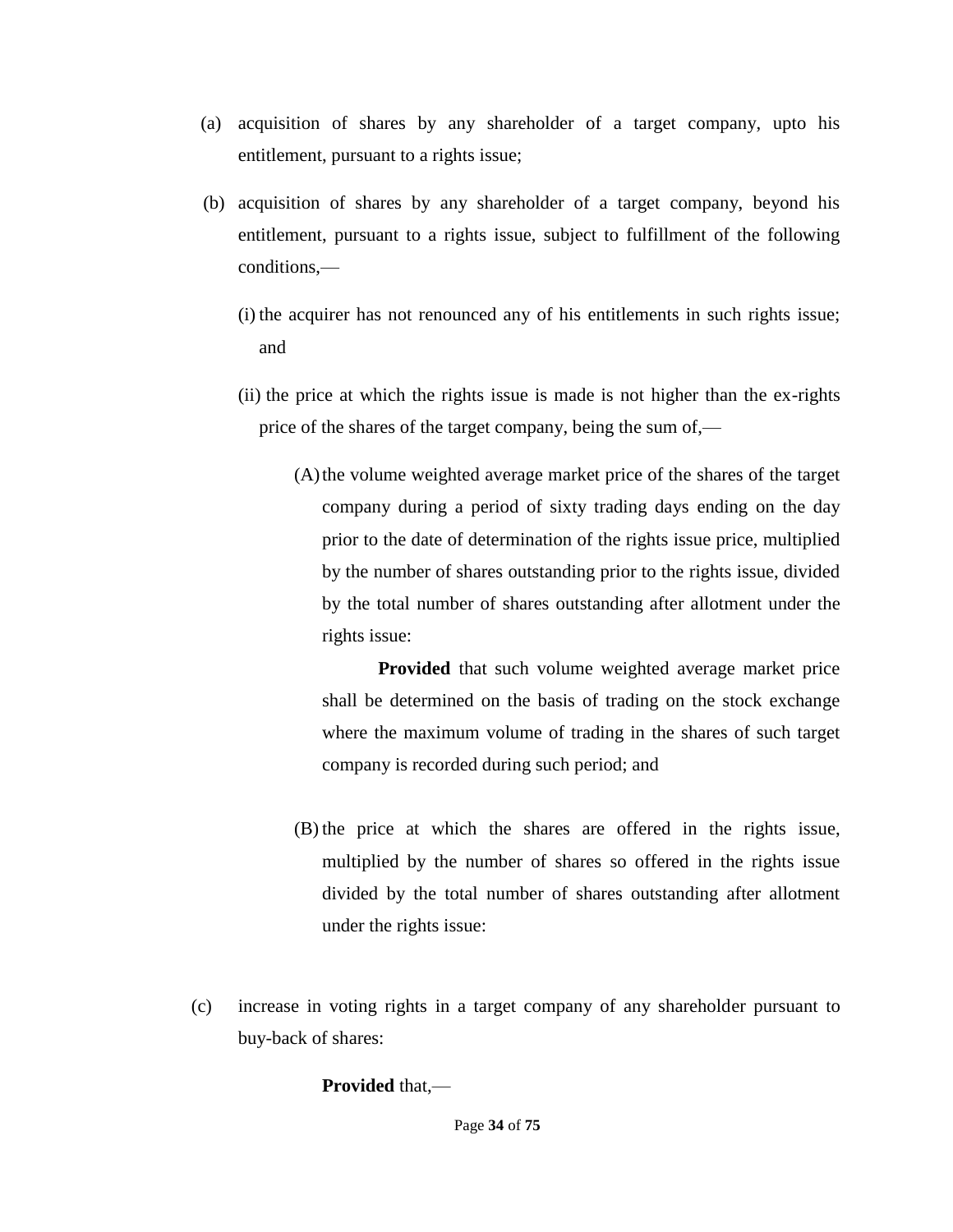- (i) such shareholder has not voted in favour of the resolution authorising the buy-back of securities under  $43$ [section 68 of the Companies Act, 2013 (18 of 2013)];
- (ii) in the case of a shareholder resolution, voting is by way of postal ballot;
- (iii) where a resolution of shareholders is not required for the buyback, such shareholder, in his capacity as a director, or any other interested director has not voted in favour of the resolution of the board of directors of the target company authorising the buy-back of securities under <sup>44</sup> [section 68 of the Companies Act, 2013 (18 of 2013)]; and
- (iv) the increase in voting rights does not result in an acquisition of control by such shareholder over the target company:

**Provided further** that where the aforesaid conditions are not met, in the event such shareholder reduces his shareholding such that his voting rights fall below the level at which the obligation to make an open offer would be attracted under sub-regulation (2) of regulation 3, within ninety days from the date  $45$  [of closure of the buy-back offer by the target company], the shareholder shall be exempt from the obligation to make an open offer;

(d) acquisition of shares in a target company by any person in exchange for shares of another target company tendered pursuant to an open offer for acquiring shares under these regulations;

<sup>&</sup>lt;sup>43</sup> Substituted by the SEBI (Substantial Acquisition of Shares and Takeovers) (Second Amendment) Regulations, 2018, w.e.f. 11-09-2018. Prior to this, it read as "section 77A of the Companies Act, 1956 (1 of 1956)."

<sup>44</sup> Substituted by the SEBI (Substantial Acquisition of Shares and Takeovers) (Second Amendment) Regulations, 2018, w.e.f. 11-09-2018. Prior to this, it read as "section 77A of the Companies Act, 1956 (1 of 1956)."

<sup>45</sup> Substituted for "on which the voting rights so increase" by the SEBI(Substantial Acquisition of Shares and Takeovers) (Amendment) Regulations, 2013, w.e.f. 26-03-2013.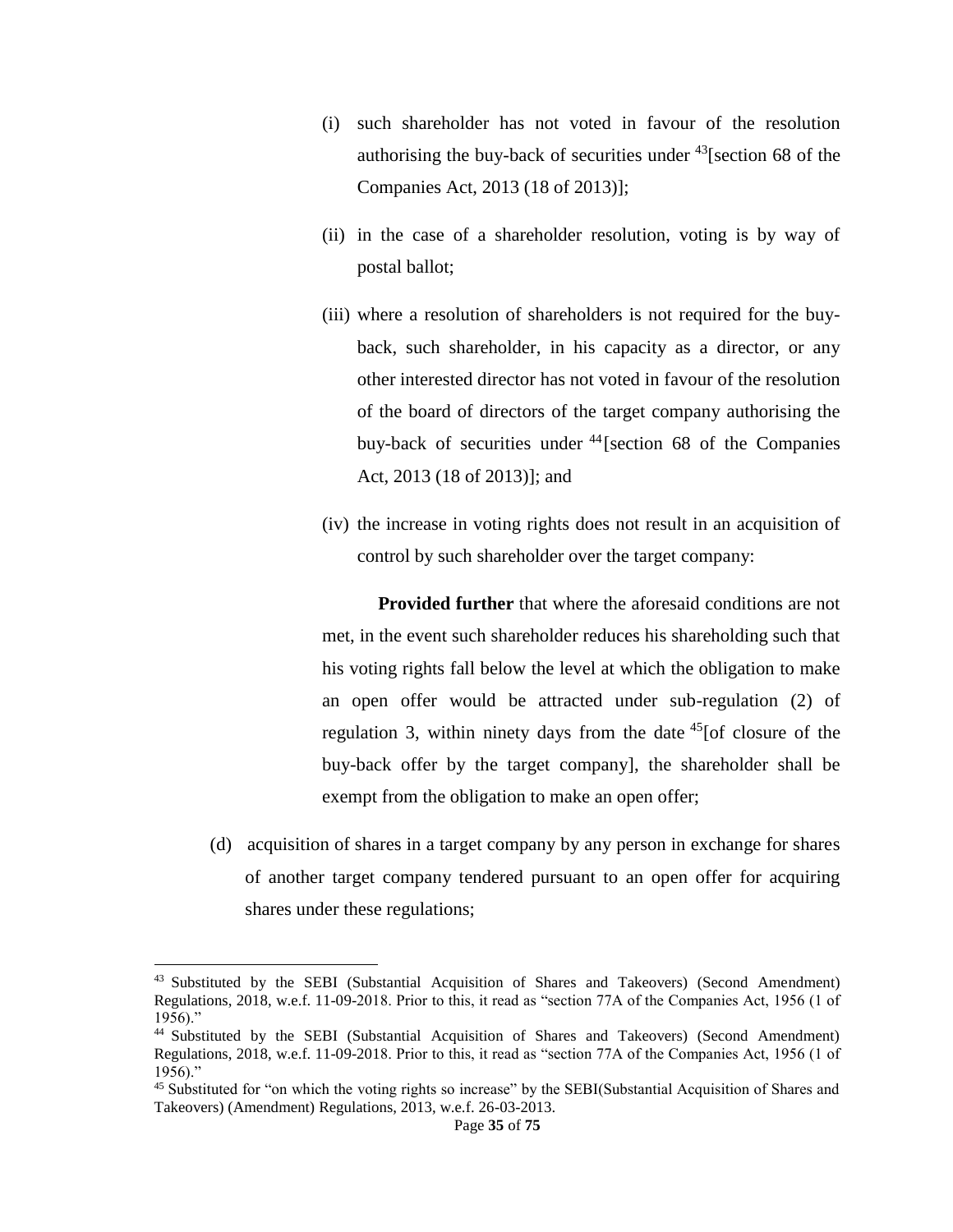- (e) acquisition of shares in a target company from state-level financial institutions or their subsidiaries or companies promoted by them, by promoters of the target company pursuant to an agreement between such transferors and such promoter;
- (f) acquisition of shares in a target company from a venture capital fund  $^{46}$  [or category I Alternative Investment Fund] or a foreign venture capital investor registered with the Board, by promoters of the target company pursuant to an agreement between such venture capital fund  $47$  [or category I Alternative Investment Fund] or foreign venture capital investor and such promoters.
- (5) In respect of acquisitions under clause (a) of sub-regulation (1), and clauses (e) and (f) of sub-regulation (4), the acquirer shall intimate the stock exchanges where the shares of the target company are listed, the details of the proposed acquisition in such form as may be specified, at least four working days prior to the proposed acquisition, and the stock exchange shall forthwith disseminate such information to the public.
- (6) In respect of any acquisition made pursuant to exemption provided for in this regulation, the acquirer shall file a report with the stock exchanges where the shares of the target company are listed, in such form as may be specified not later than four working days from the acquisition, and the stock exchange shall forthwith disseminate such information to the public.
- (7) In respect of any acquisition of or increase in voting rights pursuant to exemption provided for in clause (a) of sub-regulation (1), sub-clause (iii) of clause (d) of subregulation (1), clause (h) of sub-regulation (1), sub-regulation (2), sub-regulation (3) and clause (c) of sub-regulation (4), clauses (a), (b) and (f) of sub-regulation (4), the acquirer shall, within twenty-one working days of the date of acquisition, submit a report in such form as may be specified along with supporting documents to the Board giving all details in respect of acquisitions, along with a non-refundable fee of

<sup>&</sup>lt;sup>46</sup> Inserted by the SEBI (Alternative Investment Funds) Regulations, 2012, w.e.f 21-05-2012.

<sup>47</sup> Ibid.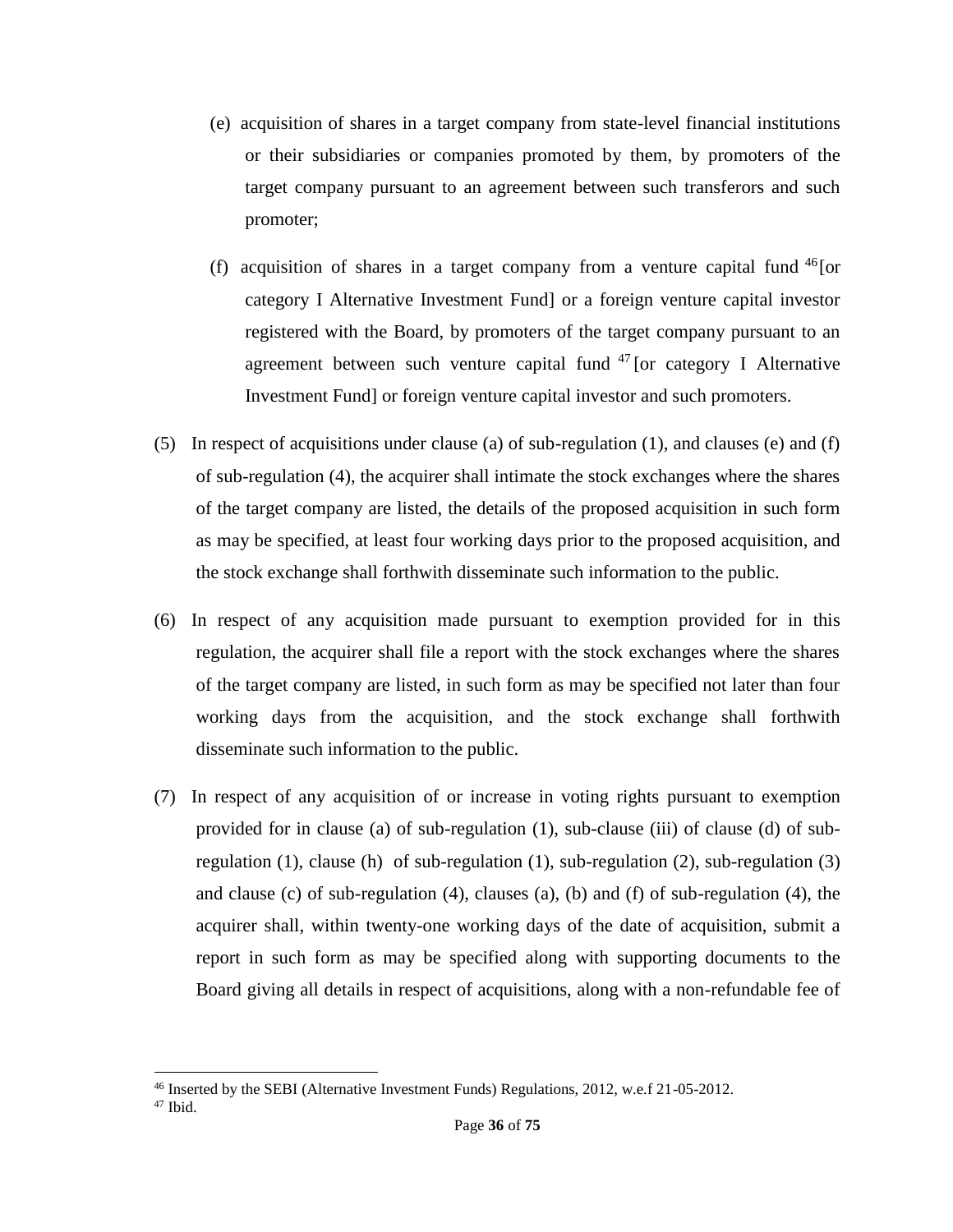rupees  $48$ [one lakh fifty thousand]  $49$ [by way of direct credit in the bank account through NEFT/RTGS/IMPS or any other mode allowed by RBI or] by way of a banker's cheque or demand draft payable in Mumbai in favour of the Board.

*Explanation*.— For the purposes of sub-regulation (5), sub-regulation (6) and subregulation (7) in the case of convertible securities, the date of the acquisition shall be the date of conversion of such securities.

#### **Exemptions by the Board.**

l

- 11.(1) The Board may for reasons recorded in writing, grant exemption from the obligation to make an open offer for acquiring shares under these regulations subject to such conditions as the Board deems fit to impose in the interests of investors in securities and the securities market.
	- (2) The Board may for reasons recorded in writing, grant a relaxation from strict compliance with any procedural requirement under Chapter III and Chapter IV subject to such conditions as the Board deems fit to impose in the interests of investors in securities and the securities market on being satisfied that,—
		- (a) the target company is a company in respect of which the Central Government or State Government or any other regulatory authority has superseded the board of directors of the target company and has appointed new directors under any law for the time being in force, if,—
			- (i)such board of directors has formulated a plan which provides for transparent, open, and competitive process for acquisition of shares or voting rights in, or control over the target company to secure the smooth and continued operation of the target company in the interests of all stakeholders of the target company and such plan does not further the interests of any particular acquirer;

<sup>48</sup> Substituted by the SEBI (Payment of fees) (Amendment) Regulations, 2014 w.e.f. 23-05-2014, for the words "twenty five thousand"

<sup>49</sup> Inserted by the SEBI (Payment of Fees and Mode of Payment) (Amendment) Regulations, 2017, w.e.f. 6-3-2017.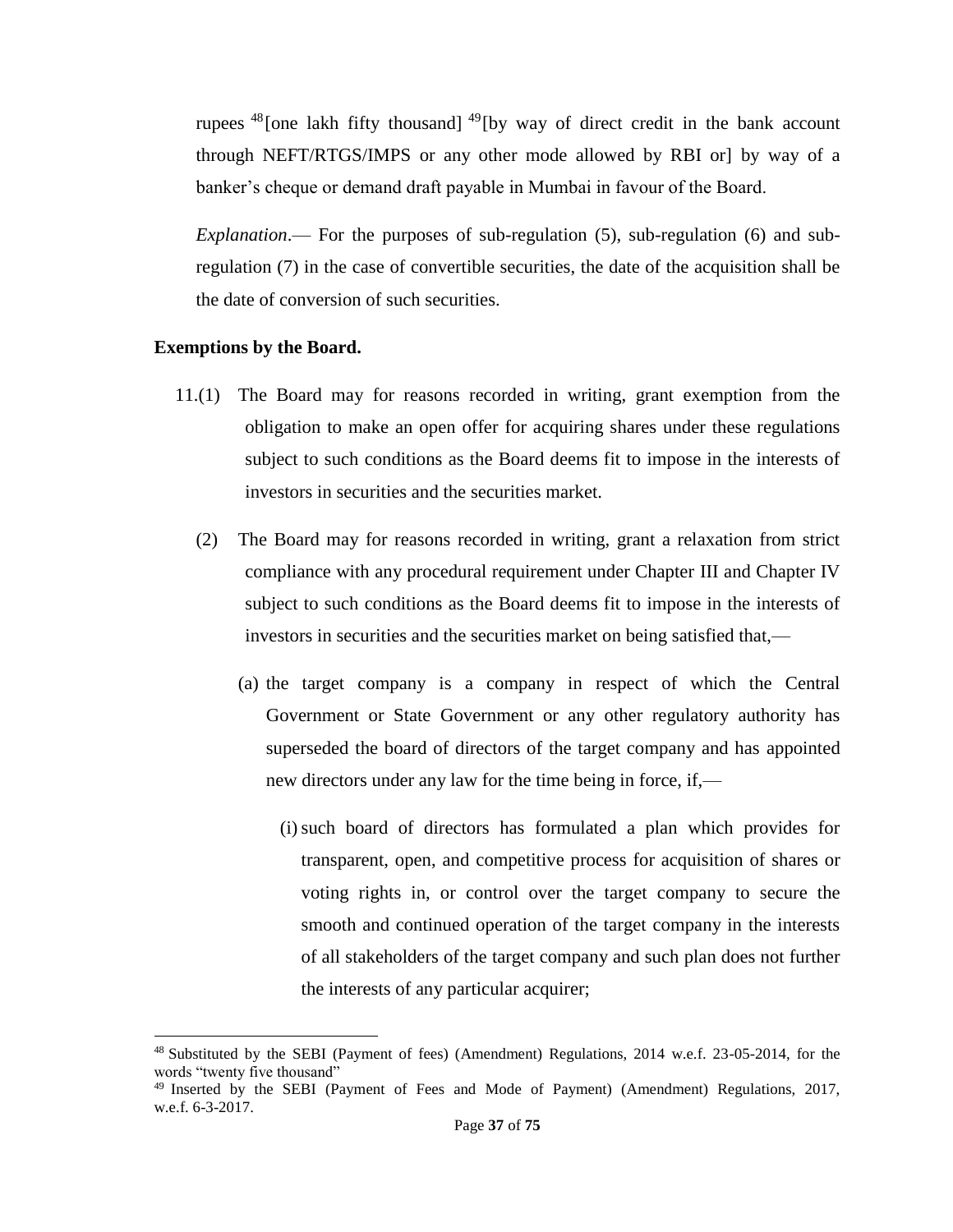- (ii) the conditions and requirements of the competitive process are reasonable and fair;
- (iii) the process adopted by the board of directors of the target company provides for details including the time when the open offer for acquiring shares would be made, completed and the manner in which the change in control would be effected; and
- (b) the provisions of Chapter III and Chapter IV are likely to act as impediment to implementation of the plan of the target company and exemption from strict compliance with one or more of such provisions is in public interest, the interests of investors in securities and the securities market.
- (3) For seeking exemption under sub-regulation (1), the acquirer shall, and for seeking relaxation under sub-regulation (2) the target company shall file an application with the Board, supported by a duly sworn affidavit, giving details of the proposed acquisition and the grounds on which the exemption has been sought.
- (4) The acquirer or the target company, as the case may be, shall along with the application referred to under sub-regulation (3) pay a non-refundable fee of rupees  $50$ [five lakh],  $51$ [by way of direct credit in the bank account through NEFT/RTGS/IMPS or any other mode allowed by RBI or] by way of a banker's cheque or demand draft payable in Mumbai in favour of the Board.
- (5) The Board may after affording reasonable opportunity of being heard to the applicant and after considering all the relevant facts and circumstances, pass a reasoned order either granting or rejecting the exemption or relaxation sought as expeditiously as possible:

 $\overline{\phantom{a}}$ <sup>50</sup> Substituted for the words "three lakh" by the SEBI (Payment of Fees and Mode of Payment) (Amendment) Regulations, 2017, w.e.f. 6-3-2017. Prior to that, the SEBI (Payment of fees) (Amendment) Regulations, 2014 w.e.f. 23-05-2014 had substituted the words "fifty thousand" by the words "three lakh".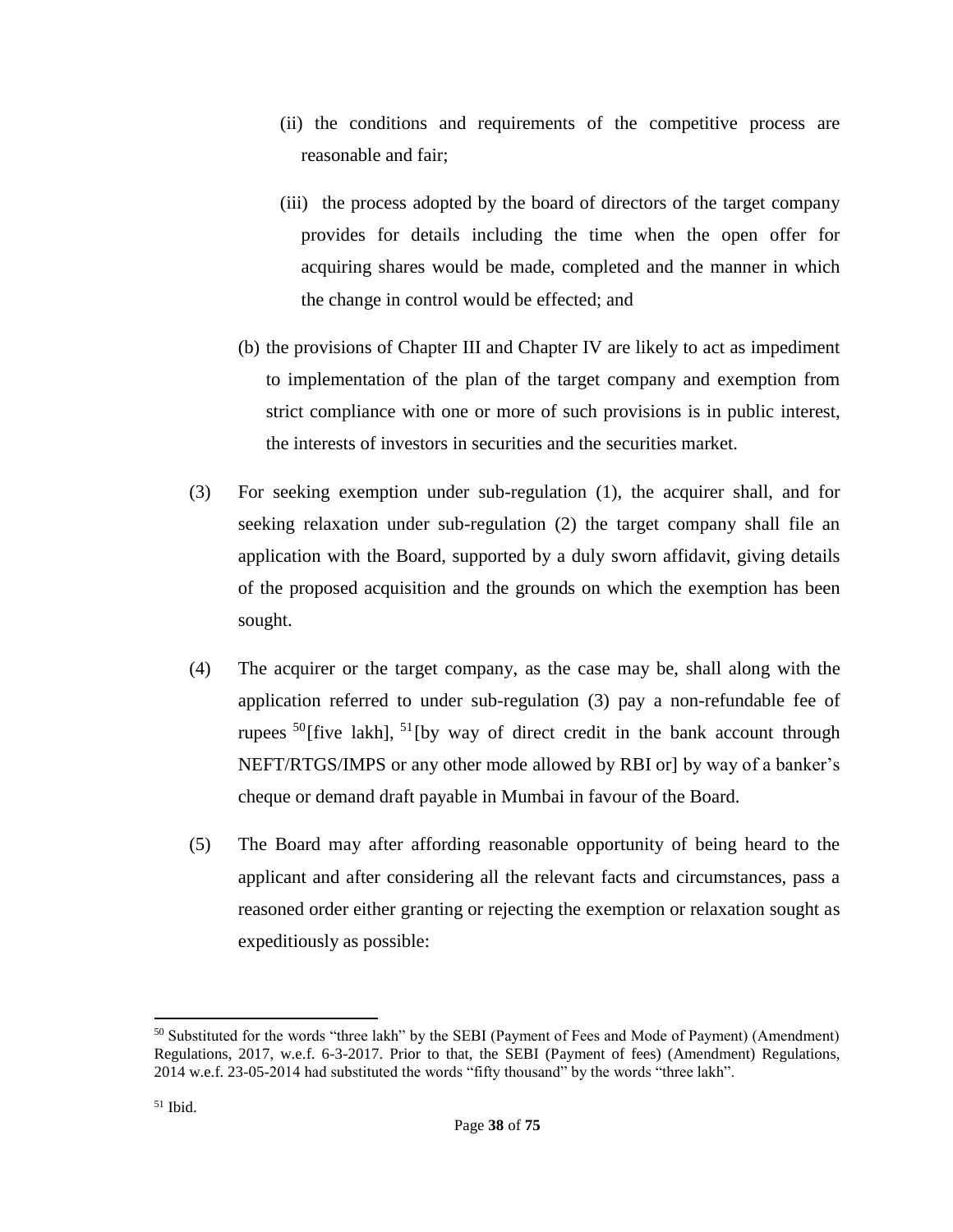**Provided** that the Board may constitute a panel of experts to which an application for an exemption under sub-regulation (1) may, if considered necessary, be referred to make recommendations on the application to the Board.

(6) The order passed under sub-regulation (5) shall be hosted by the Board on its official website.

### **CHAPTER – III**

### **OPEN OFFER PROCESS**

### **Manager to the open offer.**

**12**. (1) Prior to making a public announcement, the acquirer shall appoint a merchant banker registered with the Board, who is not an associate of the acquirer, as the manager to the open offer.

> *Explanation*.— For the purposes of this regulation the term "associate" has the same meaning as in the Securities and Exchange Board of India (Merchant Bankers) Regulations, 1992.

(2) The public announcement of the open offer for acquiring shares required under these regulations shall be made by the acquirer through such manager to the open offer.

### **Timing.**

**13**. (1) The public announcement referred to in regulation 3 and regulation 4 shall be made in accordance with regulation 14 and regulation 15, on the date of agreeing to acquire shares or voting rights in, or control over the target company.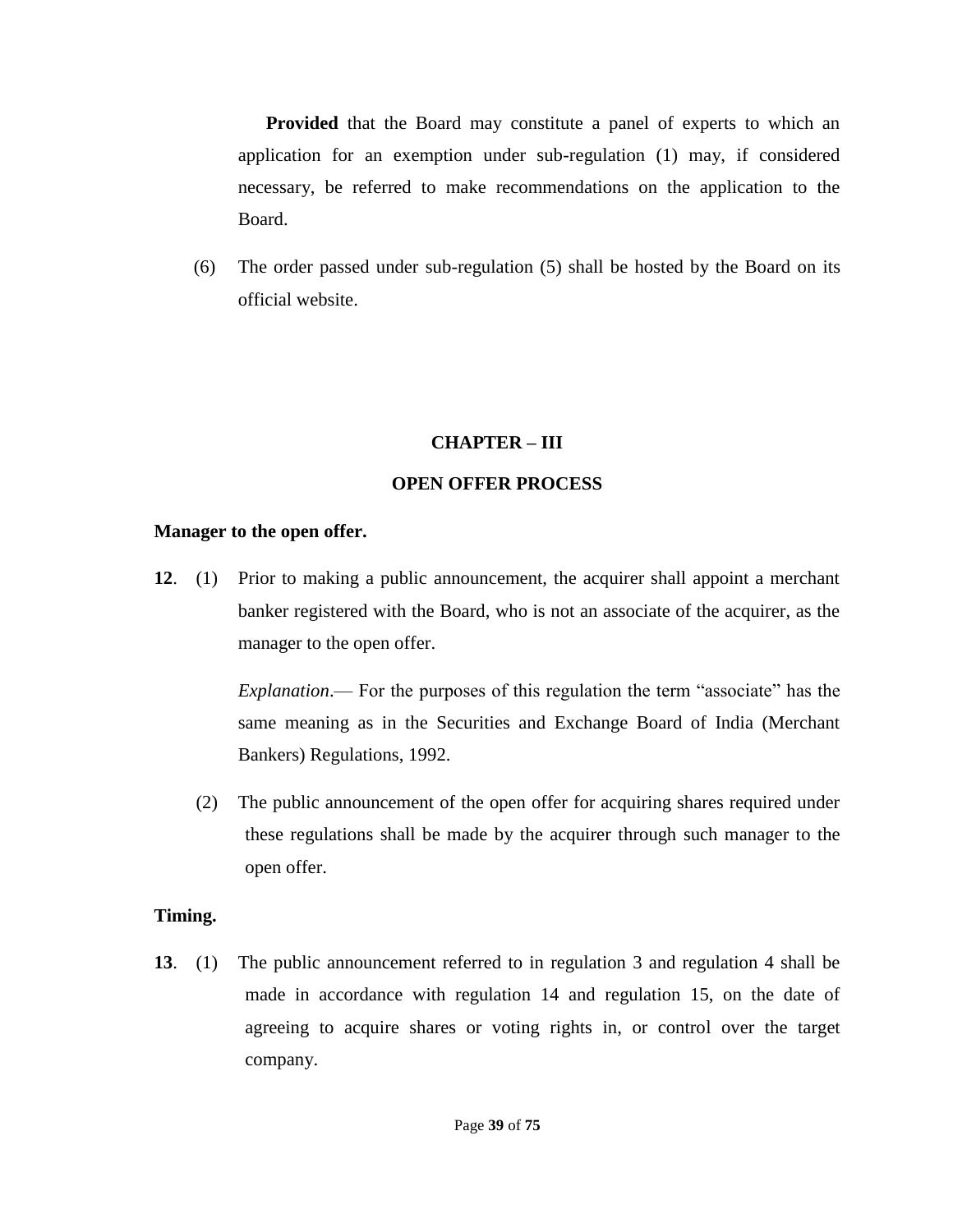- (2) Such public announcement,—
	- (a) in the case of market purchases, shall be made prior to placement of the purchase order with the stock broker to acquire the shares, that would take the entitlement to voting rights beyond the stipulated thresholds;
	- (b) pursuant to an acquirer acquiring shares or voting rights in, or control over the target company upon converting convertible securities without a fixed date of conversion or upon conversion of depository receipts for the underlying shares of the target company shall be made on the same day as the date of exercise of the option to convert such securities into shares of the target company;
	- (c) pursuant to an acquirer acquiring shares or voting rights in, or control over the target company upon conversion of convertible securities with a fixed date of conversion shall be made on the second working day preceding the scheduled date of conversion of such securities into shares of the target company;
	- (d) pursuant to a disinvestment shall be made on the same day as the date of executing the agreement for acquisition of shares or voting rights in or control over the target company;
	- (e) in the case of indirect acquisition of shares or voting rights in, or control over the target company where none of the parameters referred to in sub-regulation (2) of regulation 5 are met, may be made at any time within four working days from the earlier of, the date on which the primary acquisition is contracted, and the date on which the intention or the decision to make the primary acquisition is announced in the public domain;
	- (f) in the case of indirect acquisition of shares or voting rights in, or control over the target company where any of the parameters referred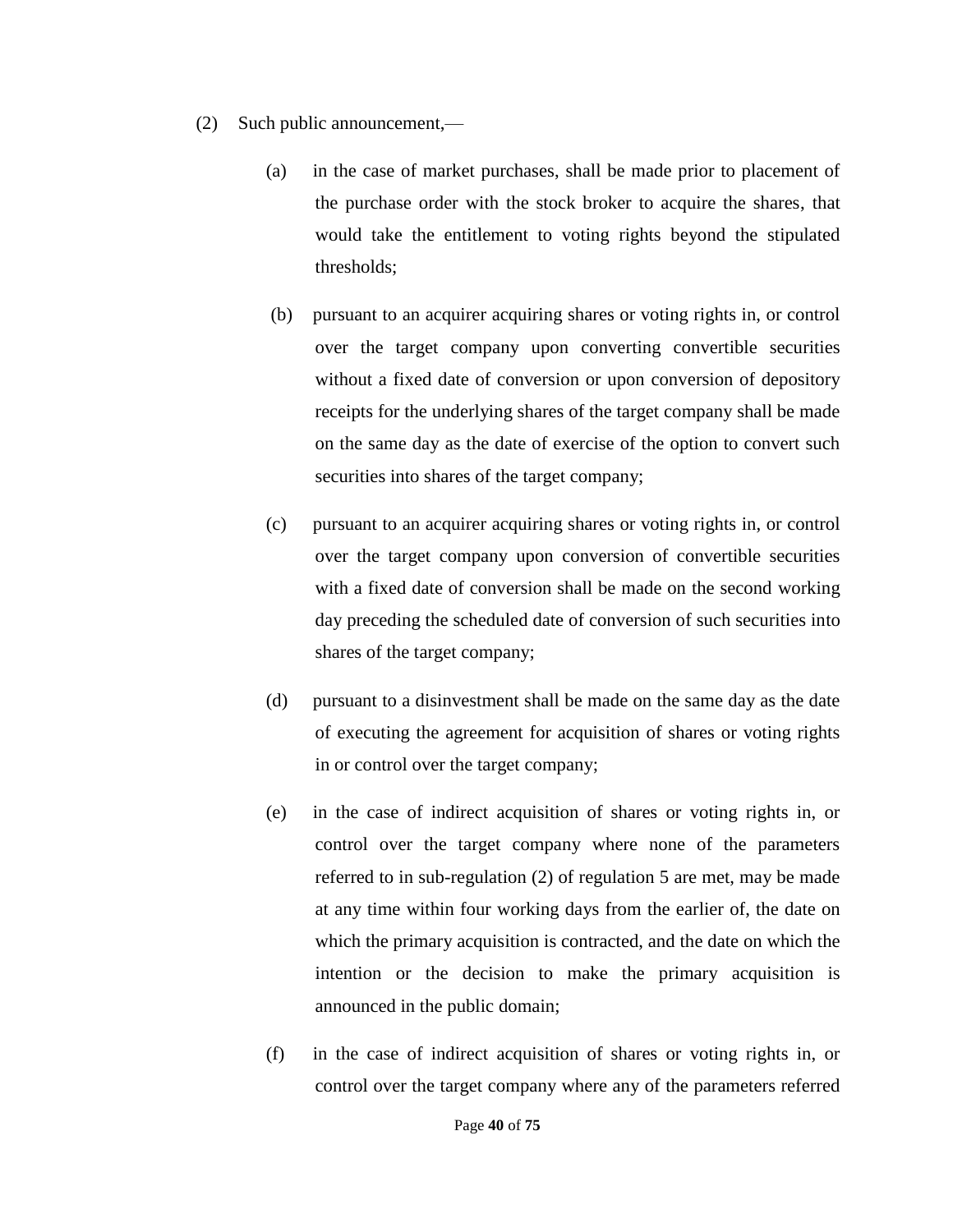to in sub-regulation (2) of regulation 5 are met shall be made on the earlier of, the date on which the primary acquisition is contracted, and the date on which the intention or the decision to make the primary acquisition is announced in the public domain;

- (g) pursuant to an acquirer acquiring shares or voting rights in, or control over the target company, under preferential issue, shall be made on the date on which  $52$ [the board of directors of the target company authorises such preferential issue.];
- (h) the public announcement pursuant to an increase in voting rights consequential to a buy-back not qualifying for exemption under regulation 10, shall be made not later than the ninetieth day from the date of  $53$ [closure of the buy-back offer by the target company].;
- (i) the public announcement pursuant to any acquisition of shares or voting rights in or control over the target company where the specific date on which title to such shares, voting rights or control is acquired is beyond the control of the acquirer, shall be made not later than two working days from the date of receipt of intimation of having acquired such title.

 $54$   $[(2)$  Notwithstanding anything contained in sub-regulation (2), a public announcement referred to in regulation 3 and regulation 4 for a proposed acquisition of shares or voting rights in or control over the target company through a combination of,-

(i) an agreement and any one or more modes of acquisition referred to in subregulation (2) of regulation 13, or

 $52$  Substituted for "special resolution is passed for allotment of shares under sub-section (1A) of section 81 of the Companies Act, 1956" by the SEBI(Substantial Acquisition of Shares and Takeovers) (Amendment) Regulations, 2013, w.e.f. 26-03-2013.

<sup>&</sup>lt;sup>53</sup> Substituted for "such increase in the voting rights beyond the relevant threshold stipulated in regulation 3" by the SEBI(Substantial Acquisition of Shares and Takeovers) (Amendment) Regulations, 2013, w.e.f. 26-03- 2013.

<sup>54</sup>Inserted by the SEBI(Substantial Acquisition of Shares and Takeovers) (Amendment) Regulations, 2013, w.e.f. 26-03-2013.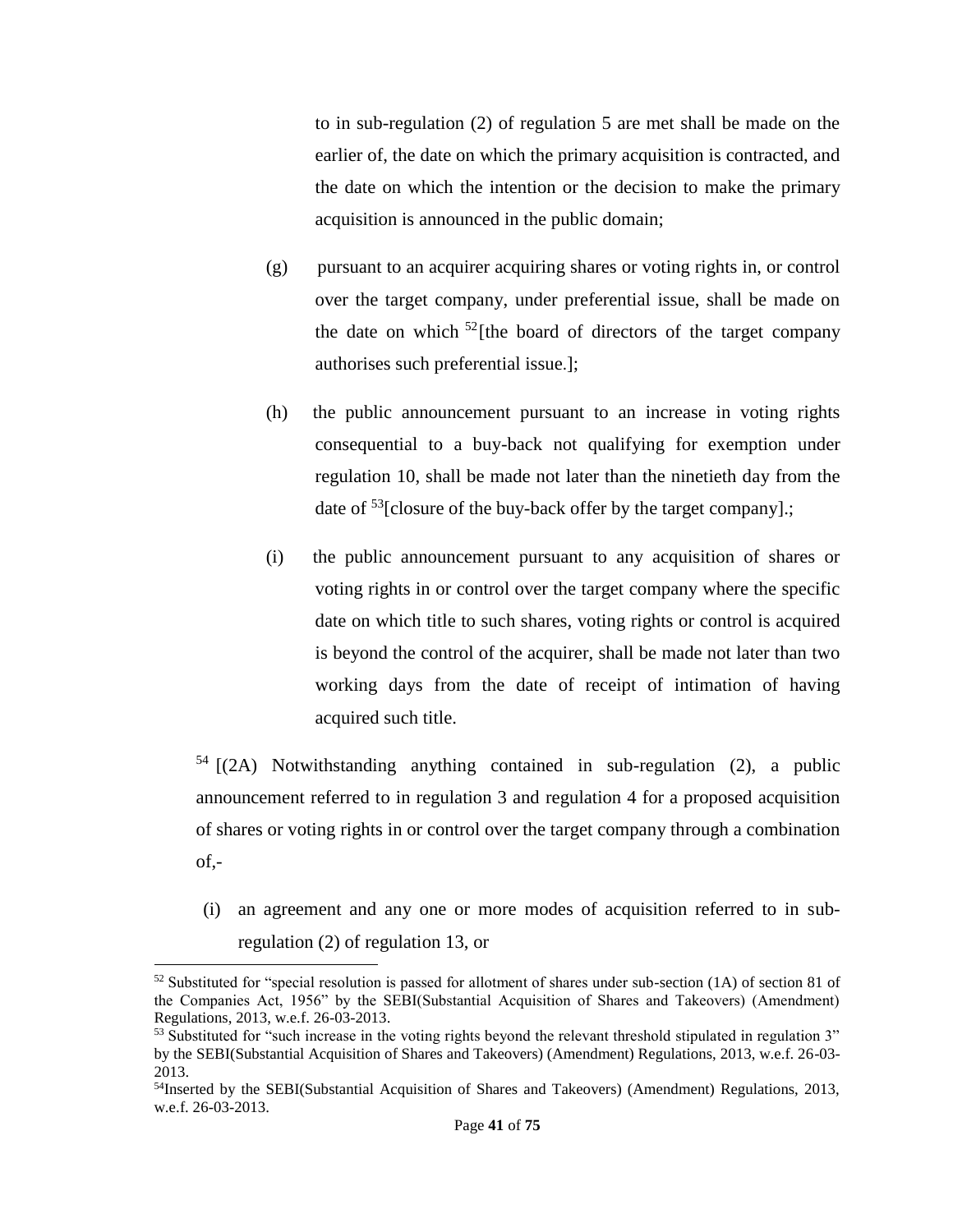(ii) any one or more modes of acquisition referred in clause (a) to (i) of subregulation (2) of regulation 13,

shall be made on the date of first such acquisition, provided the acquirer discloses in the public announcement the details of the proposed subsequent acquisition.]

- (3) The public announcement made under regulation 6 shall be made on the same day as the date on which the acquirer takes the decision to voluntarily make a public announcement of an open offer for acquiring shares of the target company.
- (4) Pursuant to the public announcement made under sub-regulation (1) and subregulation (3), a detailed public statement shall be published by the acquirer through the manager to the open offer in accordance with regulation 14 and regulation 15, not later than five working days of the public announcement:

**Provided** that the detailed public statement pursuant to a public announcement made under clause (e) of sub-regulation (2) shall be made not later than five working days of the completion of the primary acquisition of shares or voting rights in, or control over the company or entity holding shares or voting rights in, or control over the target company.

*Explanation*.— It is clarified that in the event the acquirer does not succeed in acquiring the ability to exercise or direct the exercise of voting rights in, or control over the target company, the acquirer shall not be required to make a detailed public statement of an open offer for acquiring shares under these regulations.

### **Publication.**

14. (1) The public announcement shall be sent to all the stock exchanges on which the shares of the target company are listed, and the stock exchanges shall forthwith disseminate such information to the public.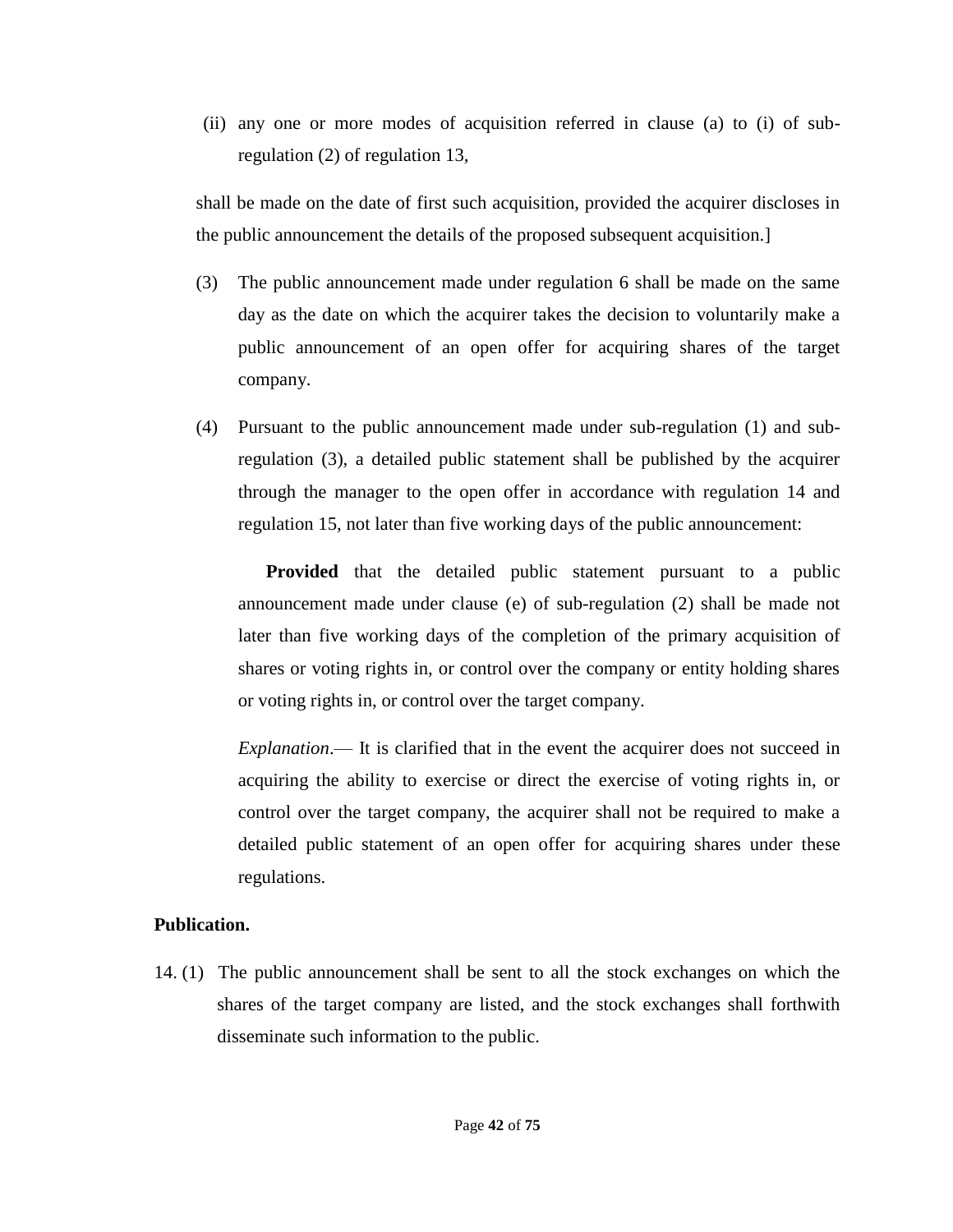- (2) A copy of the public announcement shall be sent to the Board and to the target company at its registered office within one working day of the date of the public announcement.
- (3) The detailed public statement pursuant to the public announcement referred to in sub-regulation (4) of regulation 13 shall be published in all editions of any one English national daily with wide circulation, any one Hindi national daily with wide circulation, and any one regional language daily with wide circulation at the place where the registered office of the target company is situated and one regional language daily at the place of the stock exchange where the maximum volume of trading in the shares of the target company are recorded during the sixty trading days preceding the date of the public announcement.
- (4) Simultaneously with publication of such detailed public statement in the newspapers, a copy of the same shall be sent to,—
	- (i) the Board through the manager to the open offer,
	- (ii) all the stock exchanges on which the shares of the target company are listed, and the stock exchanges shall forthwith disseminate such information to the public,
	- (iii) the target company at its registered office, and the target company shall forthwith circulate it to the members of its board.

### **Contents.**

- 15. (1) The public announcement shall contain such information as may be specified, including the following,—
	- (a) name and identity of the acquirer and persons acting in concert with him;
	- (b) name and identity of the sellers, if any;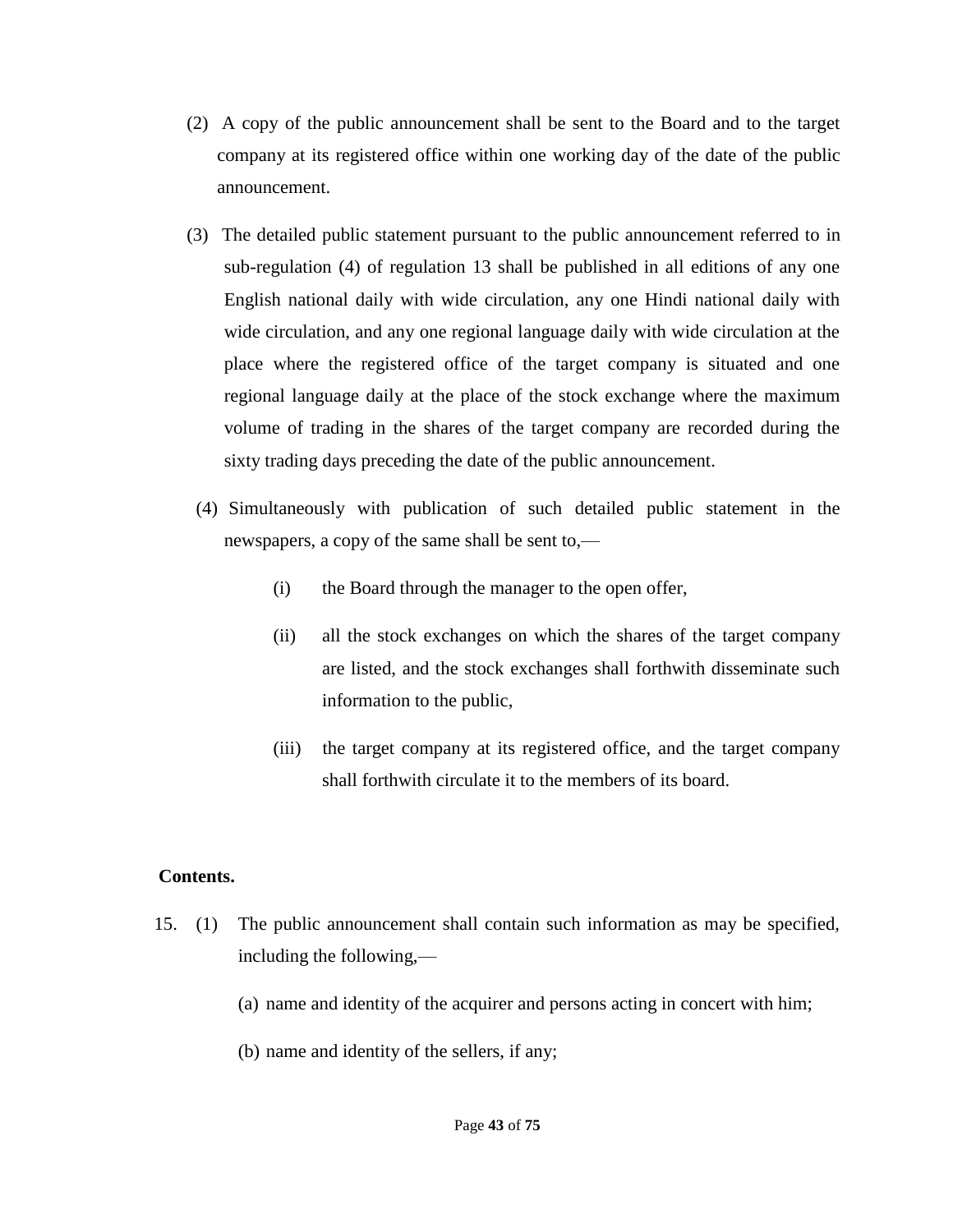(c) nature of the proposed acquisition such as purchase of shares or allotment of shares, or any other means of acquisition of shares or voting rights in, or control over the target company;

(d) the consideration for the proposed acquisition that attracted the obligation to make an open offer for acquiring shares, and the price per share, if any;

- (e) the offer price, and mode of payment of consideration; and
- (f) offer size, and conditions as to minimum level of acceptances, if any.
- (2) The detailed public statement pursuant to the public announcement shall contain such information as may be specified in order to enable shareholders to make an informed decision with reference to the open offer.
- (3) The public announcement of the open offer, the detailed public statement, and any other statement, advertisement, circular, brochure, publicity material or letter of offer issued in relation to the acquisition of shares under these regulations shall not omit any relevant information, or contain any misleading information.

#### **Filing of letter of offer with the Board.**

 $\overline{\phantom{a}}$ 

16. (1) Within five working days from the date of the detailed public statement made under sub-regulation (4) of regulation 13, the acquirer shall, through the manager to the open offer, file with the Board, a draft of the letter of offer containing such information as may be specified along with a non-refundable fee, as per the following scale,  $^{55}$ [by way of direct credit in the bank account through NEFT/RTGS/IMPS or any other mode allowed by RBI or] by way of a banker's cheque or demand draft payable in Mumbai in favour of the Board,—

<sup>&</sup>lt;sup>55</sup> Inserted by the SEBI (Payment of Fees and Mode of Payment) (Amendment) Regulations, 2017, w.e.f. 6-3-2017.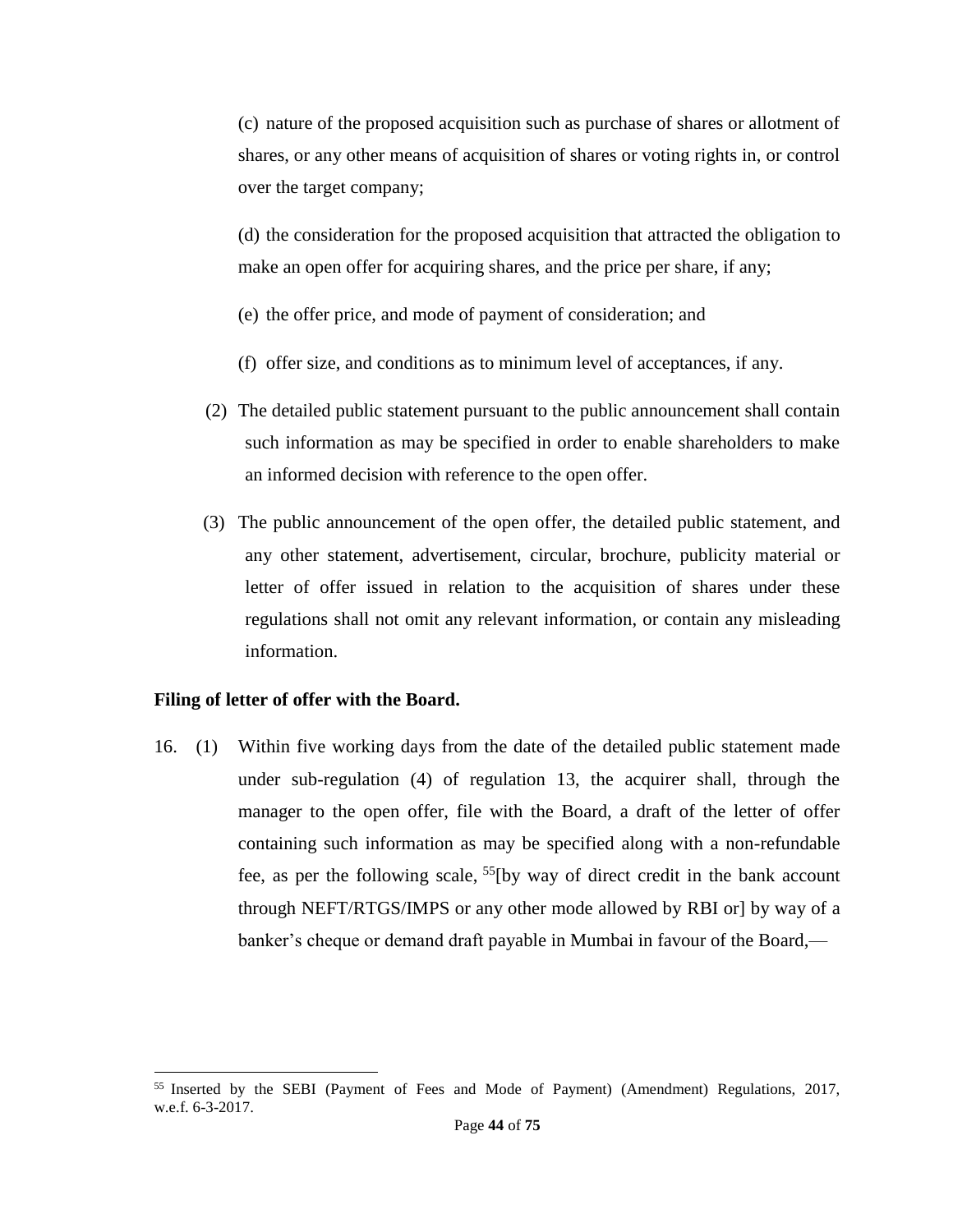| SI.           | <b>Consideration</b><br>payable                                                        | Fee $(Rs.)$                                                                                                                                                              |
|---------------|----------------------------------------------------------------------------------------|--------------------------------------------------------------------------------------------------------------------------------------------------------------------------|
| No.           | under the Open Offer                                                                   |                                                                                                                                                                          |
| a.            | Upto ten crore rupees.                                                                 | Five lakh rupees $(Rs. 5,00,000)$                                                                                                                                        |
| $\mathbf b$ . | More than ten crore rupees,<br>but less than or equal to one<br>thousand crore rupees. | 0.5 per cent of the offer size                                                                                                                                           |
| $C_{\bullet}$ | More than one thousand crore<br>rupees.                                                | Five crore rupees $(Rs. 5,00,00,000)$<br>plus 0.125 per cent of the portion of<br>the offer size in excess of one<br>thousand<br>crore<br>rupees<br>(1000, 00, 00, 000). |
|               |                                                                                        |                                                                                                                                                                          |

 $\overline{\phantom{a}}$  $56$  Substituted by the SEBI (Payment of fees) (Amendment) Regulations, 2014 w.e.f. 23-05-2014. Prior to its substitution, the table in sub-regulation (1), read as under,  $\epsilon$ 

| SI.                           | Consideration payable under the                                                                        | Fee $(Rs.)$                                                                                                                                                                                                                                                       |
|-------------------------------|--------------------------------------------------------------------------------------------------------|-------------------------------------------------------------------------------------------------------------------------------------------------------------------------------------------------------------------------------------------------------------------|
| No.                           | <b>Open Offer</b>                                                                                      |                                                                                                                                                                                                                                                                   |
| <u>a.</u>                     | Upto ten crore rupees.                                                                                 | One lakh twenty five thousands rupees ( $\bar{\tau}$ )<br>1,25,000)                                                                                                                                                                                               |
| $\underline{\underline{b}}$ . | More than ten crore rupees, but less<br>than or equal to one thousand crore<br>rupees.                 | One lakh twenty five thousands rupees ( $\bar{\tau}$ )<br>$1,25,000$ ) plus $0.025$ per cent of the portion<br>of the offer size in excess of ten crore<br>rupees ( $\bar{z}$ 10,00,00,000).                                                                      |
| $\underline{\underline{c}}$ . | than one thousand<br>More<br>crore<br>rupees, but less than or equal to five<br>thousand crore rupees. | One crore twenty five lakh rupees ( $\bar{\tau}$ )<br>$1,25,00,000$ plus $0.03125$ per cent of the<br>portion of the offer size in excess of one<br>thousand crore rupees (₹1000,00,00,000).                                                                      |
| d.                            | More than five thousand<br>crore<br>rupees.                                                            | Two crore fifty lakh rupees ( $\overline{\xi}$ 2,50,00,000)<br>plus 0.01 per cent of the portion of the offer<br>size in excess of five thousand crore rupees<br>$(\bar{\tau} 5000, 00, 00, 000)$ , subject to a maximum<br>of three crore rupees (₹3,00,00,000). |
|                               |                                                                                                        |                                                                                                                                                                                                                                                                   |

56**[**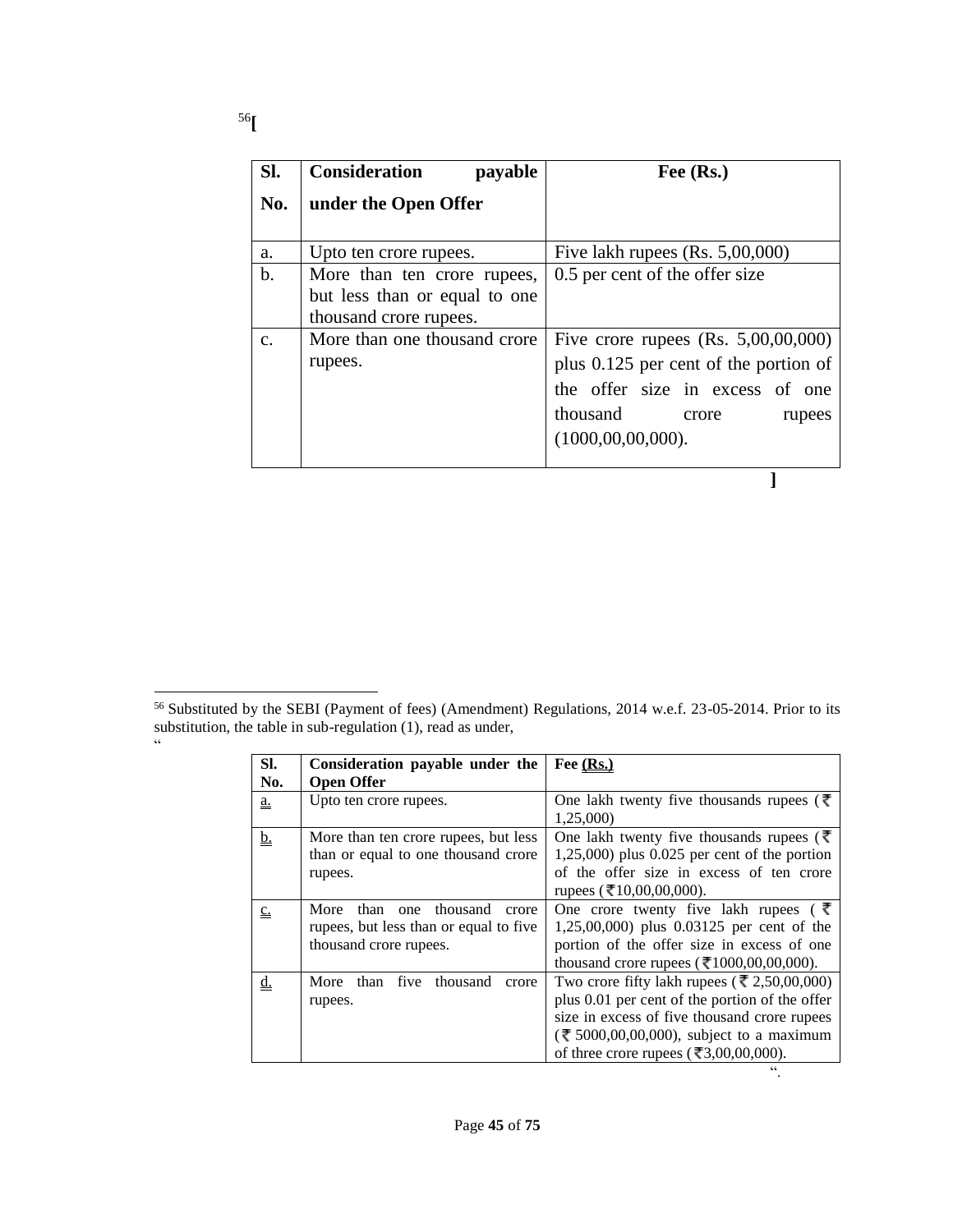(2) The consideration payable under the open offer shall be calculated at the offer price, assuming full acceptance of the open offer, and in the event the open offer is subject to differential pricing, shall be computed at the highest offer price, irrespective of manner of payment of the consideration:

**Provided** that in the event of consideration payable under the open offer being enhanced owing to a revision to the offer price or offer size the fees payable shall stand revised accordingly, and shall be paid within five working days from the date of such revision.

- (3) The manager to the open offer shall provide soft copies of the public announcement, the detailed public statement and the draft letter of offer in accordance with such specifications as may be specified, and the Board shall upload the same on its website.
- (4) The Board shall give its comments on the draft letter of offer as expeditiously as possible but not later than fifteen working days of the receipt of the draft letter of offer and in the event of no comments being issued by the Board within such period, it shall be deemed that the Board does not have comments to offer:

**Provided** that in the event the Board has sought clarifications or additional information from the manager to the open offer, the period for issuance of comments shall be extended to the fifth working day from the date of receipt of satisfactory reply to the clarification or additional information sought.

 **Provided further** that in the event the Board specifies any changes, the manager to the open offer and the acquirer shall carry out such changes in the letter of offer before it is dispatched to the shareholders.

- (5) In the case of competing offers, the Board shall provide its comments on the draft letter of offer in respect of each competing offer on the same day.
- (6) In the event the disclosures in the draft letter of offer are inadequate the Board may call for a revised letter of offer and shall deal with the revised letter of offer in accordance with sub-regulation (4).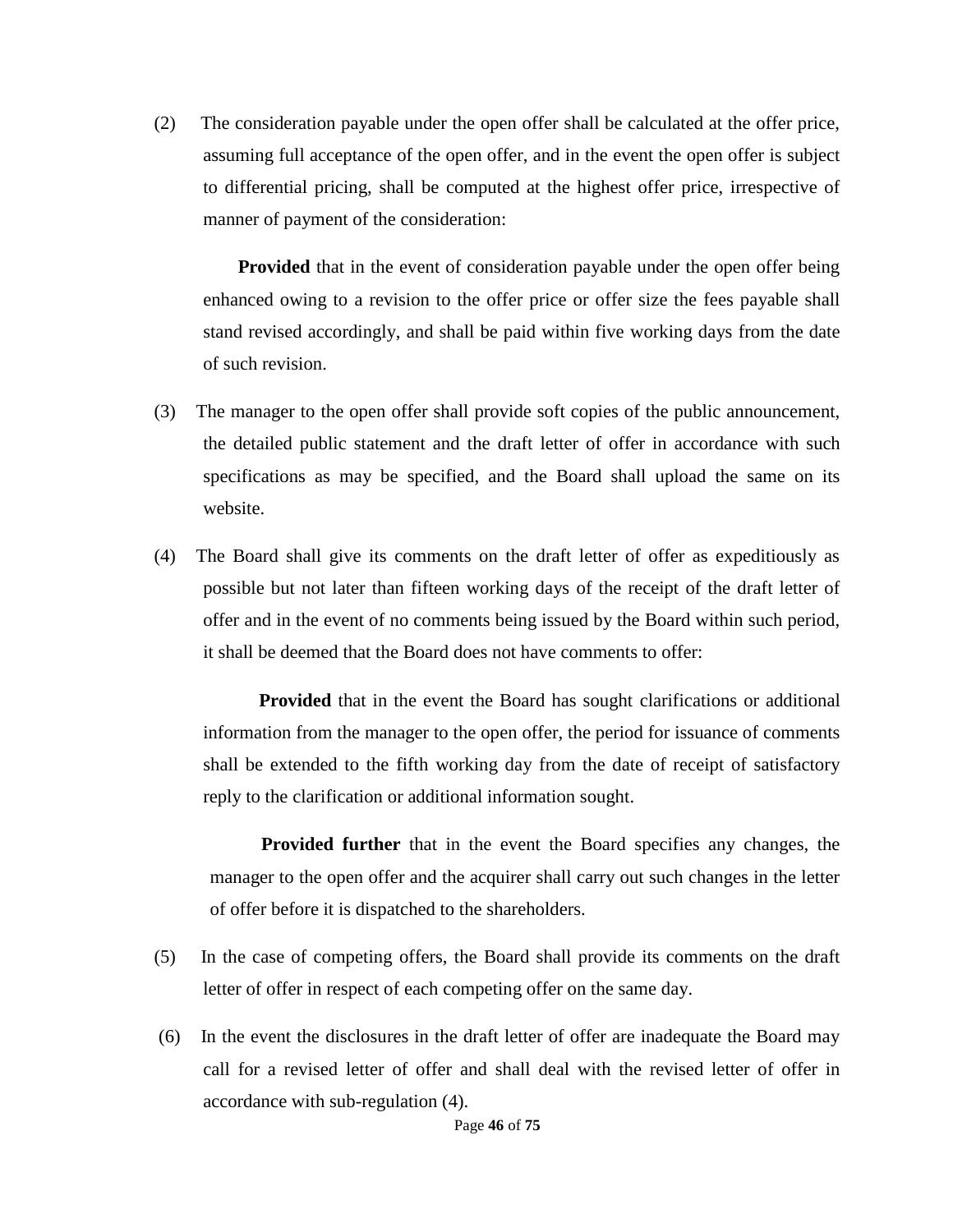## **Provision of escrow.**

17. (1) Not later than two working days prior to the date of the detailed public statement of the open offer for acquiring shares, the acquirer shall create an escrow account towards security for performance of his obligations under these regulations, and deposit in escrow account such aggregate amount as per the following scale:

| Sl. | <b>Consideration payable under</b> | <b>Escrow Amount</b>                                                       |
|-----|------------------------------------|----------------------------------------------------------------------------|
| No. | the Open Offer                     |                                                                            |
|     |                                    |                                                                            |
| a.  | On the first five hundred crore    | an amount equal to twenty-five per cent of                                 |
|     | rupees                             | the consideration                                                          |
| b.  | On the balance consideration       | an additional amount equal to ten per cent<br>of the balance consideration |

**Provided** that where an open offer is made conditional upon minimum level of acceptance, hundred percent of the consideration payable in respect of minimum level of acceptance or fifty per cent of the consideration payable under the open offer, whichever is higher, shall be deposited in cash in the escrow account.

- (2) The consideration payable under the open offer shall be computed as provided for in sub-regulation (2) of regulation 16 and in the event of an upward revision of the offer price or of the offer size, the value of the escrow amount shall be computed on the revised consideration calculated at such revised offer price, and the additional amount shall be brought into the escrow account prior to effecting such revision.
- (3) The escrow account referred to in sub-regulation (1) may be in the form of,—
	- (a) cash deposited with any scheduled commercial bank;
	- (b) bank guarantee issued in favour of the manager to the open offer by any scheduled commercial bank; or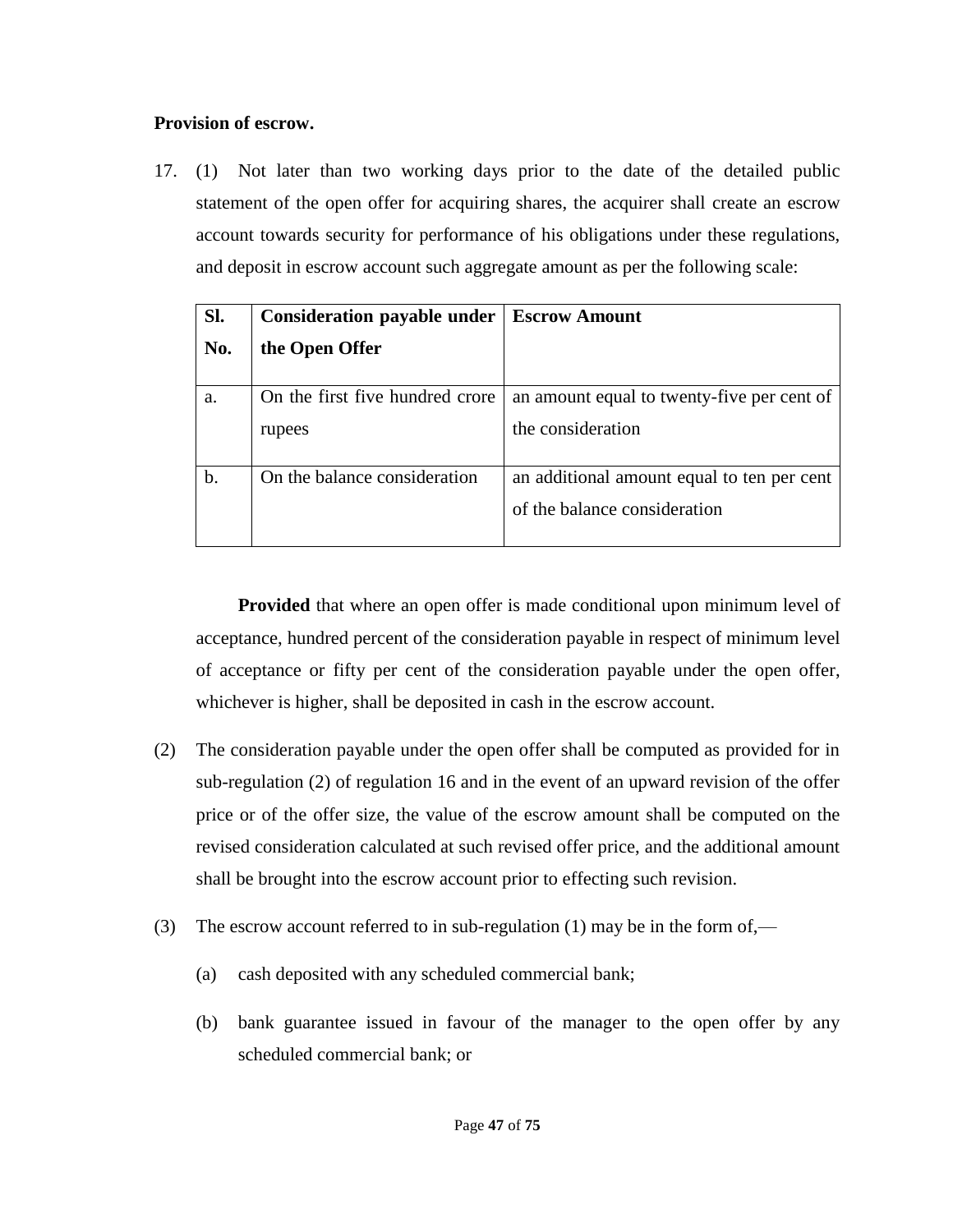(c) deposit of frequently traded and freely transferable equity shares or other freely transferable securities with appropriate margin:

**Provided** that securities sought to be provided towards escrow account under clause (c) shall be required to conform to the requirements set out in sub-regulation (2) of regulation 9.

**<sup>57</sup>**[Explanation: The cash component of the escrow account as referred to in clause (a) above may be maintained in an interest bearing account, subject to the merchant banker ensuring that the funds are available at the time of making payment to the shareholders.]

- (4) In the event of the escrow account being created by way of a bank guarantee or by deposit of securities, the acquirer shall also ensure that at least one per cent of the total consideration payable is deposited in cash with a scheduled commercial bank as a part of the escrow account.
- (5) For such part of the escrow account as is in the form of a cash deposit with a scheduled commercial bank, the acquirer shall while opening the account, empower the manager to the open offer to instruct the bank to issue a banker's cheque or demand draft or to make payment of the amounts lying to the credit of the escrow account, in accordance with requirements under these regulations.
- (6) For such part of the escrow account as is in the form of a bank guarantee, such bank guarantee shall be in favour of the manager to the open offer and shall be kept valid throughout the offer period and for an additional period of thirty days after completion of payment of consideration to shareholders who have tendered their shares in acceptance of the open offer.
- (7) For such part of the escrow account as is in the form of securities, the acquirer shall empower the manager to the open offer to realise the value of such escrow account by sale or otherwise, and in the event there is any shortfall in the amount required to be

<sup>57</sup> Inserted by the SEBI (Substantial Acquisition of Shares and Takeovers) (Second Amendment) Regulations, 2018, w.e.f. 11-09-2018.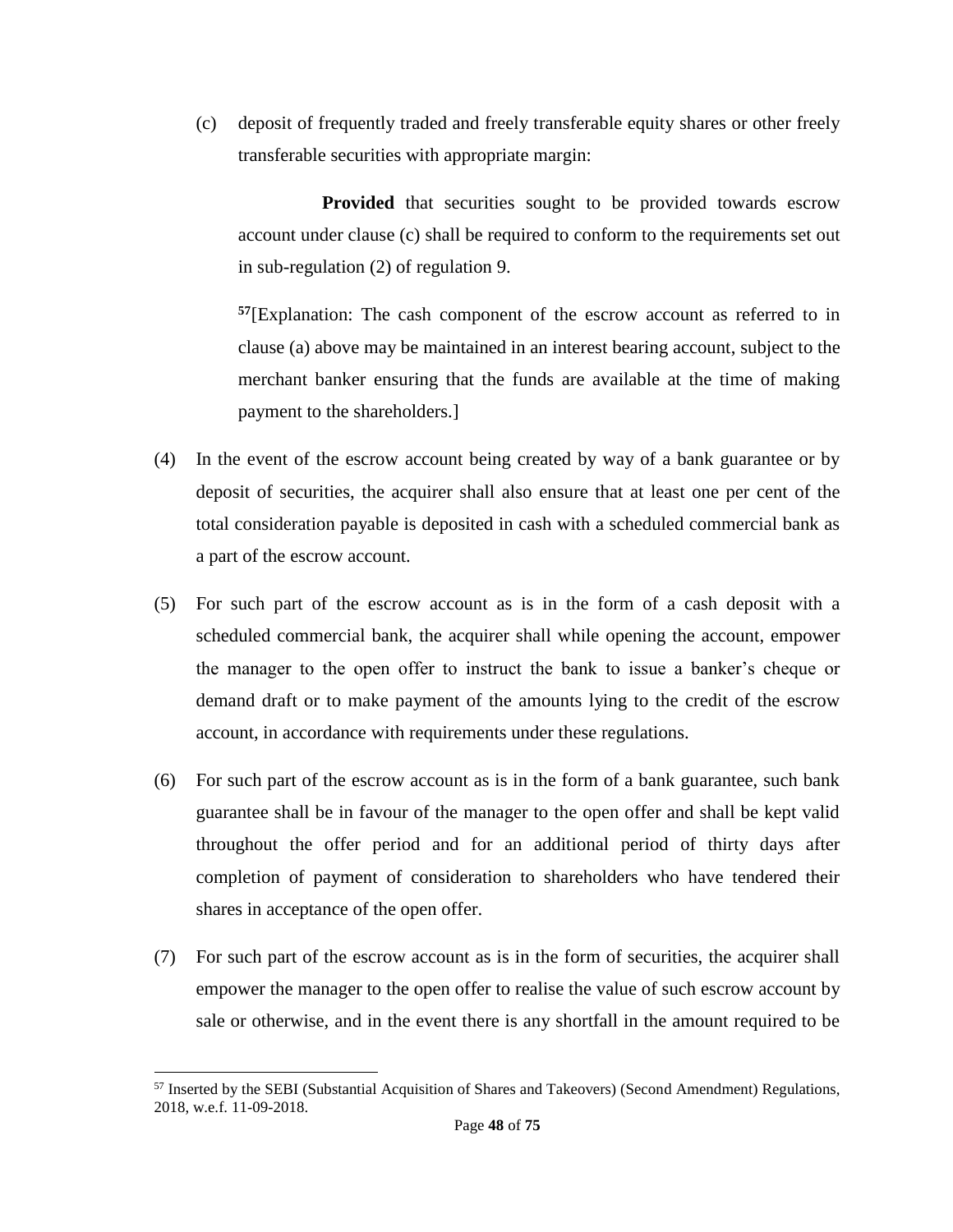maintained in the escrow account, the manager to the open offer shall be liable to make good such shortfall.

- (8) The manager to the open offer shall not release the escrow account until the expiry of thirty days from the completion of payment of consideration to shareholders who have tendered their shares in acceptance of the open offer, save and except for transfer of funds to the special escrow account as required under regulation 21.
- (9) In the event of non-fulfillment of obligations under these regulations by the acquirer the Board may direct the manager to the open offer to forfeit the escrow account or any amounts lying in the special escrow account, either in full or in part.
- (10) The escrow account deposited with the bank in cash shall be released only in the following manner,—
	- (a) the entire amount to the acquirer upon withdrawal of offer in terms of regulation 23 as certified by the manager to the open offer:

**Provided** that in the event the withdrawal is pursuant to clause (c) of sub-regulation (1) of regulation 23, the manager to the open offer shall release the escrow account upon receipt of confirmation of such release from the Board;

- (b) for transfer of an amount not exceeding ninety per cent of the escrow account, to the special escrow account in accordance with regulation 21;
- (c) to the acquirer, the balance of the escrow account after transfer of cash to the special escrow account, on the expiry of thirty days from the completion of payment of consideration to shareholders who have tendered their shares in acceptance of the open offer, as certified by the manager to the open offer;
- (d) the entire amount to the acquirer upon the expiry of thirty days from the completion of payment of consideration to shareholders who have tendered their shares in acceptance of the open offer, upon certification by the manager to the open offer, where the open offer is for exchange of shares or other secured instruments;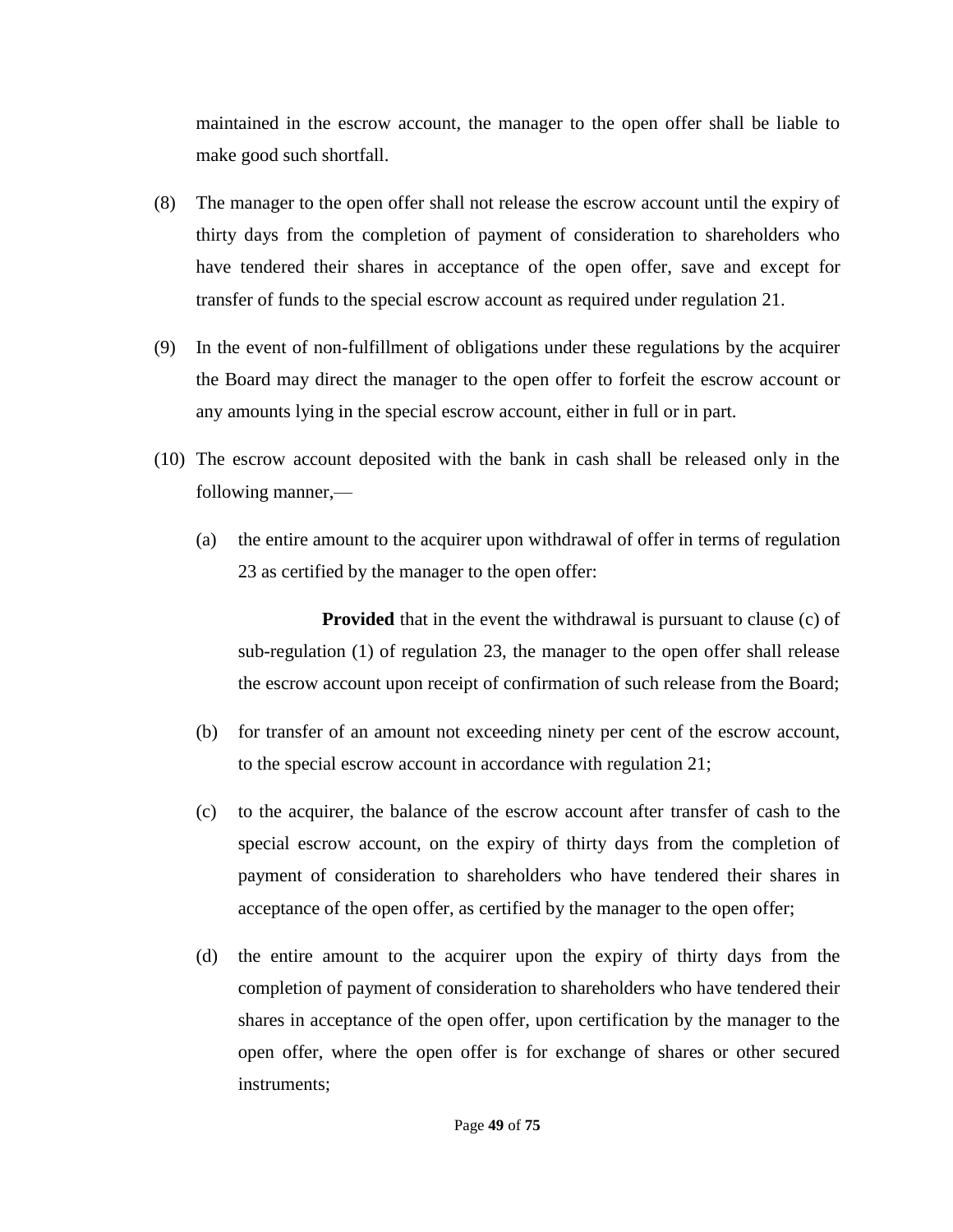- (e) the entire amount to the manager to the open offer, in the event of forfeiture for non-fulfillment of any of the obligations under these regulations, for distribution in the following manner, after deduction of expenses, if any, of registered market intermediaries associated with the open offer,—
	- (i) one third of the escrow account to the target company;
	- (ii) one third of the escrow account to the Investor Protection and Education Fund established under the Securities and Exchange Board of India (Investor Protection and Education Fund) Regulations, 2009; and
	- (iii) one third of the escrow account to be distributed pro-rata among the shareholders who have accepted the open offer.

## **Other procedures.**

 $\overline{\phantom{a}}$ 

- 18. (1) Simultaneously with the filing of the draft letter of offer with the Board under sub-regulation (1) of regulation 16, the acquirer shall send a copy of the draft letter of offer to the target company at its registered office address and to all stock exchanges where the shares of the target company are listed.
	- (2) The letter of offer shall be dispatched to the shareholders whose names appear on the register of members of the target company as of the identified date, not later than seven working days from the receipt of comments from the Board or where no comments are offered by the Board, within seven working days from the expiry of the period stipulated in sub-regulation (4) of regulation 16:

 $58$ [Explanation: (i) Letter of offer may also be dispatched through electronic mode in accordance with the provisions of Companies Act, 2013.

<sup>&</sup>lt;sup>58</sup> Inserted by the SEBI (Substantial Acquisition of Shares and Takeovers) (Second Amendment) Regulations, 2018, w.e.f. 11-09-2018.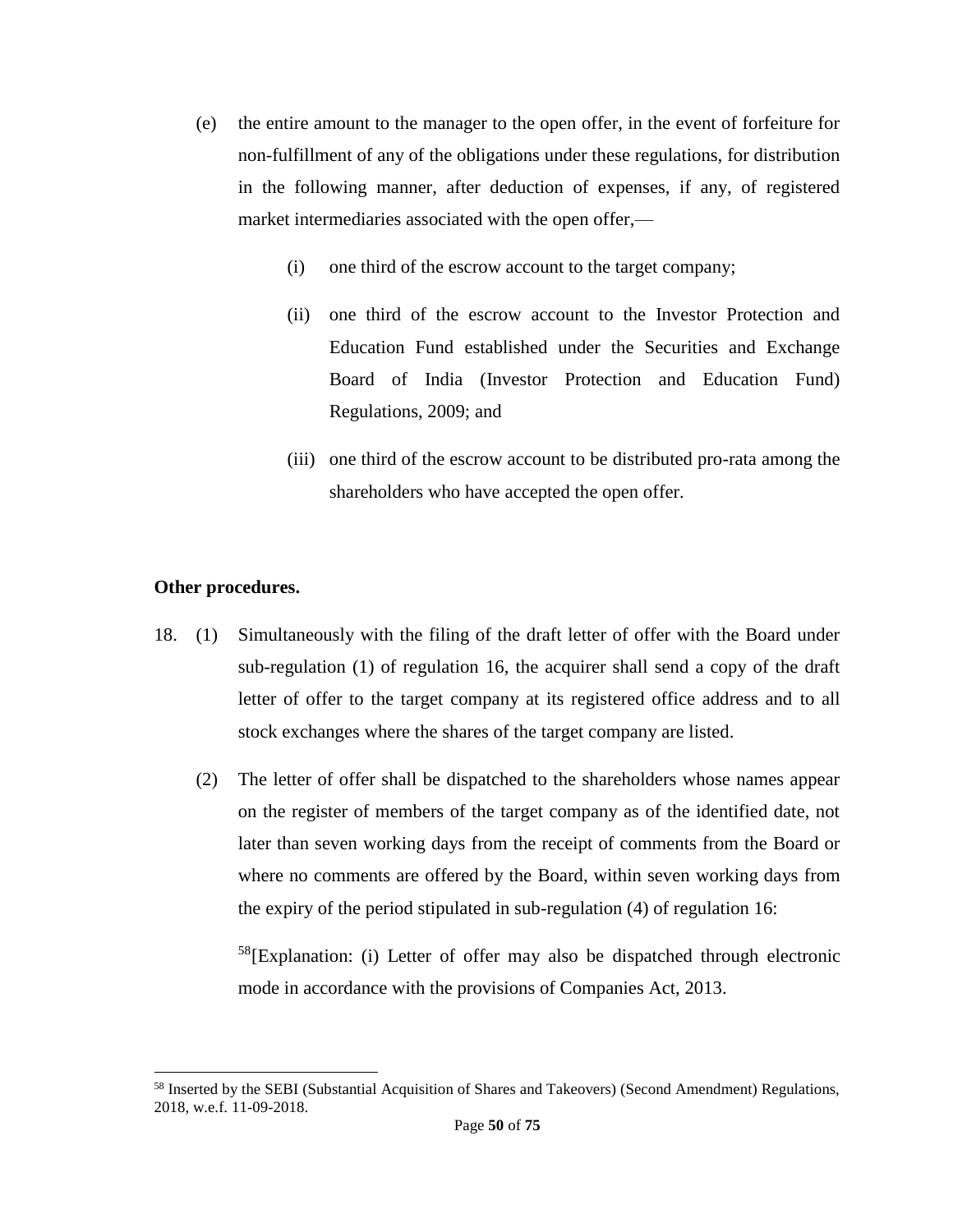(ii) On receipt of a request from any shareholder to receive a copy of the letter of offer in physical format, the same shall be provided.

(iii) The aforesaid shall be disclosed in the letter of offer.]

**Provided** that where local laws or regulations of any jurisdiction outside India may expose the acquirer or the target company to material risk of civil, regulatory or criminal liabilities in the event the letter of offer in its final form were to be sent without material amendments or modifications into such jurisdiction, and the shareholders resident in such jurisdiction hold shares entitling them to less than five per cent of the voting rights of the target company, the acquirer may refrain from dispatch of the letter of offer into such jurisdiction:

**Provided further** that every person holding shares, regardless of whether he held shares on the identified date or has not received the letter of offer, shall be entitled to tender such shares in acceptance of the open offer.

- (3) Simultaneously with the dispatch of the letter of offer in terms of sub-regulation (2), the acquirer shall send the letter of offer to the custodian of shares underlying depository receipts, if any, of the target company.
- (4) Irrespective of whether a competing offer has been made, an acquirer may make upward revisions to the offer price, and subject to the other provisions of these regulations, to the number of shares sought to be acquired under the open offer, at any time prior to the commencement of the last  $59$ [one working day] before the commencement of the tendering period.
- (5) In the event of any revision of the open offer, whether by way of an upward revision in offer price, or of the offer size, the acquirer shall,—

(a) make corresponding increases to the amount kept in escrow account under regulation 17 prior to such revision;

<sup>59</sup> Substituted by the SEBI (Substantial Acquisition of Shares and Takeovers) (Second Amendment) Regulations, 2018, w.e.f. 11-09-2018. Prior to this, it read as "three working days".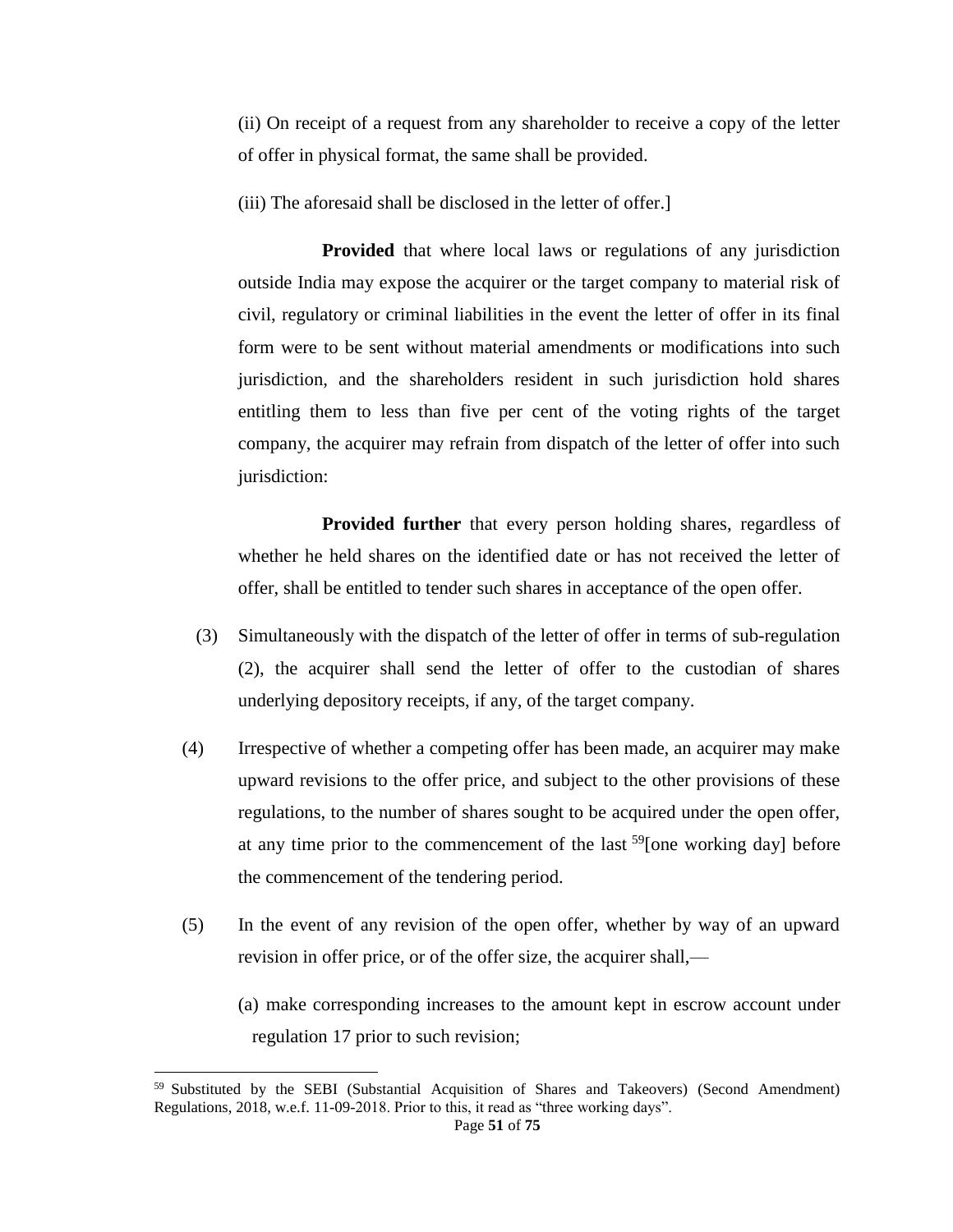- (b) make an announcement in respect of such revisions in all the newspapers in which the detailed public statement pursuant to the public announcement was made; and
- (c) simultaneously with the issue of such an announcement, inform the Board, all the stock exchanges on which the shares of the target company are listed, and the target company at its registered office.
- (6) The acquirer shall disclose during the offer period every acquisition made by the acquirer or persons acting in concert with him of any shares of the target company in such form as may be specified, to each of the stock exchanges on which the shares of the target company are listed and to the target company at its registered office within twenty-four hours of such acquisition, and the stock exchanges shall forthwith disseminate such information to the public:

**Provided** that the acquirer and persons acting in concert with him shall not acquire or sell any shares of the target company during the period between three working days prior to the commencement of the tendering period and until the expiry of the tendering period.

- $60$  [(6A) The acquirer shall facilitate tendering of shares by the shareholders and settlement of the same, through the stock exchange mechanism as specified by the Board.]
- (7) The acquirer shall issue an advertisement in such form as may be specified, one working day before the commencement of the tendering period, announcing the schedule of activities for the open offer, the status of statutory and other approvals, if any, whether for the acquisition attracting the obligation to make an open offer under these regulations or for the open offer, unfulfilled conditions, if any, and their status, the procedure for tendering acceptances and such other material detail as may be specified:

 $60$  Inserted by the SEBI (Substantial Acquisition of Shares and Takeovers) (Amendment) Regulations, 2015, w.e.f. 24-03-2015.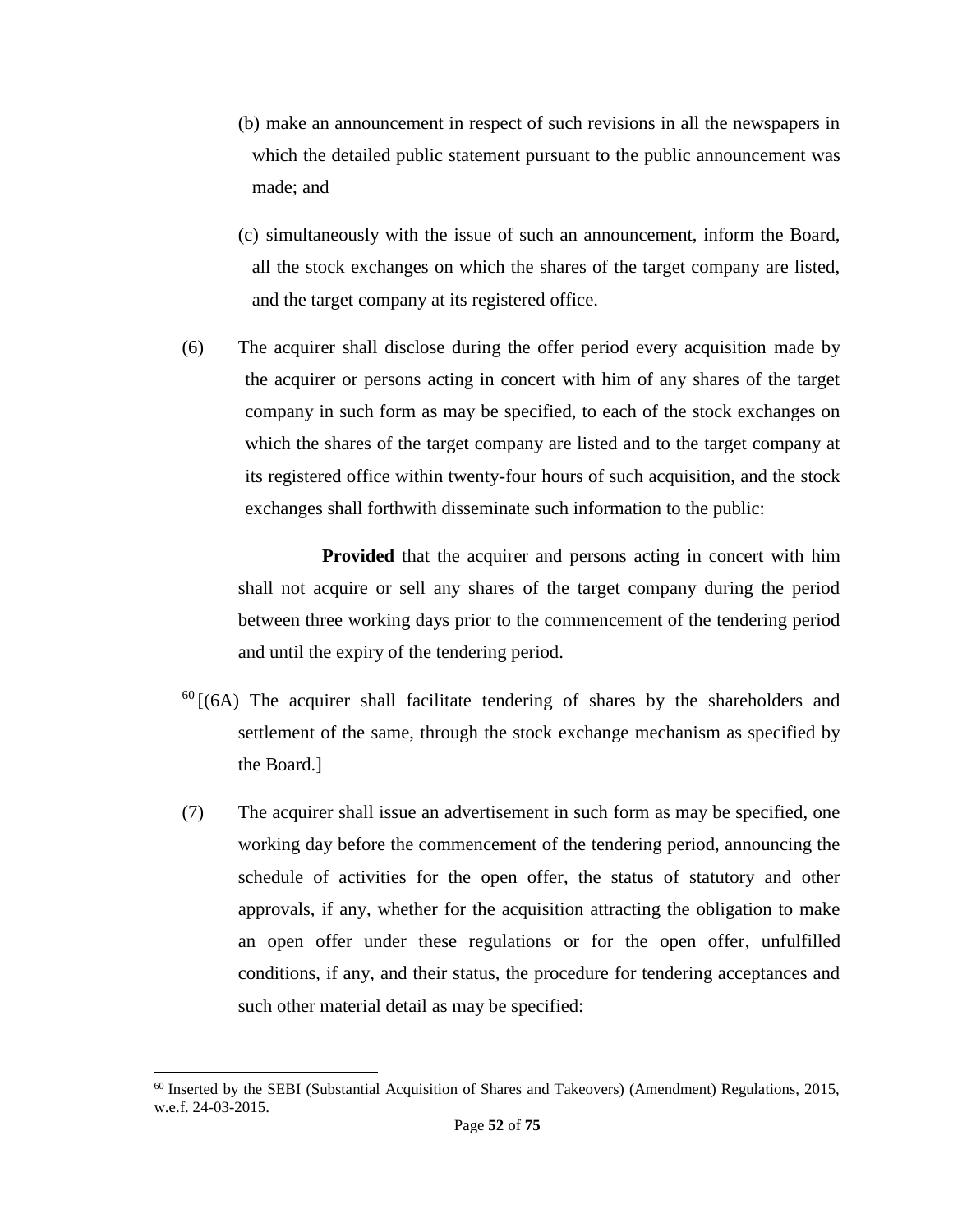**Provided** that such advertisement shall be,—

- (a) published in all the newspapers in which the detailed public statement pursuant to the public announcement was made; and
- (b) simultaneously sent to the Board, all the stock exchanges on which the shares of the target company are listed, and the target company at its registered office.
- (8) The tendering period shall start not later than twelve working days from date of receipt of comments from the Board under sub-regulation (4) of regulation 16 and shall remain open for ten working days.
- (9) Shareholders who have tendered shares in acceptance of the open offer shall not be entitled to withdraw such acceptance during the tendering period.
- (10) The acquirer shall, within ten working days from the last date of the tendering period, complete all requirements under these regulations and other applicable law relating to the open offer including payment of consideration to the shareholders who have accepted the open offer.
- (11) The acquirer shall be responsible to pursue all statutory approvals required by the acquirer in order to complete the open offer without any default, neglect or delay:

**Provided** that where the acquirer is unable to make the payment to the shareholders who have accepted the open offer within such period owing to non-receipt of statutory approvals required by the acquirer, the Board may, where it is satisfied that such non-receipt was not attributable to any willful default, failure or neglect on the part of the acquirer to diligently pursue such approvals, grant extension of time for making payments, subject to the acquirer agreeing to pay interest to the shareholders for the delay at such rate as may be specified: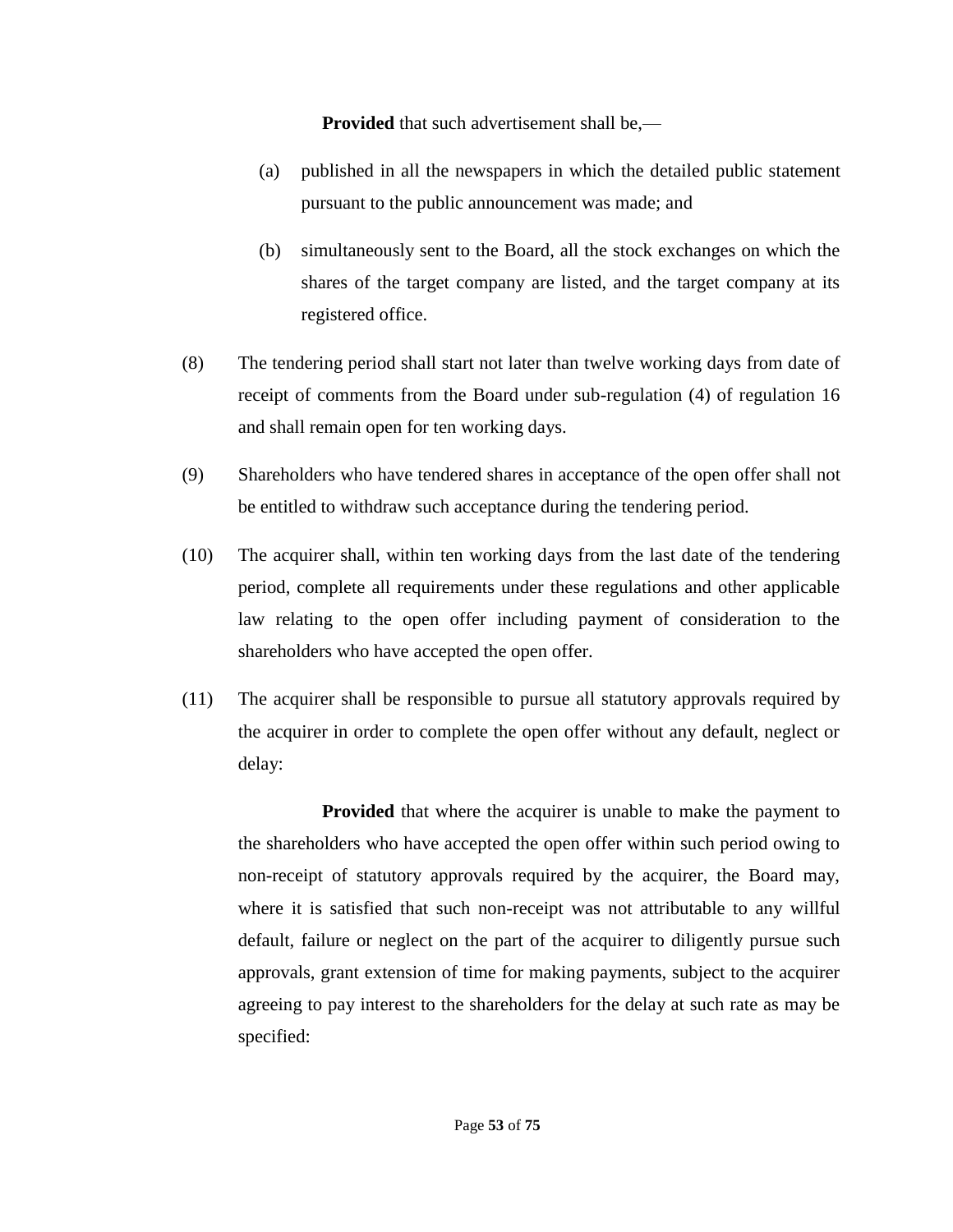**Provided further** that where the statutory approval extends to some but not all shareholders, the acquirer shall have the option to make payment to such shareholders in respect of whom no statutory approvals are required in order to complete the open offer.

- (12) (a) The acquirer shall issue a post offer advertisement in such form as may be specified within five working days after the offer period, giving details including aggregate number of shares tendered, accepted, date of payment of consideration.
	- (b) Such advertisement shall be,—
		- (i) published in all the newspapers in which the detailed public statement pursuant to the public announcement was made; and
		- (ii) simultaneously sent to the Board, all the stock exchanges on which the shares of the target company are listed, and the target company at its registered office.

# **Conditional offer.**

19. (1) An acquirer may make an open offer conditional as to the minimum level of acceptance:

> **Provided** that where the open offer is pursuant to an agreement, such agreement shall contain a condition to the effect that in the event the desired level of acceptance of the open offer is not received the acquirer shall not acquire any shares under the open offer and the agreement attracting the obligation to make the open offer shall stand rescinded.

(2) Where an open offer is made conditional upon minimum level of acceptances, the acquirer and persons acting in concert with him shall not acquire, during the offer period, any shares in the target company except under the open offer and any underlying agreement for the sale of shares of the target company pursuant to which the open offer is made.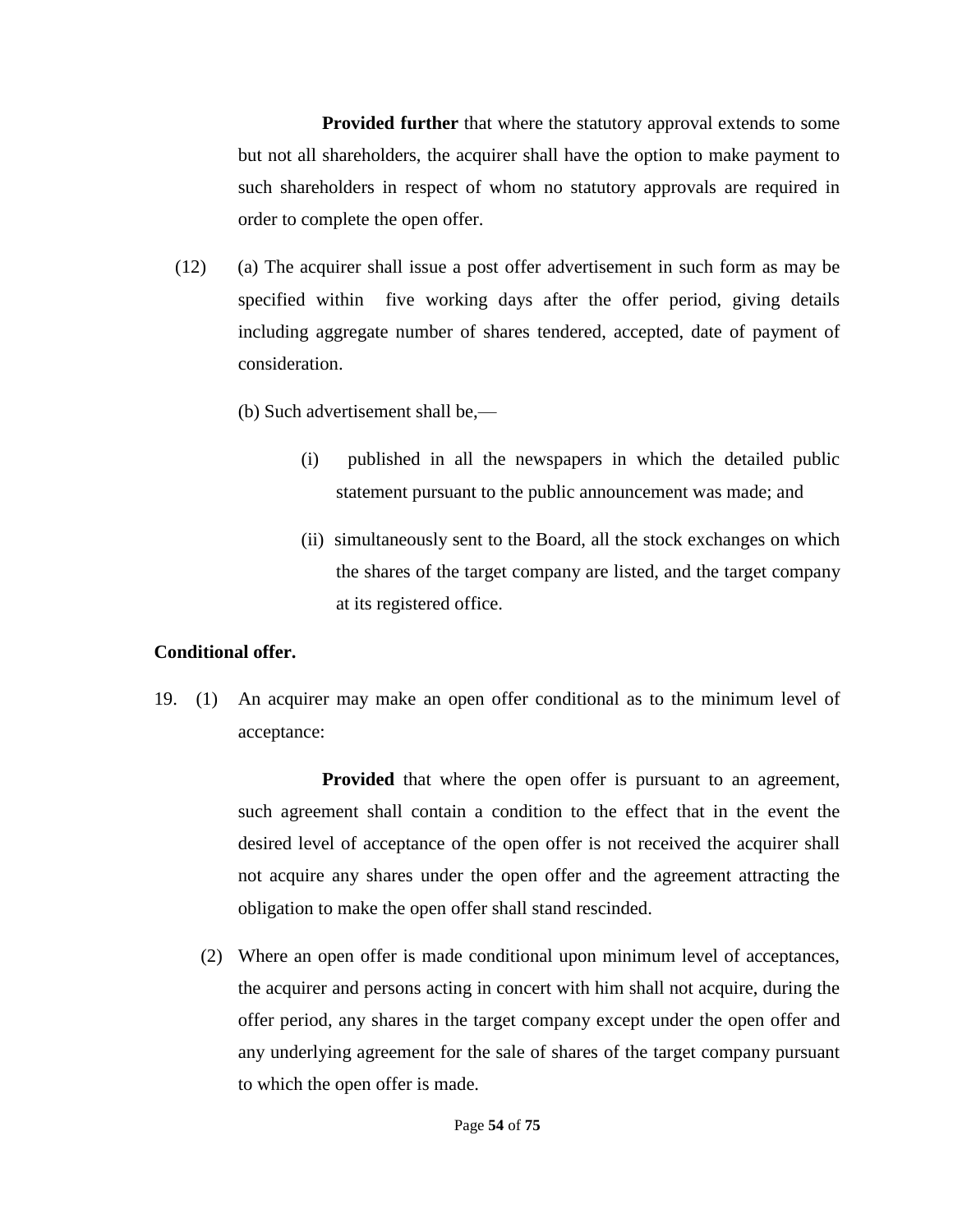## **Competing offers.**

- 20. (1) Upon a public announcement of an open offer for acquiring shares of a target company being made, any person, other than the acquirer who has made such public announcement, shall be entitled to make a public announcement of an open offer within fifteen working days of the date of the detailed public statement made by the acquirer who has made the first public announcement.
	- (2) The open offer made under sub-regulation (1) shall be for such number of shares which, when taken together with shares held by such acquirer along with persons acting in concert with him, shall be at least equal to the holding of the acquirer who has made the first public announcement, including the number of shares proposed to be acquired by him under the offer and any underlying agreement for the sale of shares of the target company pursuant to which the open offer is made.
	- (3) Notwithstanding anything contained in these regulations, an open offer made within the period referred to in sub-regulation (1) shall not be regarded as a voluntary open offer under regulation 6, and the provisions of these regulations shall apply accordingly.
	- (4) Every open offer made under sub-regulation (1) and the open offer first made shall be regarded as competing offers for purposes of these regulations.
	- (5) No person shall be entitled to make a public announcement of an open offer for acquiring shares, or enter into any transaction that would attract the obligation to make a public announcement of an open offer for acquiring shares under these regulations, after the period of fifteen working days referred to in subregulation (1) and until the expiry of the offer period for such open offer.
	- (6) Unless the open offer first made is an open offer conditional as to the minimum level of acceptances, no acquirer making a competing offer may be made conditional as to the minimum level of acceptances.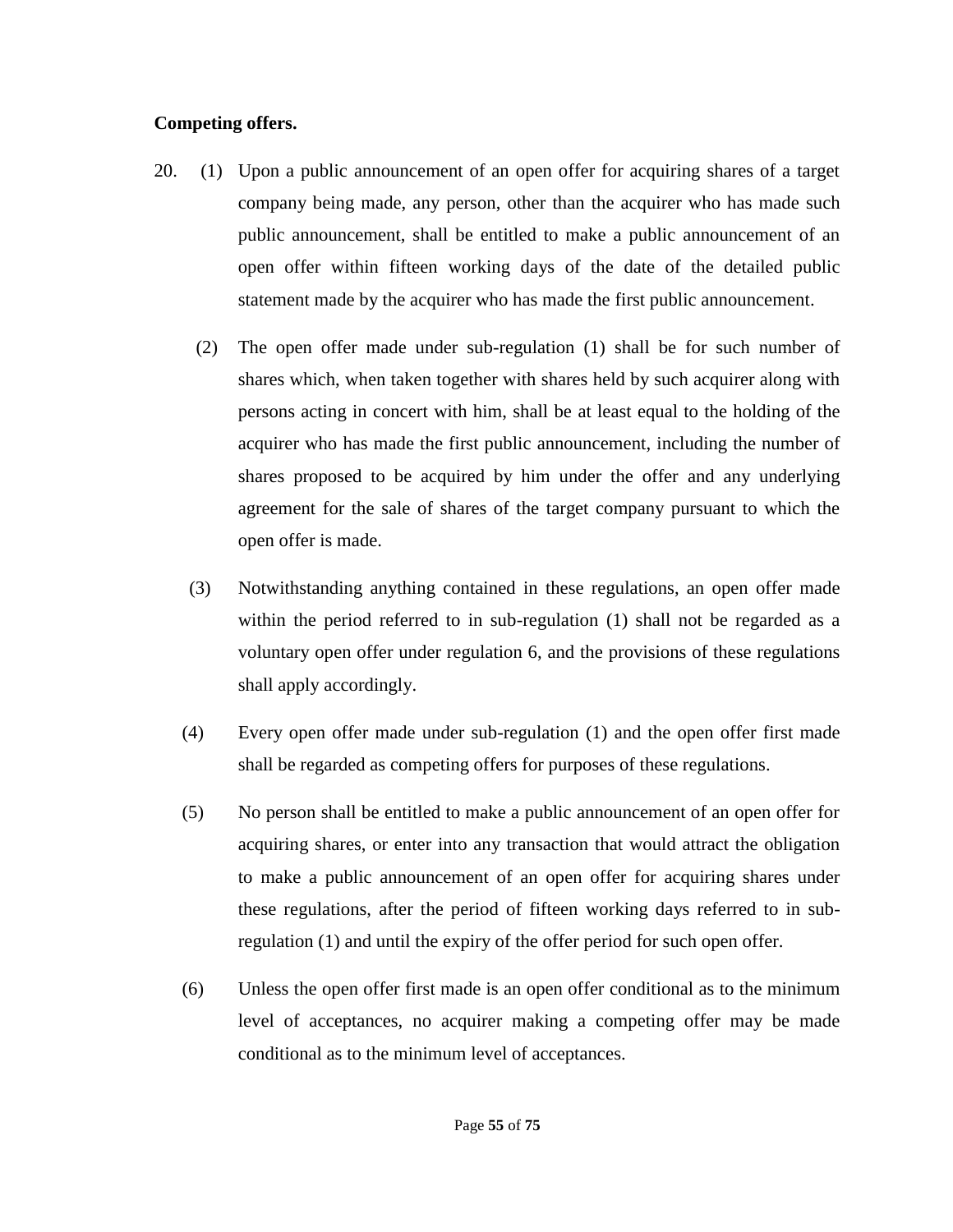- (7) No person shall be entitled to make a public announcement of an open offer for acquiring shares, or enter into any transaction that would attract the obligation to make a public announcement of an open offer under these regulations until the expiry of the offer period where,—
	- (a) the open offer is for acquisition of shares pursuant to disinvestment, in terms of clause (d) of sub-regulation (2) of regulation 13; or
	- (b) the open offer is pursuant to a relaxation from strict compliance with the provisions of Chapter III or Chapter IV granted by the Board under subregulation (2) of regulation 11.
- (8) The schedule of activities and the tendering period for all competing offers shall be carried out with identical timelines and the last date for tendering shares in acceptance of the every competing offer shall stand revised to the last date for tendering shares in acceptance of the competing offer last made.
- (9) Upon the public announcement of a competing offer, an acquirer who had made a preceding competing offer shall be entitled to revise the terms of his open offer provided the revised terms are more favourable to the shareholders of the target company:

**Provided** that the acquirers making the competing offers shall be entitled to make upward revisions of the offer price at any time up to  $^{61}$ [one working day] prior to the commencement of the tendering period.

(10) Except for variations made under this regulation, all the provisions of these regulations shall apply to every competing offer.

#### **Payment of consideration.**

<sup>&</sup>lt;sup>61</sup> Substituted by the SEBI (Substantial Acquisition of Shares and Takeovers) (Second Amendment) Regulations, 2018, w.e.f. 11-09-2018. Prior to this, it read as "three working days".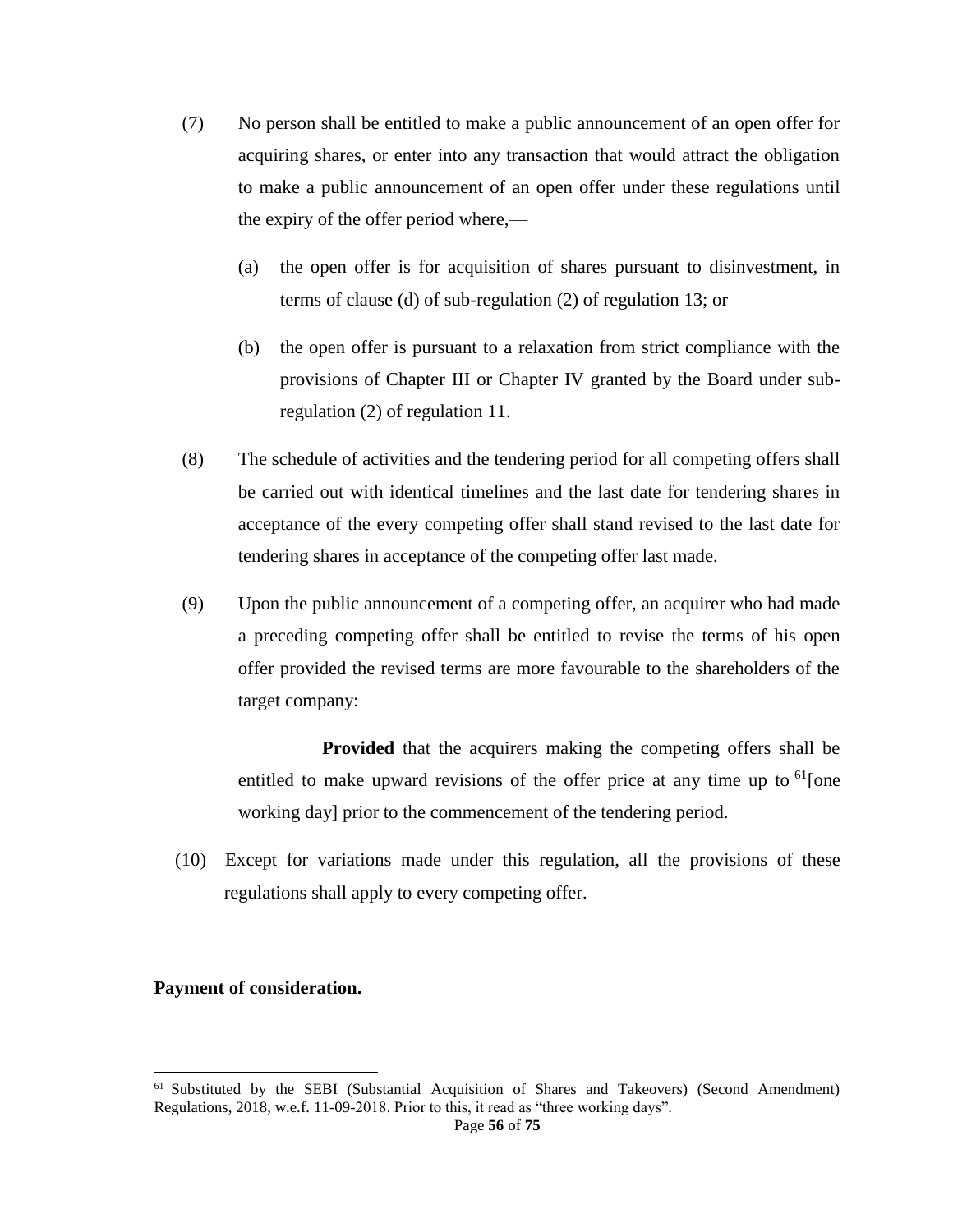- 21.(1) For the amount of consideration payable in cash, the acquirer shall open a special escrow account with a banker to an issue registered with the Board and deposit therein, such sum as would, together with cash transferred under clause (b) of sub-regulation (10) of regulation 17, make up the entire sum due and payable to the shareholders as consideration payable under the open offer, and empower the manager to the offer to operate the special escrow account on behalf of the acquirer for the purposes under these regulations.
	- (2) Subject to provisos to sub-regulation (11) of regulation 18, the acquirer shall complete payment of consideration whether in the form of cash, or as the case may be, by issue, exchange or transfer of securities, to all shareholders who have tendered shares in acceptance of the open offer, within ten working days of the expiry of the tendering period.
	- (3) Unclaimed balances, if any, lying to the credit of the special escrow account referred to in sub-regulation (1) at the end of seven years from the date of deposit thereof, shall be transferred to the Investor Protection and Education Fund established under the Securities and Exchange Board of India (Investor Protection and Education Fund) Regulations, 2009.

### **Completion of acquisition.**

22.(1) The acquirer shall not complete the acquisition of shares or voting rights in, or control over, the target company, whether by way of subscription to shares or a purchase of shares attracting the obligation to make an open offer for acquiring shares, until the expiry of the offer period:

> **Provided** that in case of an offer made under sub-regulation (1) of regulation 20, pursuant to a preferential allotment, the offer shall be completed within the period as provided under sub-regulation (1) of regulation 74 of Securities and Exchange Board of India (Issue of Capital and Disclosure) Regulations, 2009.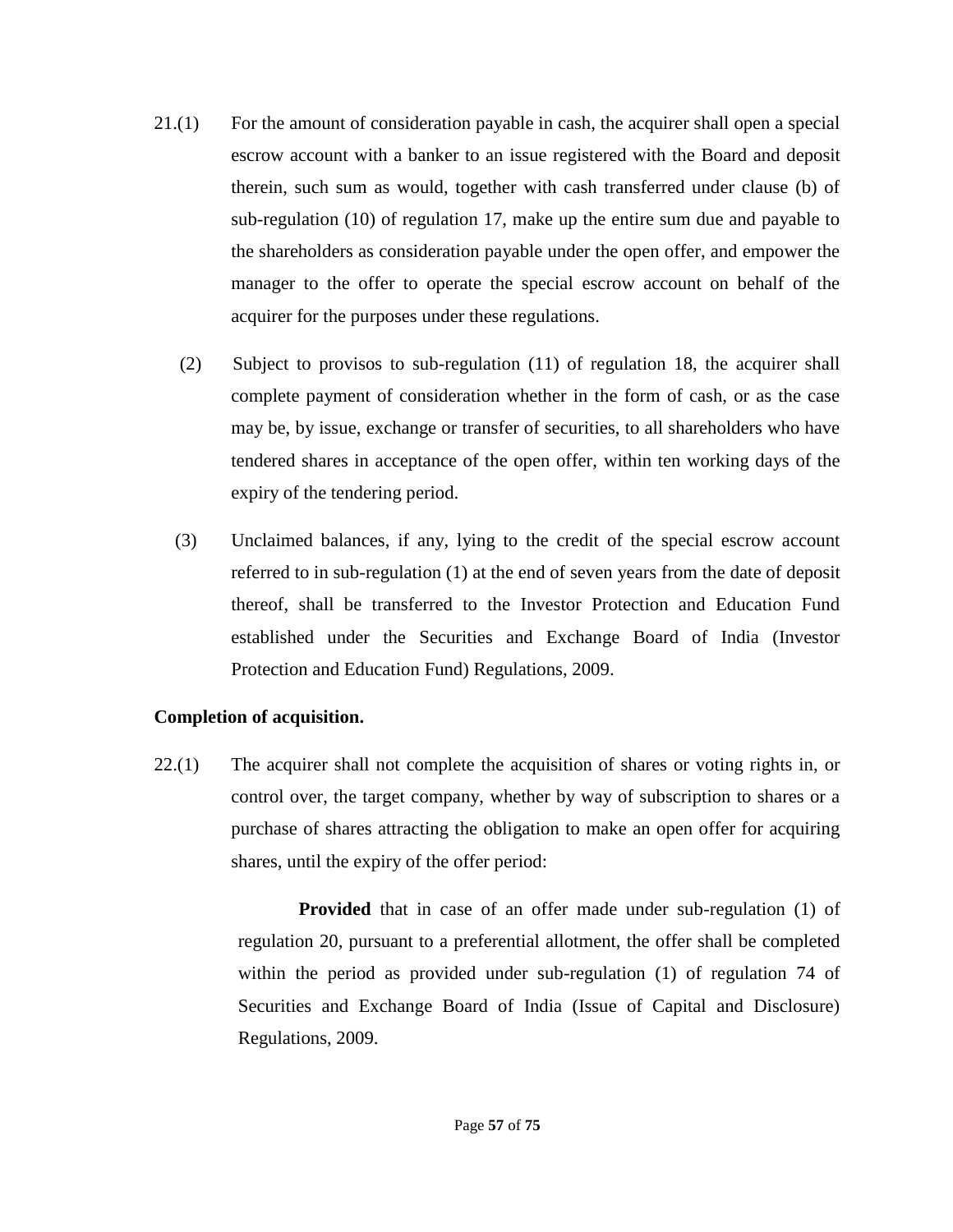**<sup>62</sup>[Provided further** that in case of a delisting offer made under regulation 5A, the acquirer shall complete the acquisition of shares attracting the obligation to make an offer for acquiring shares in terms of regulations 3, 4 or 5, only after making the public announcement regarding the success of the delisting proposal made in terms of sub-regulation (1) regulation 18 of Securities and Exchange Board of India (Delisting of Equity Shares) Regulations, 2009.]

- (2) Notwithstanding anything contained in sub-regulation (1), subject to the acquirer depositing in the escrow account under regulation 17, cash of an amount equal to <sup>63</sup> [the entire] consideration payable under the open offer assuming full acceptance of the open offer, the parties to such agreement may after the expiry of twenty-one working days from the date of detailed public statement, act upon the agreement and the acquirer may complete the acquisition of shares or voting rights in, or control over the target company as contemplated.
- $64$ [(2A) Notwithstanding anything contained in sub-regulation (1), an acquirer may acquire shares of the target company through preferential issue or through the stock exchange settlement process, other than through bulk deals or block deals, subject to ,-
	- (i) such shares being kept in an escrow account,

 $\overline{a}$ 

(ii) the acquirer not exercising any voting rights over such shares kept in the escrow account:

**Provided** that such shares may be transferred to the account of the acquirer, subject to the acquirer complying with requirements specified in sub-regulation  $(2).]$ 

<sup>62</sup> Inserted by the SEBI (Substantial Acquisition of Shares and Takeovers) (Amendment) Regulations, 2015, w.e.f. 24-03-2015.

<sup>63</sup> Substituted by the SEBI (Substantial Acquisition of Shares and Takeovers) (Second Amendment) Regulations, 2018, w.e.f. 11-09-2018. Prior to this, it read as "one hundred per cent of the".

<sup>64</sup> <sup>64</sup>Inserted by the SEBI(Substantial Acquisition of Shares and Takeovers) (Amendment) Regulations, 2013, w.e.f. 26-03-2013.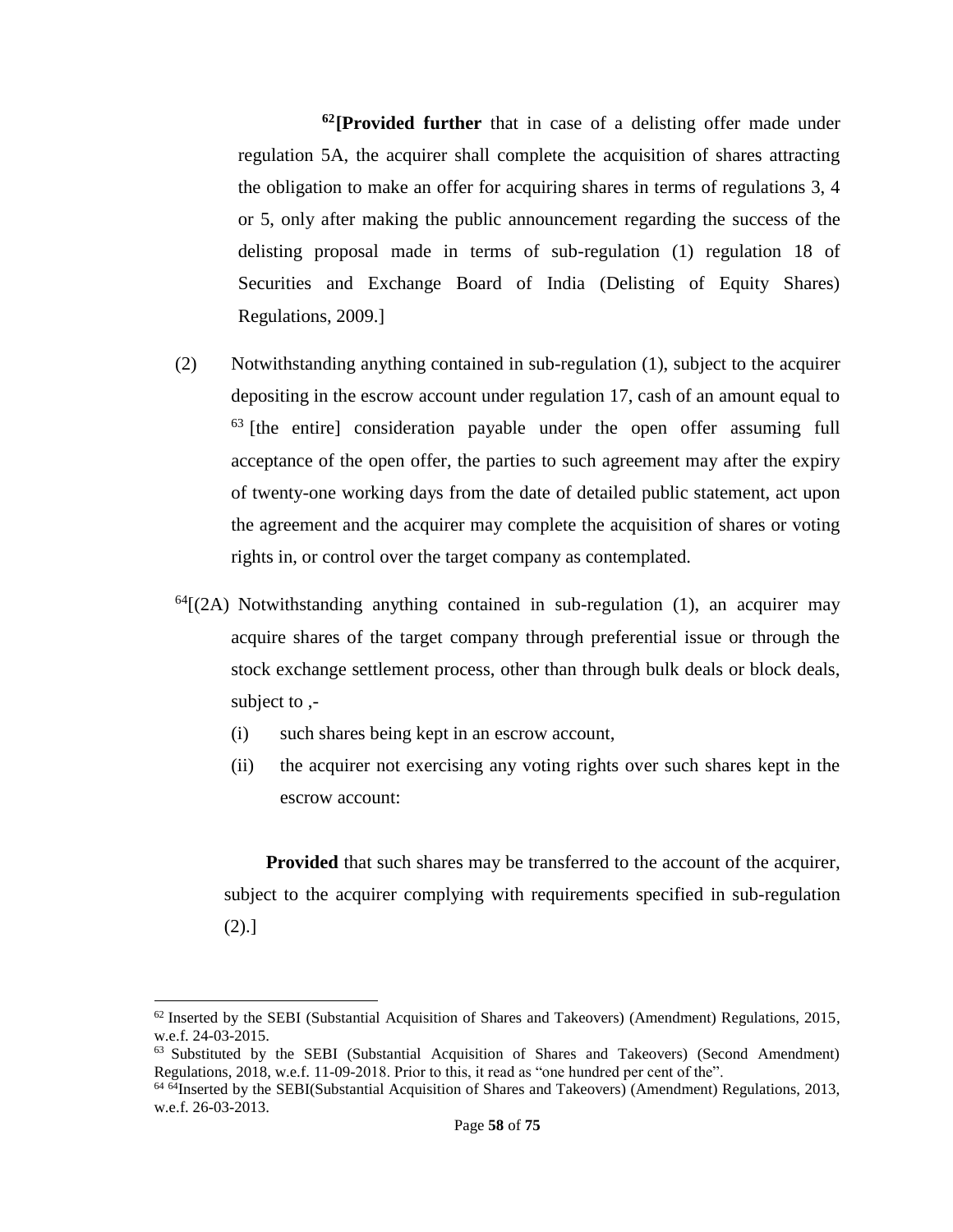(3) The acquirer shall complete the acquisitions contracted under any agreement attracting the obligation to make an open offer not later than twenty-six weeks from the expiry of the offer period:

> **Provided** that in the event of any extraordinary and supervening circumstances rendering it impossible to complete such acquisition within such period, the Board may for reasons to be published, may grant an extension of time by such period as it may deem fit in the interests of investors in securities and the securities market.

### **Withdrawal of open offer.**

 $\overline{\phantom{a}}$ 

- 23.(1) An open offer for acquiring shares once made shall not be withdrawn except under any of the following circumstances,—
	- (a) statutory approvals required for the open offer or for effecting the acquisitions attracting the obligation to make an open offer under these regulations having been finally refused, subject to such requirements for approval having been specifically disclosed in the detailed public statement and the letter of offer;
	- (b) the acquirer, being a natural person, has died;
	- (c) any condition stipulated in the agreement for acquisition attracting the obligation to make the open offer is not met for reasons outside the reasonable control of the acquirer, and such agreement is rescinded, subject to such conditions having been specifically disclosed in the detailed public statement and the letter of offer; or

<sup>65</sup>[**Provided** that an acquirer shall not withdraw an open offer pursuant to a public announcement made under clause (g) of sub-regulation (2) of regulation

<sup>&</sup>lt;sup>65</sup> Inserted by the SEBI(Substantial Acquisition of Shares and Takeovers) (Amendment) Regulations, 2013, w.e.f. 26-03-2013.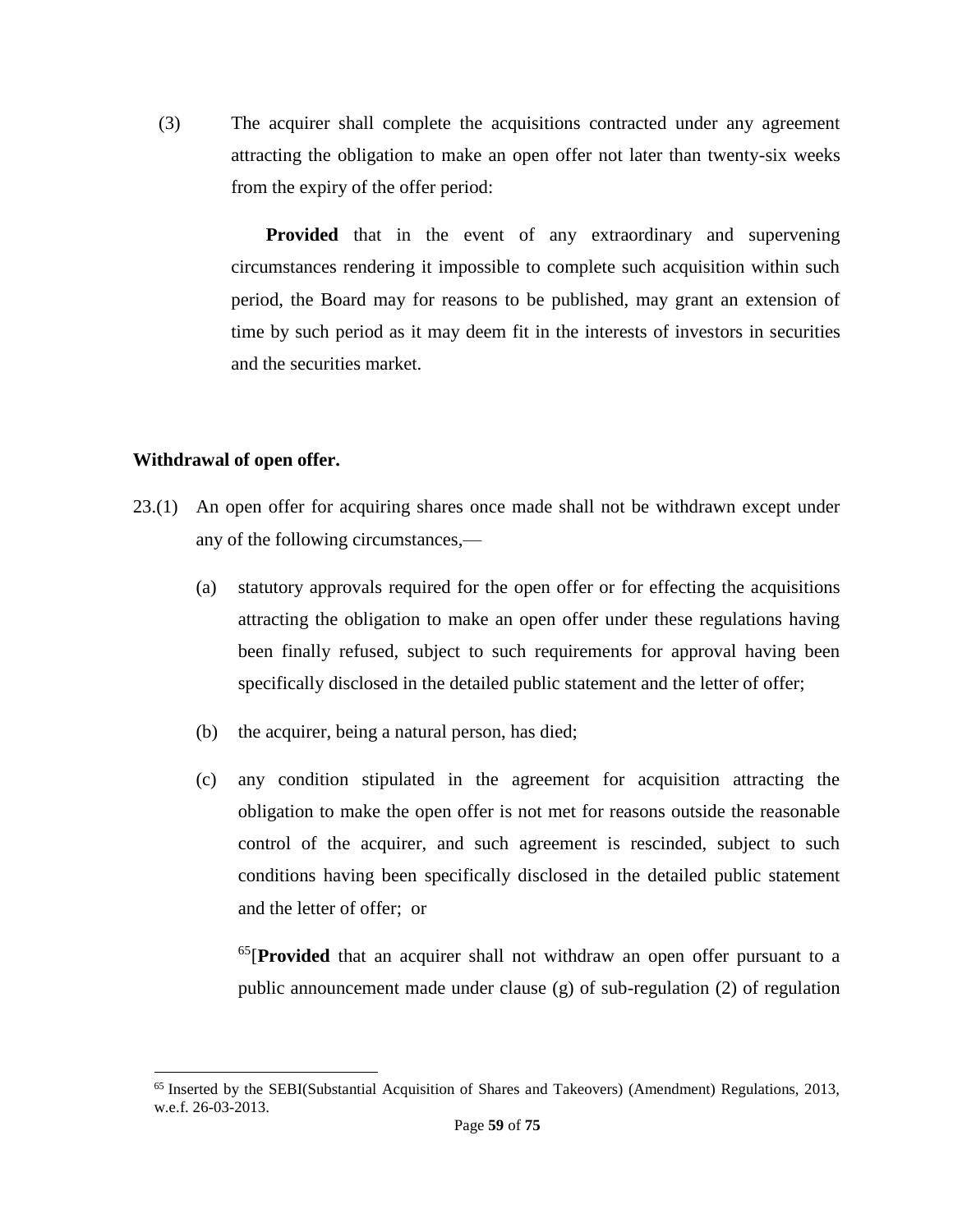13, even if the proposed acquisition through the preferential issue is not successful.]

(d) such circumstances as in the opinion of the Board, merit withdrawal.

*Explanation*.— For the purposes of clause (d) of sub-regulation (1), the Board shall pass a reasoned order permitting withdrawal, and such order shall be hosted by the Board on its official website.

(2) In the event of withdrawal of the open offer, the acquirer shall through the manager to the open offer, within two working days,—

- (a) make an announcement in the same newspapers in which the public announcement of the open offer was published, providing the grounds and reasons for withdrawal of the open offer; and
- (b) simultaneously with the announcement, inform in writing to,—
	- (i) the Board;

(ii) all the stock exchanges on which the shares of the target company are listed, and the stock exchanges shall forthwith disseminate such information to the public; and

(iii) the target company at its registered office.

### **CHAPTER - IV**

#### **OTHER OBLIGATIONS**

#### **Directors of the target company.**

24.(1) During the offer period, no person representing the acquirer or any person acting in concert with him shall be appointed as director on the board of directors of the target company, whether as an additional director or in a casual vacancy: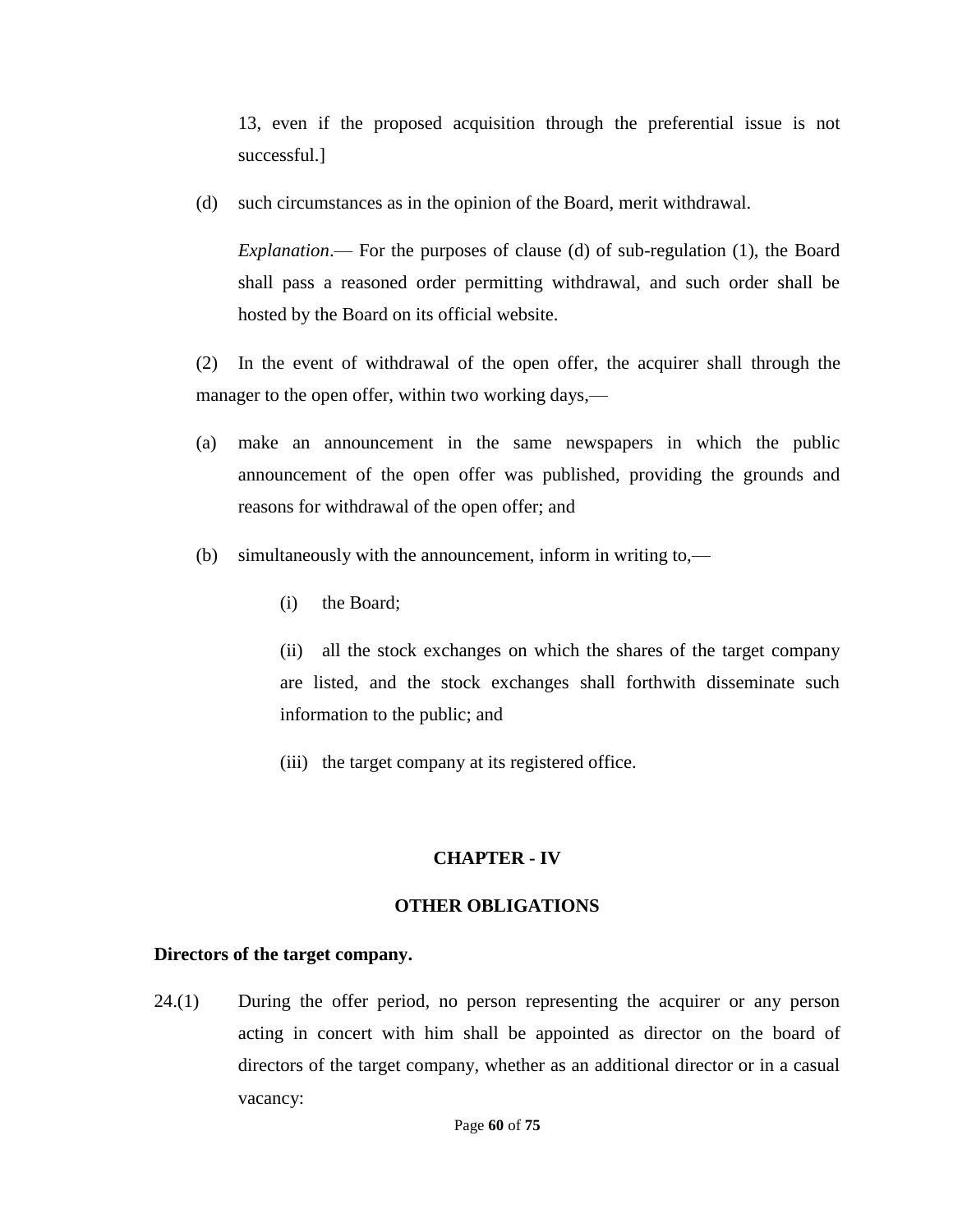**Provided** that after an initial period of fifteen working days from the date of detailed public statement, appointment of persons representing the acquirer or persons acting in concert with him on the board of directors may be effected in the event the acquirer deposits in cash in the escrow account referred to in regulation 17,  $^{66}$ [the entire] consideration payable under the open offer:

**Provided further** that where the acquirer has specified conditions to which the open offer is subject in terms of clause (c) of sub-regulation (1) of regulation 23, no director representing the acquirer may be appointed to the board of directors of the target company during the offer period unless the acquirer has waived or attained such conditions and complies with the requirement of depositing cash in the escrow account.

- (2) Where an open offer is made conditional upon minimum level of acceptances, the acquirer and persons acting in concert shall, notwithstanding anything contained in these regulations, and regardless of the size of the cash deposited in the escrow account referred to regulation 17, not be entitled to appoint any director representing the acquirer or any person acting in concert with him on the board of directors of the target company during the offer period.
- (3) During the pendency of competing offers, notwithstanding anything contained in these regulations, and regardless of the size of the cash deposited in the escrow account referred to in regulation 17, by any acquirer or person acting in concert with him, there shall be no induction of any new director to the board of directors of the target company:

**Provided** that in the event of death or incapacitation of any director, the vacancy arising therefrom may be filled by any person subject to approval of such appointment by shareholders of the target company by way of a postal ballot.

(4) In the event the acquirer or any person acting in concert is already represented by a director on the board of the target company, such director shall not participate in any

<sup>66</sup> Substituted by the SEBI (Substantial Acquisition of Shares and Takeovers) (Second Amendment) Regulations, 2018, w.e.f. 11-09-2018. Prior to this, it read as "one hundred per cent of the".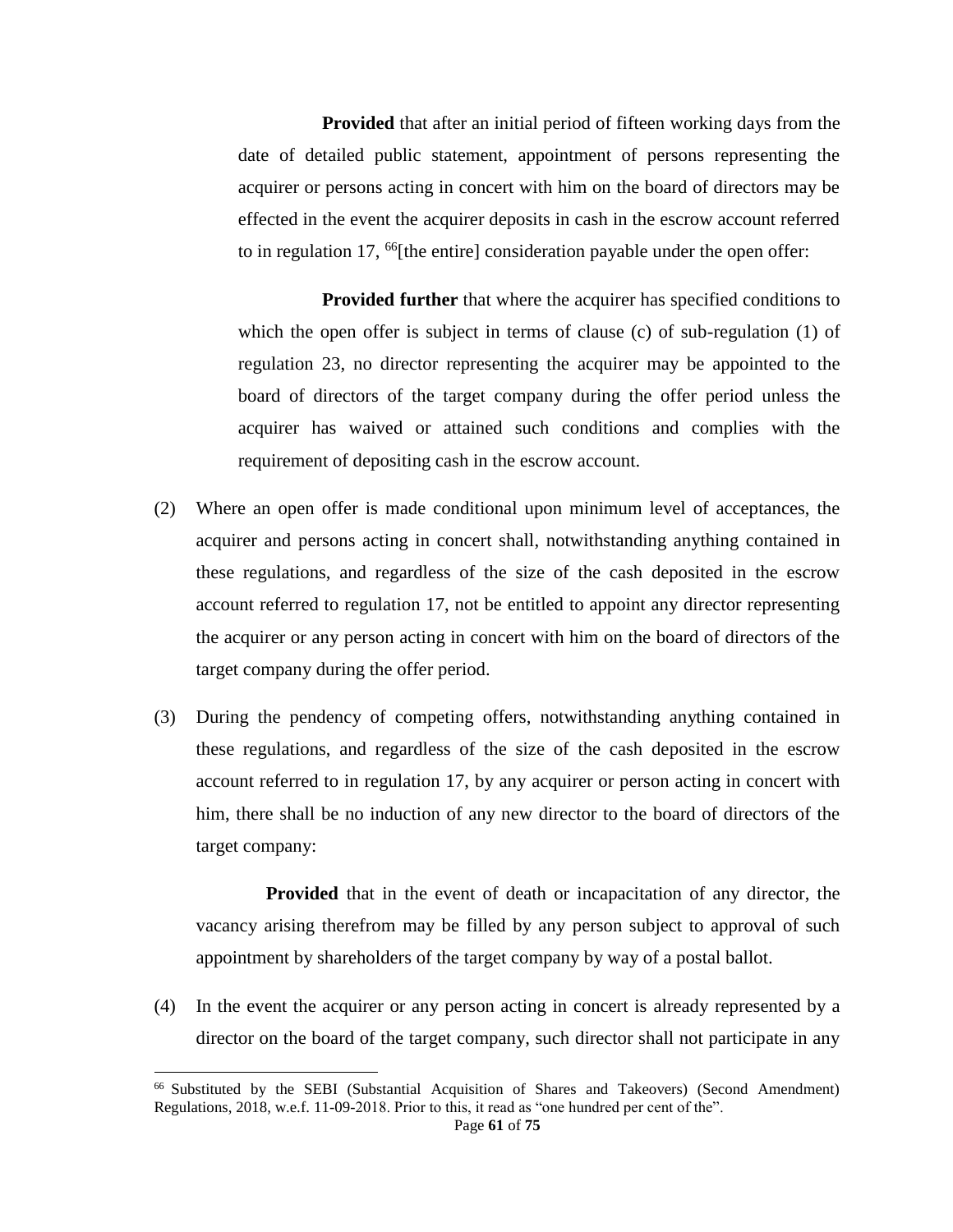deliberations of the board of directors of the target company or vote on any matter in relation to the open offer.

#### **Obligations of the acquirer.**

- 25(1) Prior to making the public announcement of an open offer for acquiring shares under these regulations, the acquirer shall ensure that firm financial arrangements have been made for fulfilling the payment obligations under the open offer and that the acquirer is able to implement the open offer, subject to any statutory approvals for the open offer that may be necessary.
	- (2) In the event the acquirer has not declared an intention in the detailed public statement and the letter of offer to alienate any material assets of the target company or of any of its subsidiaries whether by way of sale, lease, encumbrance or otherwise outside the ordinary course of business, the acquirer, where he has acquired control over the target company, shall be debarred from causing such alienation for a period of two years after the offer period:

**Provided** that in the event the target company or any of its subsidiaries is required to so alienate assets despite the intention to alienate not having been expressed by the acquirer, such alienation shall require a special resolution passed by shareholders of the target company, by way of a postal ballot and the notice for such postal ballot shall *inter alia* contain reasons as to why such alienation is necessary.

- (3) The acquirer shall ensure that the contents of the public announcement, the detailed public statement, the letter of offer and the post-offer advertisement are true, fair and adequate in all material aspects and not misleading in any material particular, and are based on reliable sources, and state the source wherever necessary.
- (4) The acquirer and persons acting in concert with him shall not sell shares of the target company held by them, during the offer period.
- (5) The acquirer and persons acting in concert with him shall be jointly and severally responsible for fulfillment of applicable obligations under these regulations.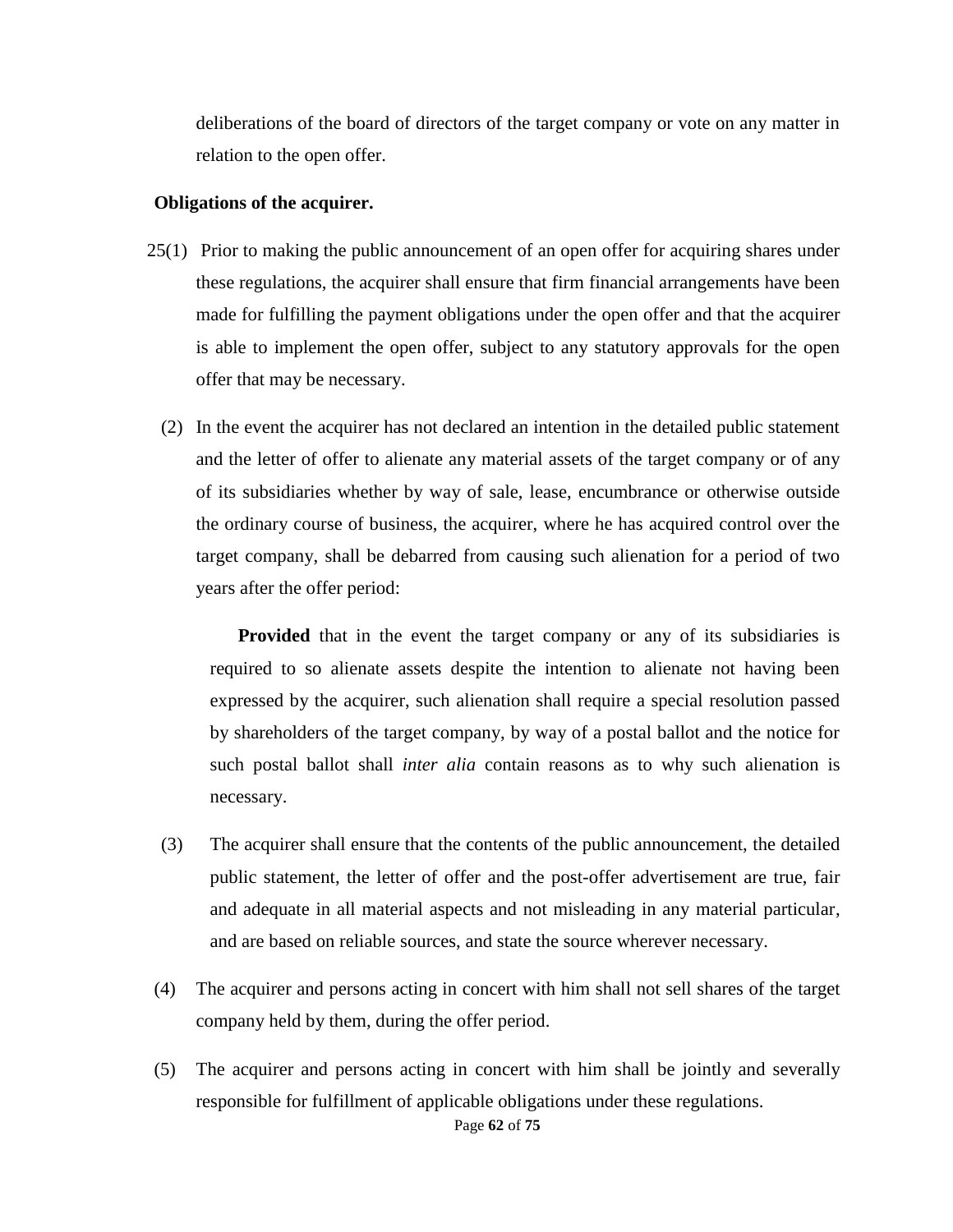#### **Obligations of the target company.**

- 26.(1) Upon a public announcement of an open offer for acquiring shares of a target company being made, the board of directors of such target company shall ensure that during the offer period, the business of the target company is conducted in the ordinary course consistent with past practice.
	- (2) During the offer period, unless the approval of shareholders of the target company by way of a special resolution by postal ballot is obtained, the board of directors of either the target company or any of its subsidiaries shall not,—
		- (a) alienate any material assets whether by way of sale, lease, encumbrance or otherwise or enter into any agreement therefor outside the ordinary course of business;
		- (b) effect any material borrowings outside the ordinary course of business;
		- (c) issue or allot any authorised but unissued securities entitling the holder to voting rights:

**Provided** that the target company or its subsidiaries may,—

- (i) issue or allot shares upon conversion of convertible securities issued prior to the public announcement of the open offer, in accordance with pre-determined terms of such conversion;
- (ii) issue or allot shares pursuant to any public issue in respect of which the red herring prospectus has been filed with the Registrar of Companies prior to the public announcement of the open offer; or
- (iii)issue or allot shares pursuant to any rights issue in respect of which the record date has been announced prior to the public announcement of the open offer;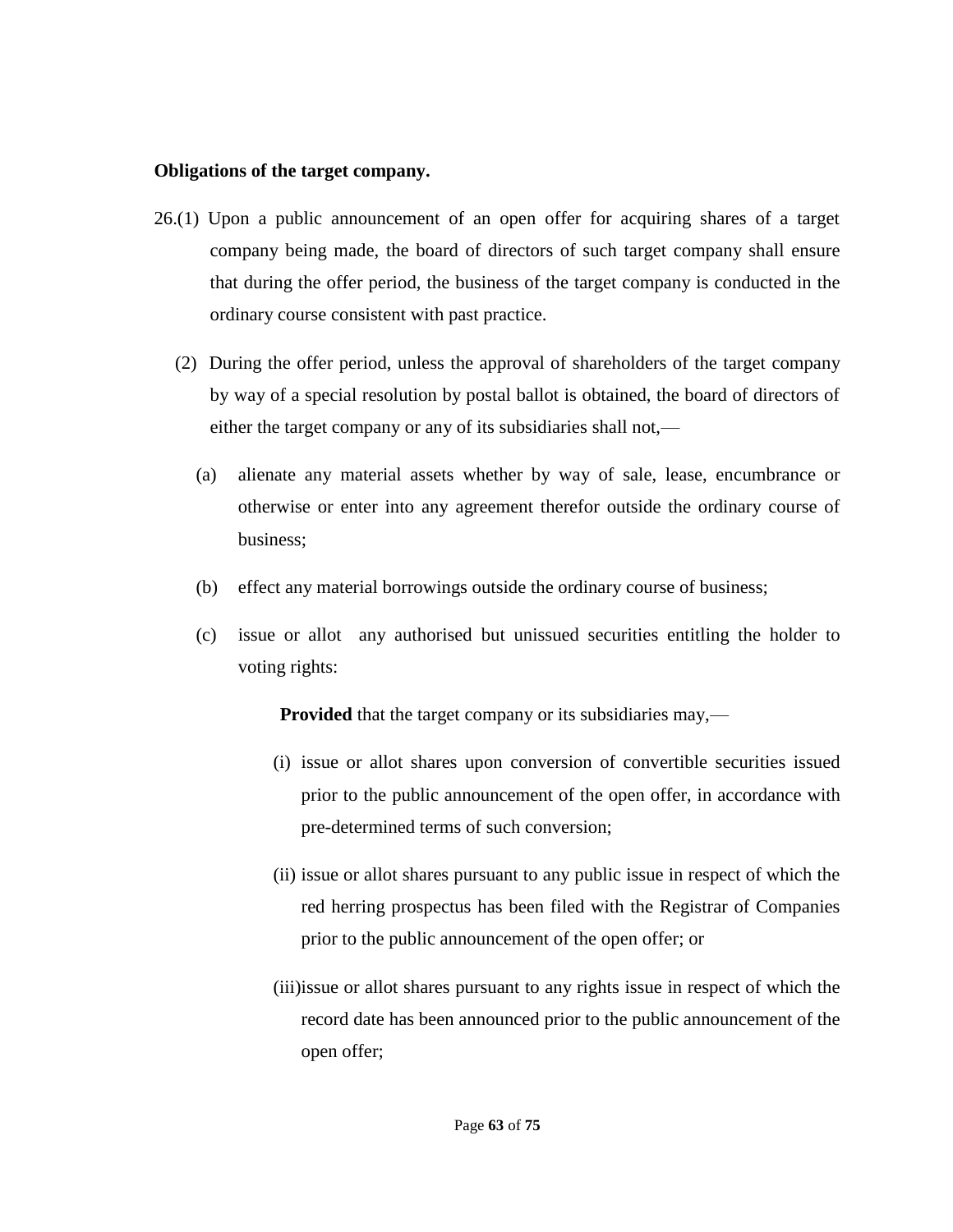- (d) implement any buy-back of shares or effect any other change to the capital structure of the target company;
- (e) enter into, amend or terminate any material contracts to which the target company or any of its subsidiaries is a party, outside the ordinary course of business, whether such contract is with a related party, within the meaning of the term under applicable accounting principles, or with any other person; and
- (f) accelerate any contingent vesting of a right of any person to whom the target company or any of its subsidiaries may have an obligation, whether such obligation is to acquire shares of the target company by way of employee stock options or otherwise.
- (3) In any general meeting of a subsidiary of the target company in respect of the matters referred to in sub-regulation (2), the target company and its subsidiaries, if any, shall vote in a manner consistent with the special resolution passed by the shareholders of the target company.
- (4) The target company shall be prohibited from fixing any record date for a corporate action on or after the third working day prior to the commencement of the tendering period and until the expiry of the tendering period.
- (5) The target company shall furnish to the acquirer within two working days from the identified date, a list of shareholders as per the register of members of the target company containing names, addresses, shareholding and folio number, in electronic form, wherever available, and a list of persons whose applications, if any, for registration of transfer of shares are pending with the target company:

**Provided** that the acquirer shall reimburse reasonable costs payable by the target company to external agencies in order to furnish such information.

(6) Upon receipt of the detailed public statement, the board of directors of the target company shall constitute a committee of independent directors to provide reasoned recommendations on such open offer, and the target company shall publish such recommendations: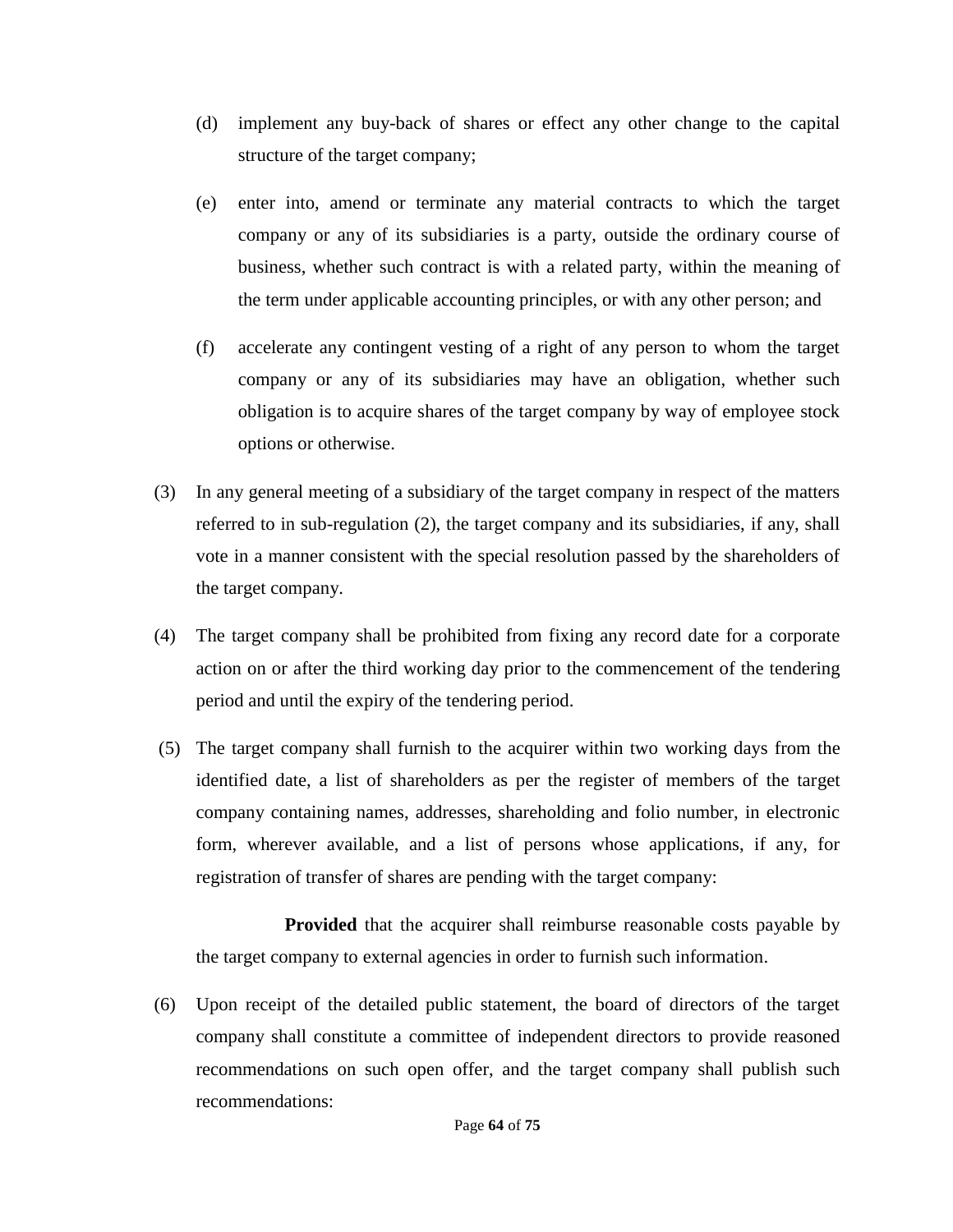**Provided** that such committee shall be entitled to seek external professional advice at the expense of the target company.

- (7) The committee of independent directors shall provide its written reasoned recommendations on the open offer to the shareholders of the target company and such recommendations shall be published in such form as may be specified, at least two working days before the commencement of the tendering period, in the same newspapers where the public announcement of the open offer was published, and simultaneously, a copy of the same shall be sent to,—
	- (i) the Board;
	- (ii) all the stock exchanges on which the shares of the target company are listed, and the stock exchanges shall forthwith disseminate such information to the public; and
	- (iii) to the manager to the open offer, and where there are competing offers, to the manager to the open offer for every competing offer.
- (8) The board of directors of the target company shall facilitate the acquirer in verification of shares tendered in acceptance of the open offer.
- (9) The board of directors of the target company shall make available to all acquirers making competing offers, any information and co-operation provided to any acquirer who has made a competing offer.
- (10) Upon fulfillment by the acquirer, of the conditions required under these regulations, the board of directors of the target company shall without any delay register the transfer of shares acquired by the acquirer in physical form, whether under the agreement or from open market purchases, or pursuant to the open offer.

### **Obligations of the manager to the open offer.**

27.(1) Prior to public announcement being made, the manager to the open offer shall ensure that,—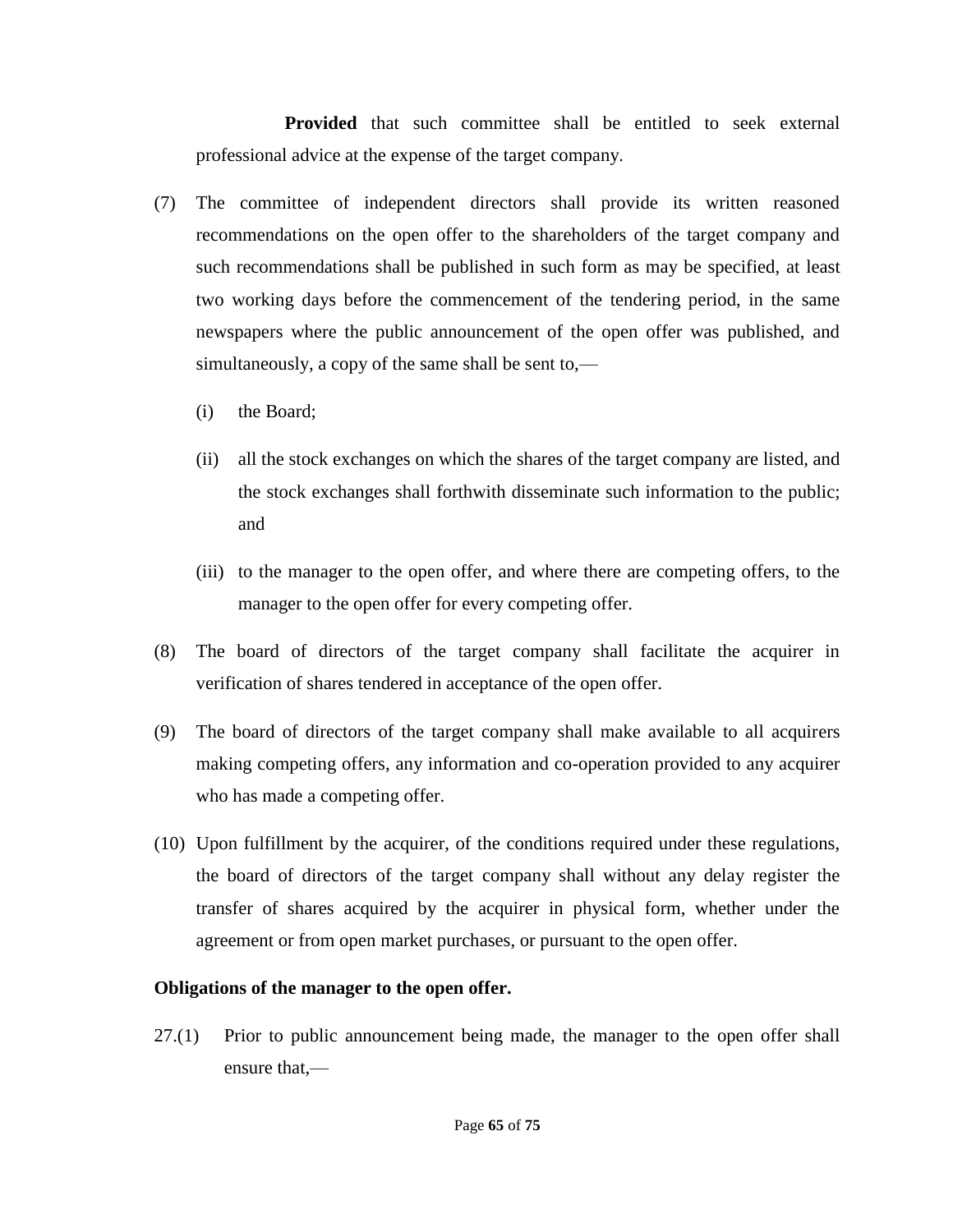(a) the acquirer is able to implement the open offer; and

(b) firm arrangements for funds through verifiable means have been made by the acquirer to meet the payment obligations under the open offer.

- (2) The manager to the open offer shall ensure that the contents of the public announcement, the detailed public statement and the letter of offer and the postoffer advertisement are true, fair and adequate in all material aspects, not misleading in any material particular, are based on reliable sources, state the source wherever necessary, and are in compliance with the requirements under these regulations.
- (3) The manager to the open offer shall furnish to the Board a due diligence certificate along with the draft letter of offer filed under regulation 16.
- (4) The manager to the open offer shall ensure that market intermediaries engaged for the purposes of the open offer are registered with the Board.
- (5) The manager to the open offer shall exercise diligence, care and professional judgment to ensure compliance with these regulations.
- (6) The manager to the open offer shall not deal on his own account in the shares of the target company during the offer period.
- (7) The manager to the open offer shall file a report with the Board within fifteen working days from the expiry of the tendering period, in such form as may be specified, confirming status of completion of various open offer requirements.

# **CHAPTER - V**

### **DISCLOSURES OF SHAREHOLDING AND CONTROL**

**Disclosure-related provisions.**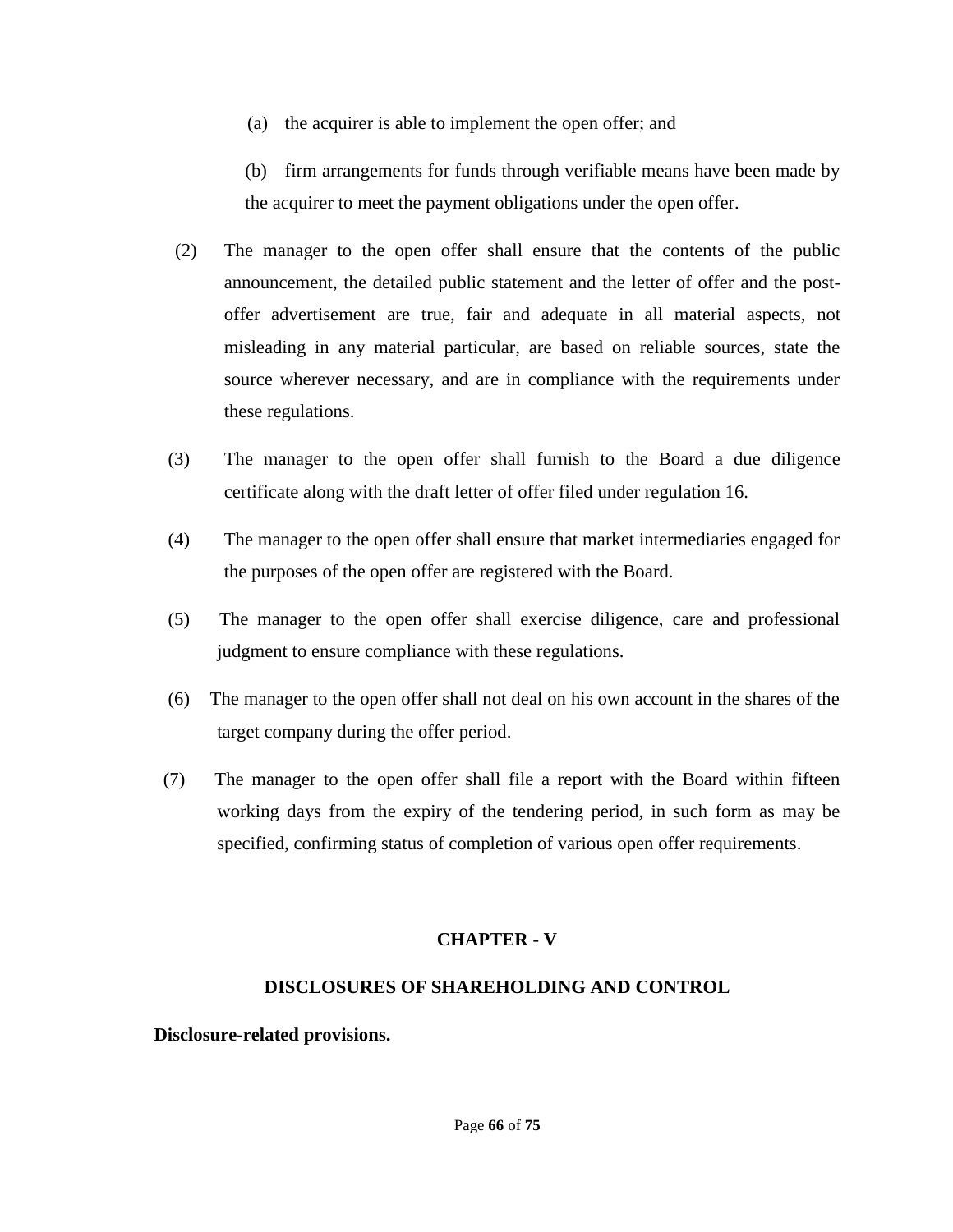- 28.(1) The disclosures under this Chapter shall be of the aggregated shareholding and voting rights of the acquirer or promoter of the target company or every person acting in concert with him.
	- (2) For the purposes of this Chapter, the acquisition and holding of any convertible security shall also be regarded as shares, and disclosures of such acquisitions and holdings shall be made accordingly.
	- (3) For the purposes of this Chapter, the term "encumbrance" shall include a pledge, lien or any such transaction, by whatever name called.
	- (4) Upon receipt of the disclosures required under this Chapter, the stock exchange shall forthwith disseminate the information so received.

#### **Disclosure of acquisition and disposal.**

 $\overline{a}$ 

- 29.(1) Any acquirer who acquires shares or voting rights in a target company which taken together with shares or voting rights, if any, held by him and by persons acting in concert with him in such target company, aggregating to five per cent or more of the shares of such target company, shall disclose their aggregate shareholding and voting rights in such target company in such form as may be specified.
	- $^{67}$ [(2)Any person, who together with persons acting in concert with him, holds shares or voting rights entitling them to five per cent or more of the shares or voting rights in a target company, shall disclose the number of shares or voting rights held and change in shareholding or voting rights, even if such change results in shareholding falling below five per cent, if there has been change in such holdings from the last disclosure made under sub-regulation (1) or under this sub-

<sup>67</sup> Substituted by the SEBI(Substantial Acquisition of Shares and Takeovers) (Amendment) Regulations, 2013, w.e.f. 26-03-2013. Prior to its substitution, sub-regulation (2) read as under:

<sup>&</sup>quot;(2) Any acquirer, who together with persons acting in concert with him, holds shares or voting rights entitling them to five per cent or more of the shares or voting rights in a target company, shall disclose every acquisition or disposal of shares of such target company representing two per cent or more of the shares or voting rights in such target company in such form as may be specified."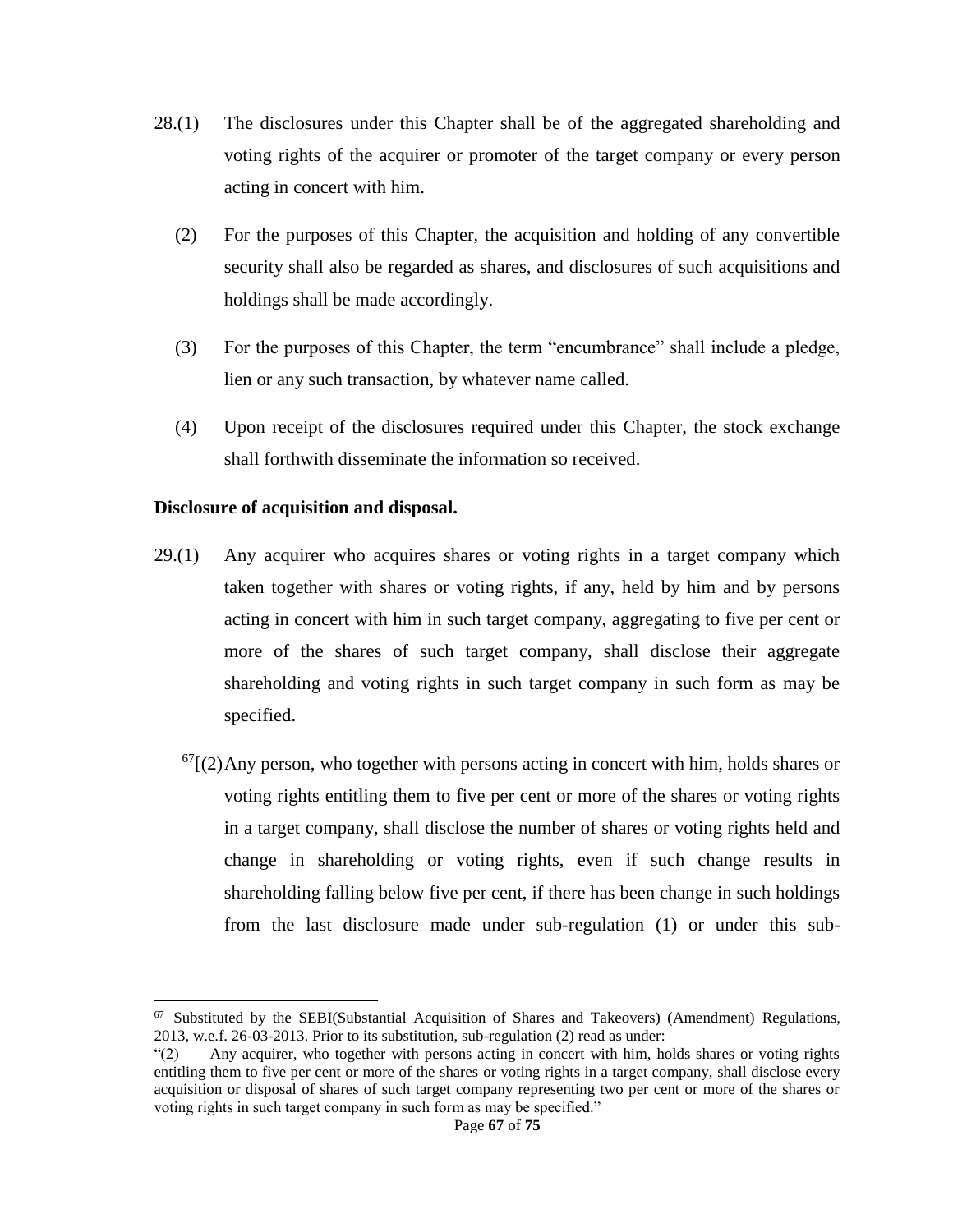regulation; and such change exceeds two per cent of total shareholding or voting rights in the target company, in such form as may be specified.]

- (3) The disclosures required under sub-regulation (1) and sub-regulation (2) shall be made within two working days of the receipt of intimation of allotment of shares, or the acquisition  $^{68}$  [or the disposal] of shares or voting rights in the target company to,—
	- (a) every stock exchange where the shares of the target company are listed; and
	- (b) the target company at its registered office.
- (4) For the purposes of this regulation, shares taken by way of encumbrance shall be treated as an acquisition, shares given upon release of encumbrance shall be treated as a disposal, and disclosures shall be made by such person accordingly in such form as may be specified:

**Provided** that such requirement shall not apply to a scheduled commercial bank or public financial institution <sup>69</sup>[or a housing finance company or a systemically important non-banking financial company] as pledgee in connection with a pledge of shares for securing indebtedness in the ordinary course of business.

 $^{70}$ [Explanation. - For the purpose of this sub-regulation. -

 $\overline{a}$ 

- A. a "housing finance company" means a housing finance company registered with the National Housing Bank for carrying on the business of housing finance and is either deposit taking or having asset size worth rupees five hundred crores or more; and
- B. a "systemically important non-banking financial company" shall have the same meaning as assigned to it in the Securities and Exchange

<sup>68</sup> Inserted by the SEBI (Substantial Acquisition of Shares and Takeovers) (Second Amendment) Regulations, 2018, w.e.f. 11-09-2018.

<sup>69</sup> Inserted by the Securities and Exchange Board of India (Substantial Acquisition of Shares and Takeovers) (Third Amendment) Regulations, 2018 w.e.f. 31-12-2018

 $70$  Inserted by the Securities and Exchange Board of India (Substantial Acquisition of Shares and Takeovers) (Third Amendment) Regulations, 2018 w.e.f. 31-12-2018.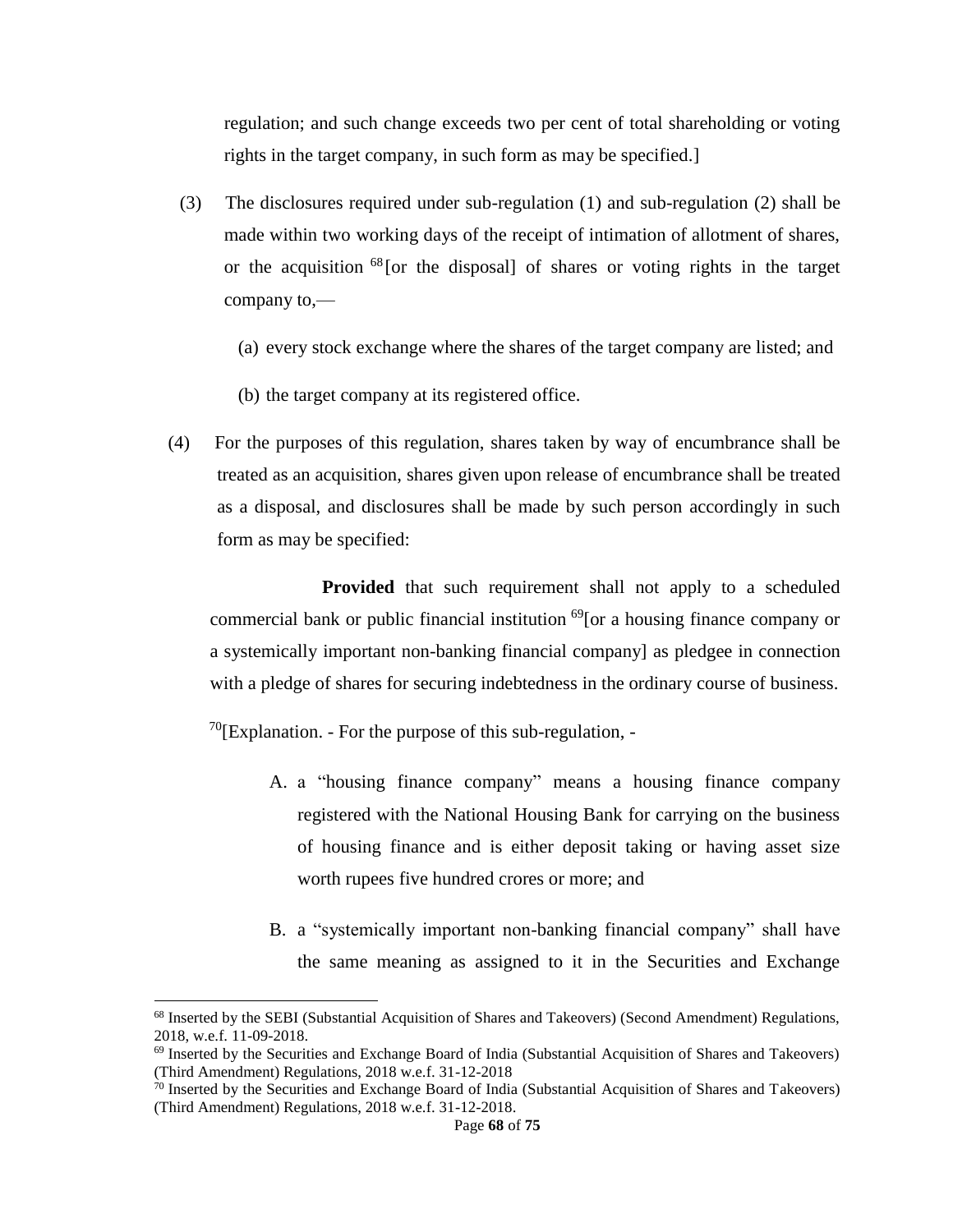Board of India (Issue of Capital and Disclosure Requirements) Regulations, 2018.]

#### **Continual disclosures.**

- 30(1) Every person, who together with persons acting in concert with him, holds shares or voting rights entitling him to exercise twenty-five per cent or more of the voting rights in a target company, shall disclose their aggregate shareholding and voting rights as of the thirty-first day of March, in such target company in such form as may be specified.
- (2) The promoter of every target company shall together with persons acting in concert with him, disclose their aggregate shareholding and voting rights as of the thirty-first day of March, in such target company in such form as may be specified.
- (3) The disclosures required under sub-regulation (1) and sub-regulation (2) shall be made within seven working days from the end of each financial year to,—
	- (a) every stock exchange where the shares of the target company are listed; and
	- (b) the target company at its registered office.

#### **Disclosure of encumbered shares.**

- 31(1) The promoter of every target company shall disclose details of shares in such target company encumbered by him or by persons acting in concert with him in such form as may be specified.
	- (2) The promoter of every target company shall disclose details of any invocation of such encumbrance or release of such encumbrance of shares in such form as may be specified.
	- (3) The disclosures required under sub-regulation (1) and sub-regulation (2) shall be made within seven working days from the creation or invocation or release of encumbrance, as the case may be to,—
		- Page **69** of **75** (a) every stock exchange where the shares of the target company are listed; and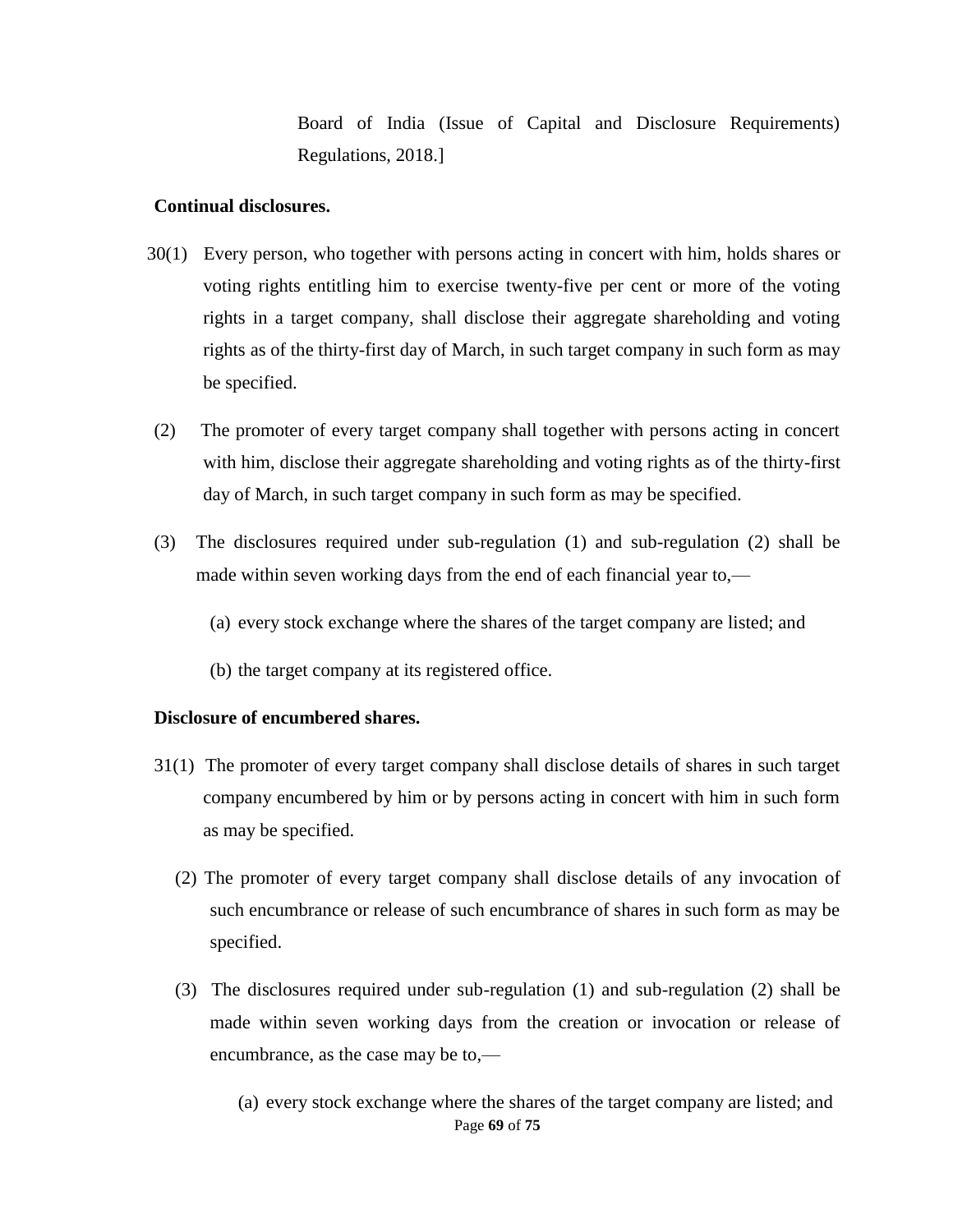(b) the target company at its registered office.

# **CHAPTER - VI**

## **MISCELLANEOUS**

## **Power to issue directions.**

- 32.(1) Without prejudice to its powers under Chapter VIA and section 24 of the Act, the Board may, in the interest of investors in securities and the securities market, issue such directions <sup>71</sup>[or any other order] as it deems fit under section 11 or section 11B or section 11D of the Act, including,—
	- (a) directing divestment of shares acquired in violation of these regulations, whether through public auction or in the open market, or through an offer for sale under the Securities and Exchange Board of India (Issue of Capital and Disclosure Requirements) Regulations, 2009, and directing the appointment of a merchant banker for such divestiture;
	- (b) directing transfer of the shares, or any proceeds of a directed sale of shares acquired in violation of these regulations to the Investor Protection and Education Fund established under the Securities and Exchange Board of India (Investor Protection and Education Fund) Regulations, 2009;
	- (c) directing the target company or any depository not to give effect to any transfer of shares acquired in violation of these regulations;

 $71$  Inserted by the SEBI (Substantial Acquisition of Shares and Takeovers) (Second Amendment) Regulations, 2018, w.e.f. 11-09-2018.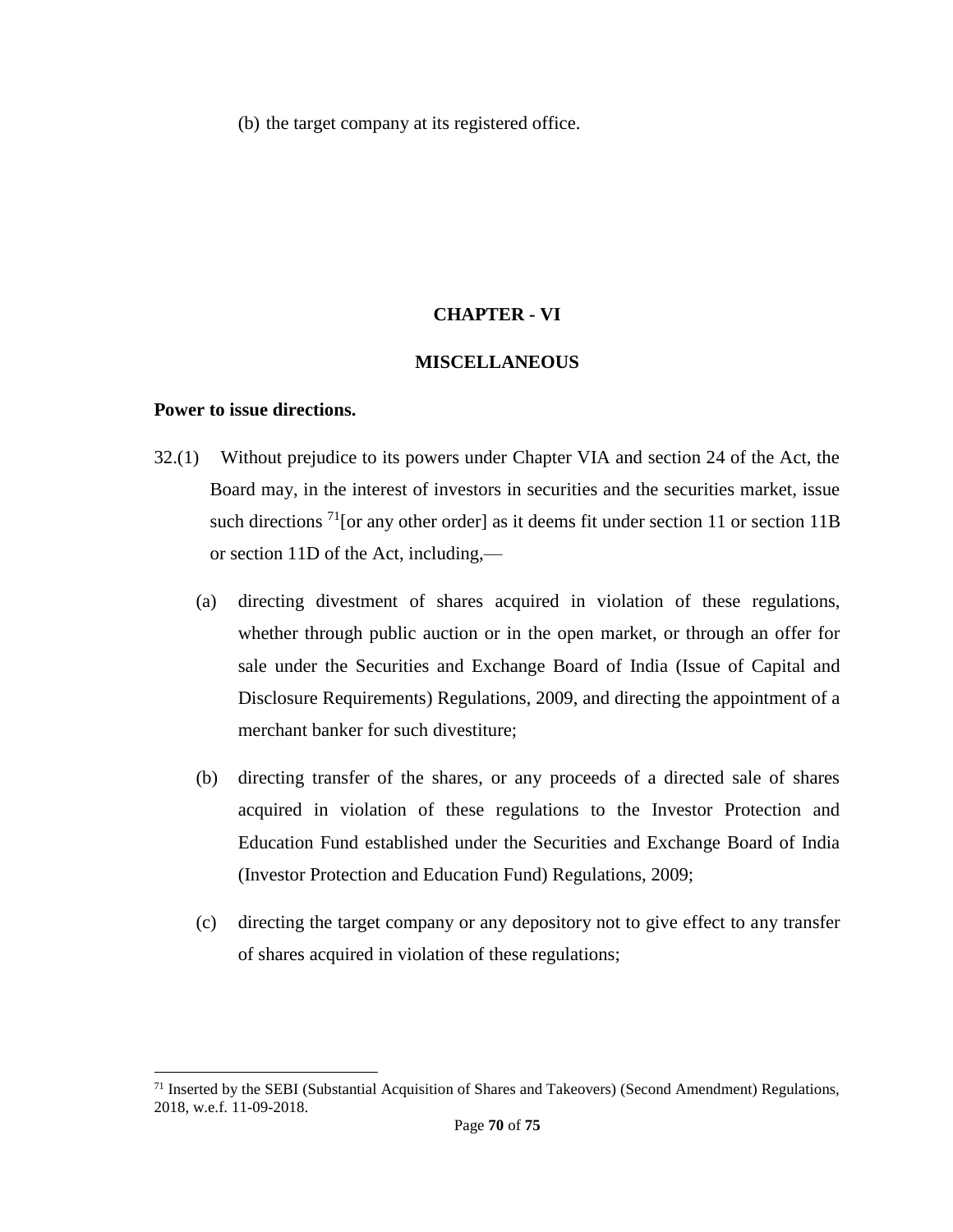- (d) directing the acquirer or any person acting in concert, or any nominee or proxy not to exercise any voting or other rights attached to shares acquired in violation of these regulations;
- (e) debarring any person who has violated these regulations from accessing the capital market or dealing in securities for such period as may be directed, having regard to the nature and gravity of the violation;
- (f) directing the acquirer to make an open offer for acquiring shares of the target company at such offer price as determined by the Board in accordance with these regulations;
- (g) directing the acquirer not to cause, and the target company not to effect, any disposal of assets of the target company or any of its subsidiaries contrary to the contents of the letter of offer, where the conditions set out in the proviso to subregulation (2) of regulation 25 are not met;
- (h) directing the acquirer who has failed to make an open offer or has delayed the making of an open offer, to make the open offer and to pay interest at such rate as considered appropriate by the Board along with the offer price;
- (i) directing the acquirer who has failed to make payment of the open offer consideration to shareholders, not to make any open offer or enter into any transaction that would attract the obligation to make an open offer in respect of shares of any target company for such period as the Board may deem fit;
- (j) directing the acquirer who has made an open offer but has delayed making payment of the open offer consideration to shareholders, to pay interest at such rate as considered appropriate by the Board for the delayed period;
- (k) directing any person to cease and desist from exercising control acquired over any target company without complying with the requirements under these regulations;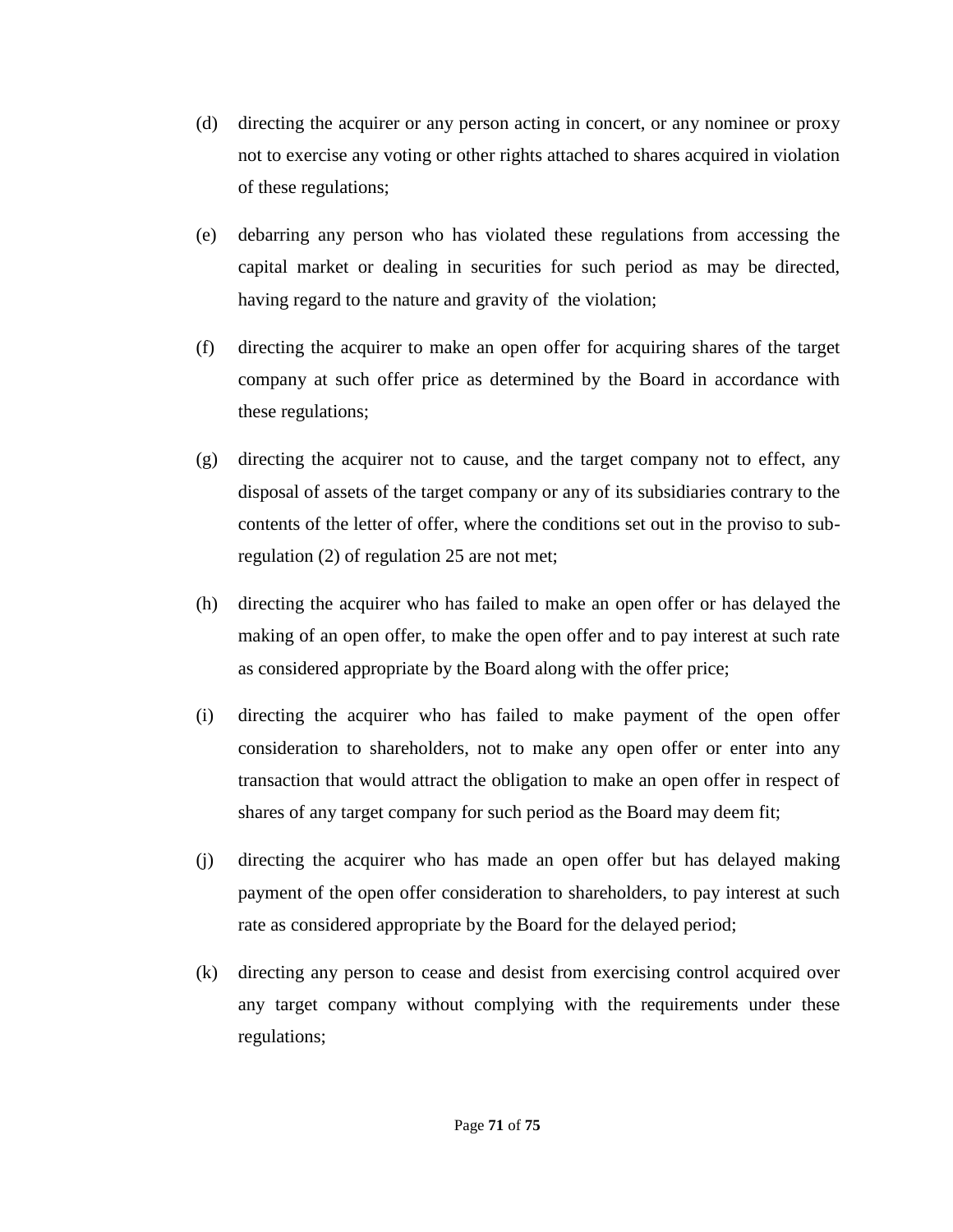- (l) directing divestiture of such number of shares as would result in the shareholding of an acquirer and persons acting in concert with him being limited to the maximum permissible non-public shareholding or below.
- (2) In any proceedings initiated by the Board, the Board shall comply with principles of natural justice before issuing directions to any person.
- (3) The Board may, for failure to carry out the requirements of these regulations by any intermediary registered with the Board, initiate appropriate proceedings in accordance with applicable regulations.

#### **Power to remove difficulties.**

33. In order to remove any difficulties in the interpretation or application of the provisions of these regulations, the Board  $^{72}$ [may issue clarifications or guidelines from time to time]:

 $^{73}$ [. ]

### **Amendment to other regulations.**

34. The regulations specified in the Schedule shall be amended in the manner and to the extent stated therein.

### **Repeal and Savings.**

 $\overline{\phantom{a}}$  $72$  Substituted by the SEBI (Substantial Acquisition of Shares and Takeovers) (Second Amendment) Regulations, 2018, w.e.f. 11-09-2018. Prior to this, it read as "shall have the power to issue directions through guidance notes or circulars".

<sup>&</sup>lt;sup>73</sup> Omitted by the SEBI (Substantial Acquisition of Shares and Takeovers) (Second Amendment) Regulations, 2018, w.e.f. 11-09-2018. Prior to its omission, it read as "Provided that where any direction is issued by the Board in a specific case relating to interpretation or application of any provision of these regulations, it shall be done only after affording a reasonable opportunity of being heard to the concerned persons and after recording reasons for the direction".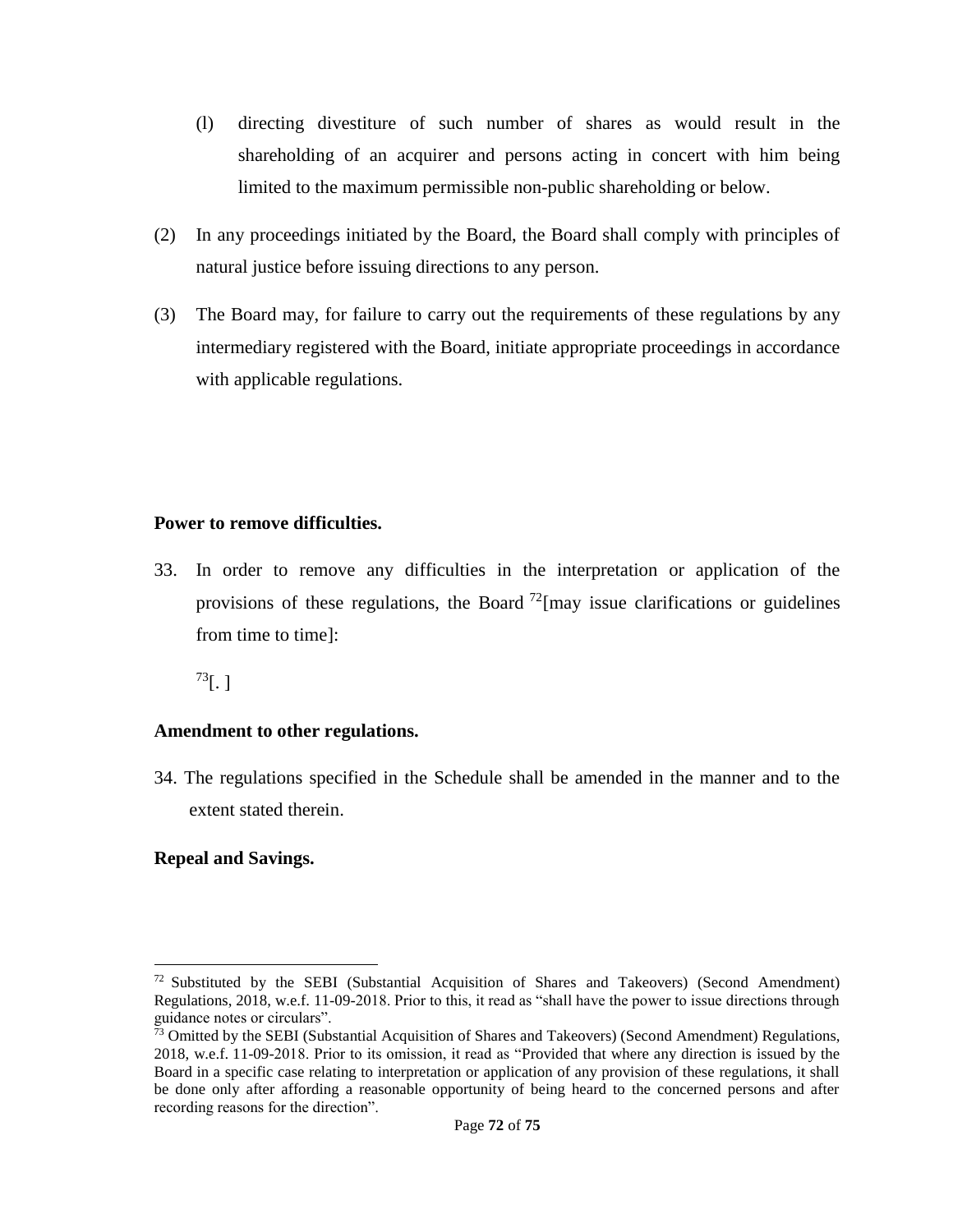- 35.(1) The Securities and Exchange Board of India (Substantial Acquisition of Shares and Takeovers) Regulations, 1997,  $^{74}$ [stands] repealed from the date on which these regulations come into force.
	- (2) Notwithstanding such repeal,—

 $\overline{\phantom{a}}$ 

- (a) anything done or any action taken or purported to have been done or taken including comments on any letter of offer, exemption granted by the Board, fees collected, any adjudication, enquiry or investigation commenced or show-cause notice issued under the repealed regulations, prior to such repeal, shall be deemed to have been done or taken under the corresponding provisions of these regulations;
- (b) the previous operation of the repealed regulations or anything duly done or suffered thereunder, any right, privilege, obligation or liability acquired, accrued or incurred under the repealed regulations, any penalty, forfeiture or punishment incurred in respect of any offence committed against the repealed regulations, or any investigation, legal proceeding or remedy in respect of any such right, privilege, obligation, liability, penalty, forfeiture or punishment as aforesaid, shall remain unaffected as if the repealed regulations has never been repealed;
- (c) any open offer for which a public announcement has been made under the repealed regulations shall be required to be continued and completed under the repealed regulations.

(3) After the repeal of Securities and Exchange Board of India (Substantial Acquisition of Shares and Takeovers) Regulations, 1997, any reference thereto in any other regulations made, guidelines or circulars issued thereunder by the Board shall be deemed to be a reference to the corresponding provisions of these regulations.

### **SCHEDULE**

<sup>&</sup>lt;sup>74</sup> Substituted by the SEBI (Substantial Acquisition of Shares and Takeovers) (Second Amendment) Regulations, 2018, w.e.f. 11-09-2018. Prior to this, it read as "stand".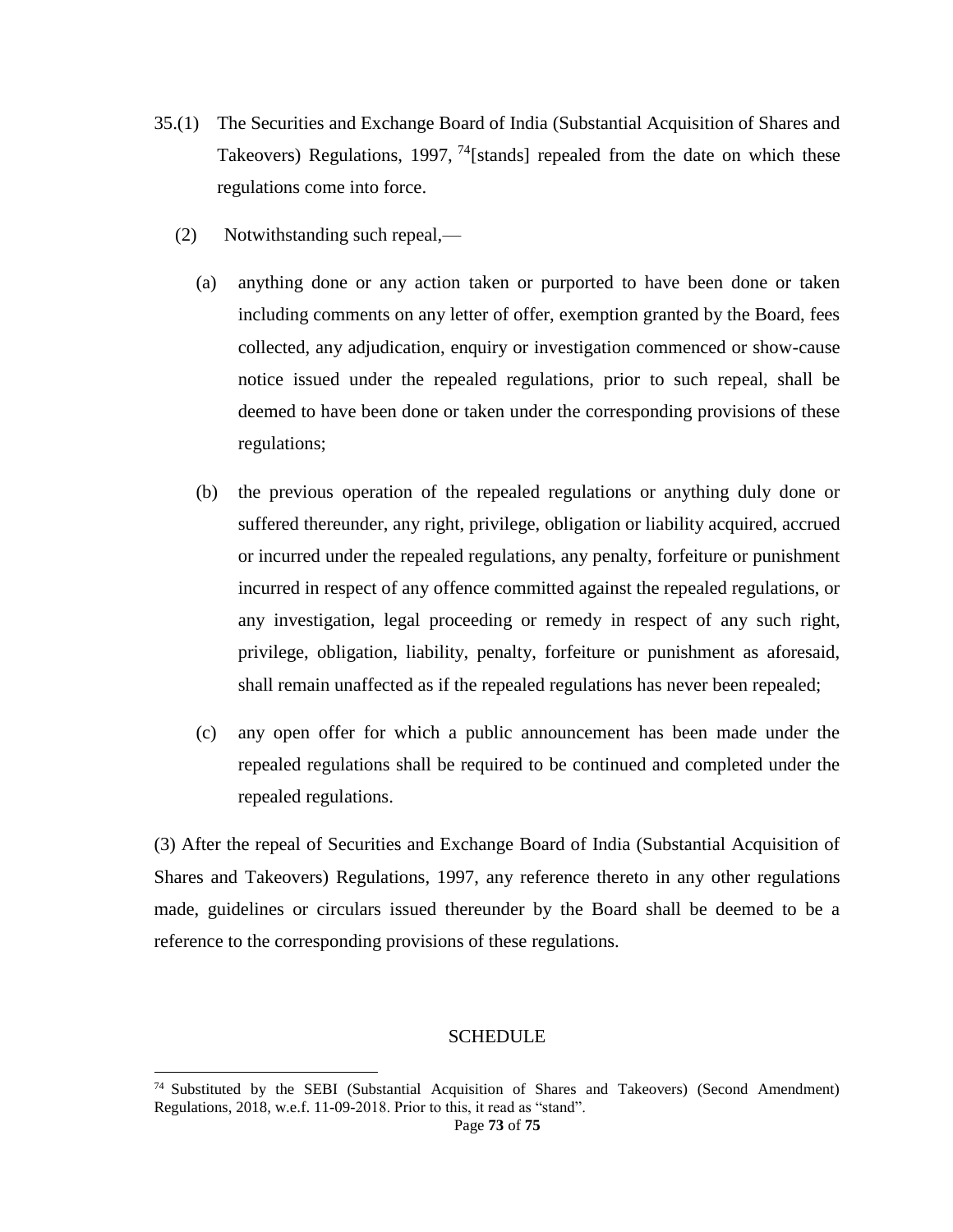### [See regulation 34]

# **Amendment to Securities and Exchange Board of India (Issue of Capital and Disclosure Requirements) Regulations, 2009.**

- (i) In regulation 3, in clause (f), for the full stop, the symbol ":" shall be substituted;
- (ii) In regulation 3, after clause (f), the following new proviso shall be inserted, namely: -

"**Provided** that the provisions of these regulations shall not apply to issue of securities under clause (b), (d) and (e) of sub-regulation (1) of regulation 9 of Securities and Exchange Board of India (Substantial Acquisition of Shares and Takeovers) Regulations, 2011.";

(iii) In regulation 74, after sub-regulation (2), the following new sub-regulation shall be inserted:-

"(3) Notwithstanding anything contained in this regulation, where a preferential allotment is made that attracts an obligation to make an open offer for shares of the issuer under Securities and Exchange Board of India (Substantial Acquisition of Shares and Takeovers) Regulation, 2011, and there is no offer made under sub-regulation (1) of regulation 20 of the Securities and Exchange Board of India (Substantial Acquisition of Shares and Takeovers) Regulation, 2011, the period of fifteen days shall be counted from the expiry of the period specified in sub-regulation (1) of regulation 20 or date of receipt of all statutory approvals required for the completion of an open offer under the Securities and Exchange Board of India (Substantial Acquisition of Shares and Takeovers) Regulation, 2011:

**Provided** that if an offer is made under sub-regulation (1) of regulation 20 of the Securities and Exchange Board of India (Substantial Acquisition of Shares and Takeovers) Regulation, 2011, the period of fifteen